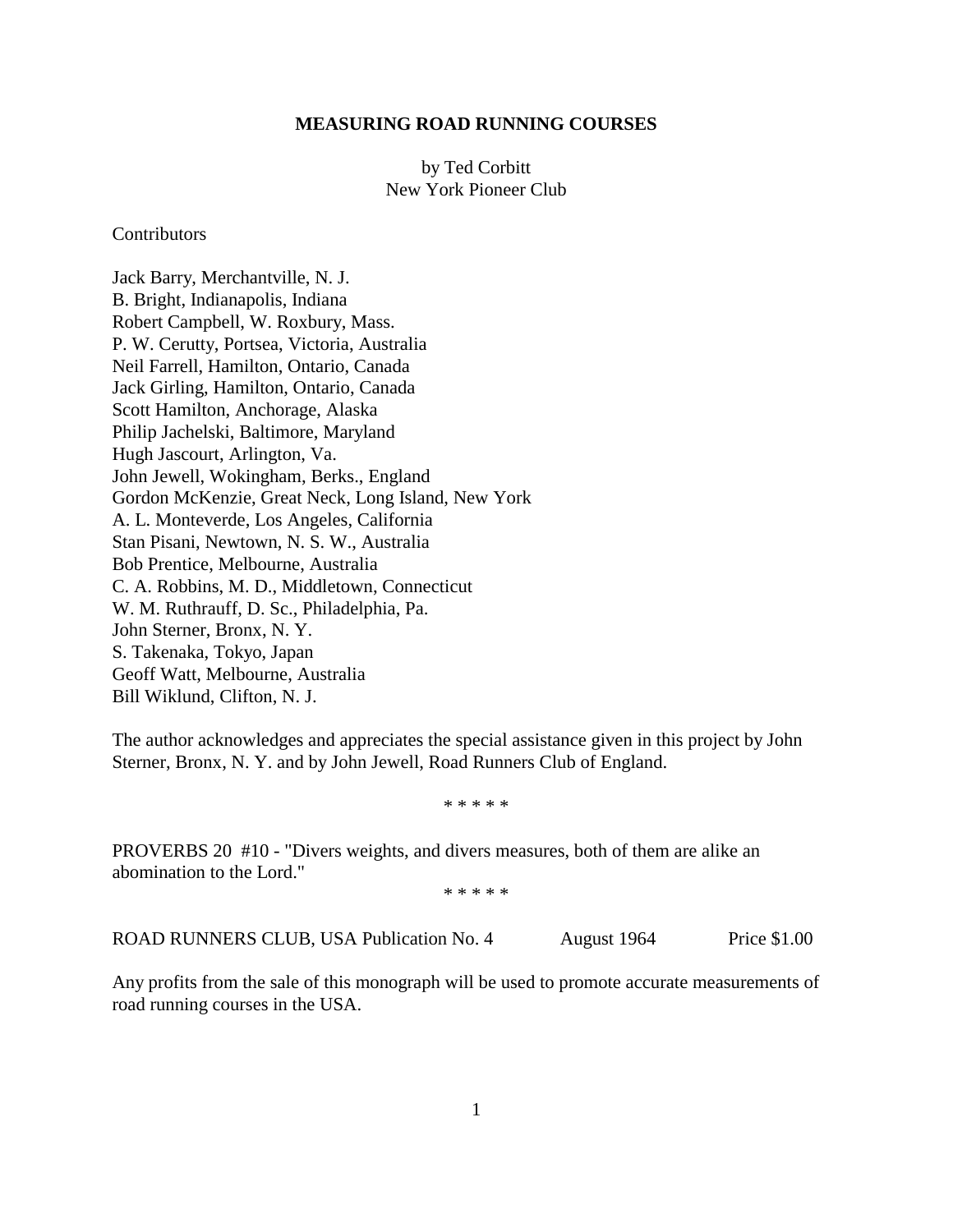# **CONTENTS**

| <b>SUBJECT</b>                                                     | <b>PAGE</b>    |
|--------------------------------------------------------------------|----------------|
| Introduction                                                       | 3              |
| <b>Road Running Courses</b>                                        | $\overline{4}$ |
| Methods of Measuring Road Racing Courses                           | 6              |
| Where to Measure a Road Course                                     | 6              |
| Accuracy                                                           | $7 - 8$        |
| <b>Measure Conversions</b>                                         | 9              |
| <b>Standard Distance</b>                                           | 9              |
| Commonly Used Methods of Measuring Distances for Road Race Courses | 10             |
| Recommended Methods of Measuring Road Courses                      | 10             |
| I. Surveying                                                       | 10             |
| II. Tape Measurements                                              | $11 - 17$      |
| III. Calibrated Cycle Method                                       | 18-21          |
| IV. Surveyor's Measuring Wheel                                     | $21 - 23$      |
| V. Map Measurement                                                 | $23 - 25$      |
| Measuring Methods Recommended with Reservations                    | 26             |
| I. Fifth Wheel                                                     | 26             |
| II. Home Made Measuring Wheel                                      | 27             |
| III. Automobile Odometer                                           | 28-32          |
| The McSweeney Method                                               | 32             |
| Measuring Methods Which Have Been Used But Which Are Unreliable    | 33             |
| I. Bicycle and Cyclometer                                          | 33             |
| II. Walking or Pacing                                              | 34             |
| III. Pedometer and Passometer                                      | 35             |
| Miscellaneous                                                      | 36             |
| I. Surveyor's Chain                                                | 36             |
| II. Rope                                                           | 36             |
| III. Mobile Distance Recorder                                      | 36             |
| IV. Mathematics of Road Course Measurement                         | 37-38          |
| References                                                         | 39-41          |

NOTE: The figures at the end of some sentences, for example (6), refers to the number of the source of the information, which can be identified by checking the reference list on pages 39-41.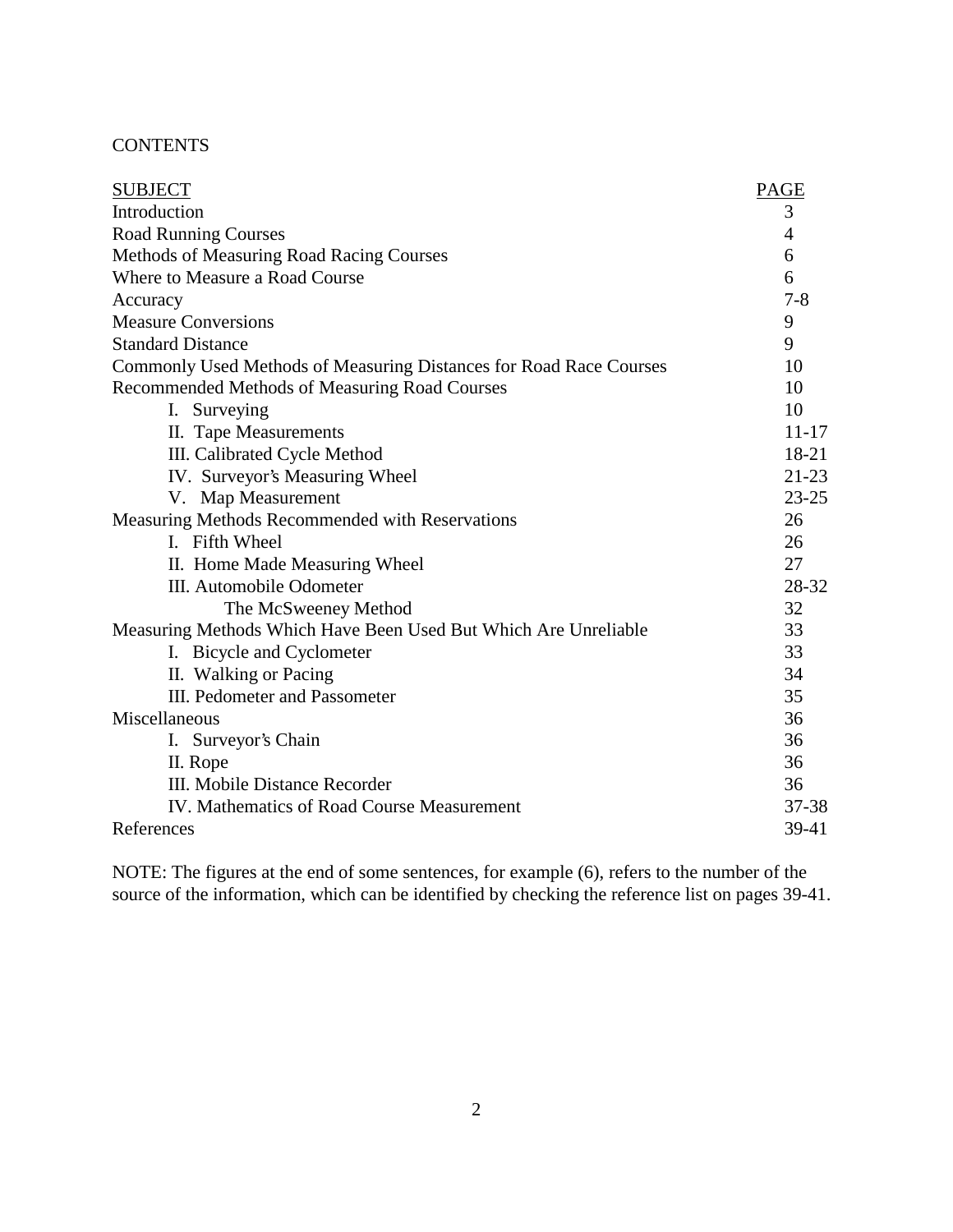### I N T R O D U C T I 0 N

Man measures speed, strength, and endurance performances for purposes of comparison. These measurements form the basis for establishing new goals in the field of athletics.

The real prizes or rewards for most long distance runners are the times they record at various distances. To make recorded times meaningful, road racing courses should be accurately measured. A.L. Monteverde, who raced from 1881-1936 states that "road courses are in measurement most inaccurate. There is no financial profit derived by such runs and economy rules." Corrective action is urgently needed in the USA. It is unnecessary and unfair to the competitors to call a 9 mile course or a 11 mile course a 10 mile race, as is often done. It would be better to say "approximately 10 miles," if the distance is not known exactly. However, it is possible to obtain exact, meaningful measurements of course lengths.

Road race sponsors can do a great service for the sport by accurately measuring the course of their races. A course need not always be exactly a round numbered distance such as 5, 10, or 30 miles. Except for the marathon (26 miles 385 yards) and specific championship races, road racing courses may be of any convenient distance. The promoter need not change his established course but the course should be accurately measured and the distance called what it is. It has been argued that road race courses have their own personalities, terrain, weather, scenery, and records, which cannot be duplicated elsewhere. Many of these variables also exist in reference to 440 yard tracks, and even in the case of swimming pools, competitors often label a given pool as either fast or slow. Man insists on measuring time (easy to get accurately) and distance (difficult to get accurately) for comparison purposes. Athletes and fans assume that the correct distance of the race course is the advertised distance and they relate timed results not only with past performances on the course but to times made on other courses of the same distance. Another factor was pointed out by John Sterner in 1949 when he stated that, "I think the cause of so many American (marathon) runners doing so well here and then falling down when they run overseas can be traced to the fact that almost all road runs here are run over short courses."

This indictment is still true, because the automobile odometer is the most commonly used method of measuring road racing courses in the USA. This method almost invariably leads to short courses.

Observations of numerous racing results suggests that if the course is accurately measured, the course record will fall within a relatively narrow time range. A time very far off of this time range immediately signals that some unusual factor is operating, for instance: unusual weather; short course; etc. Whenever a super-fast time is recorded, the course should be re-checked immediately to confirm the distance. Runners all over the world may be interested in the exactness of the distance and a re-measurement and announcement of the results will settle the question of the distance. Two examples illustrate the point. In 1952, England's Jim Peters raced the "Poly" Marathon in a fantastic 2:20:42.2, raising questions as to the accuracy of the course. Several re-checks found the course to be over the regulation 26 miles 385 yards. The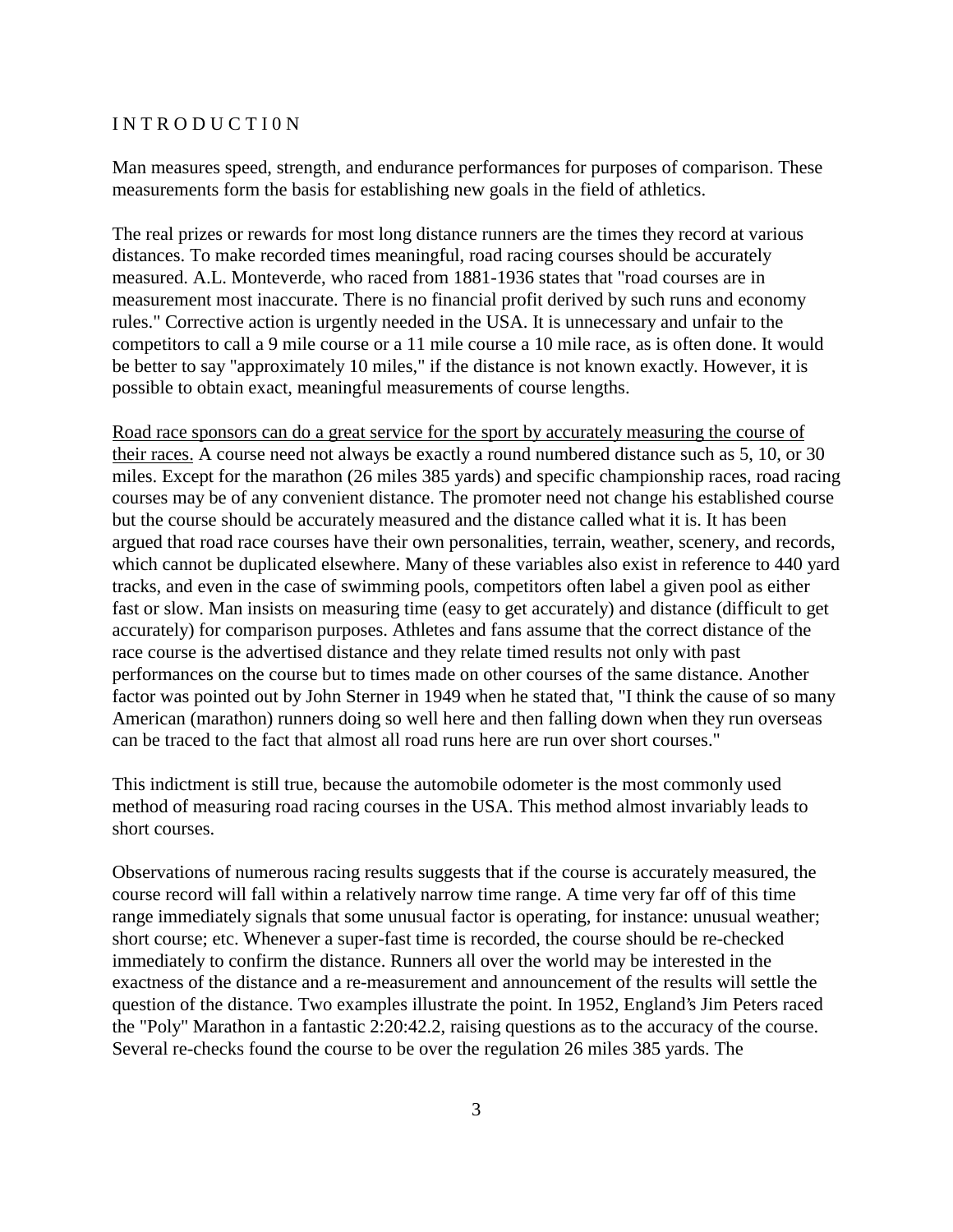"two-twenty" marathon was here to stay. In 1959, C. Kennedy, Michigan State University, raced over the Inter-collegiate (ICAAAA) 5 mile cross-country-course in Van Cortlandt Park, Bronx, N.Y. in 23:51.8. Two teams of student surveyors checked the course and found it short by 490 and 497 yards respectively. The course was lengthened 490 yards.

The problem of course lengths is not new. Arthur Newton has told of his experiences in 1923 and later when he was attempting to break world records in the ultra-long distances in Africa. Measurement methods have not changed much since that time. American officials have lagged behind most countries in getting reasonably accurate road courses, settling for the inaccurate results of quick surveys by automobile odometers.

#### ROAD RUNNING COURSES

Increasing vehicular traffic adds to the difficulty of selecting road courses. The future will probably see road races largely confined to suburbs, small towns and parklands, and races held in the early hours to avoid traffic.

Upon establishing a race, try to select a permanent course and avoid repeating all the work on a new course each year. A set course allows runners to compare their efforts with previous performances and with runners of other eras on the same course (41).

Land areas can be divided into three classes: 1) Level: features few or no hills or valleys; 2) Rolling: features hilly country; 3) Mountainous country. These areas may merge into each other or they may be found on one route (37). Generally, the race sponsor must use local land areas. In some instances, he will have a choice of setting up an easy (flat) course, or a fast (slightly rolling) course, or a hard (hilly) course. The good, well-trained runner can race over any course.

The gradient (grade) of a slope is the rise or fall in a given distance along the level. Gradients are indicated by fractions, e.g. 1/30 means a slope rises 1 foot in a horizontal distance of 30 ft.

There are several types of courses: a CIRCULAR course (e.g. Yonkers Marathon); a POINT-TO-POINT course (e.g. Boston Marathon); a LOOP course of several laps (e.g. Culver City Marathon); an OUT AND HOME or a SWITCH BACK course (e.g. Atlantic City Marathon); and a FIGURE-EIGHT or other figure course (e.g. Van Cortlandt Park cross-country course, or the Hamilton, Ontario, Firestone 25 kilo run).

If possible, locate the start, finish, dressing room, presentation of prizes, etc. in one area, thus simplifying organization of the race. A course of several laps ("Out and Back" or "Circles") is ideal because it is easier to handle traffic and to man refreshment stations, and it permits spectators to view the race several times. Also, in extreme heat or cold, runners can stop in more favorable spots if necessary, and in those cases where a runner is in trouble from heat exhaustion, he can be watched and pulled out of the race before it is too late. A "figure-eight" or "clover-leaf" shaped course permits the start and finish in the center with the above advantages (41,53).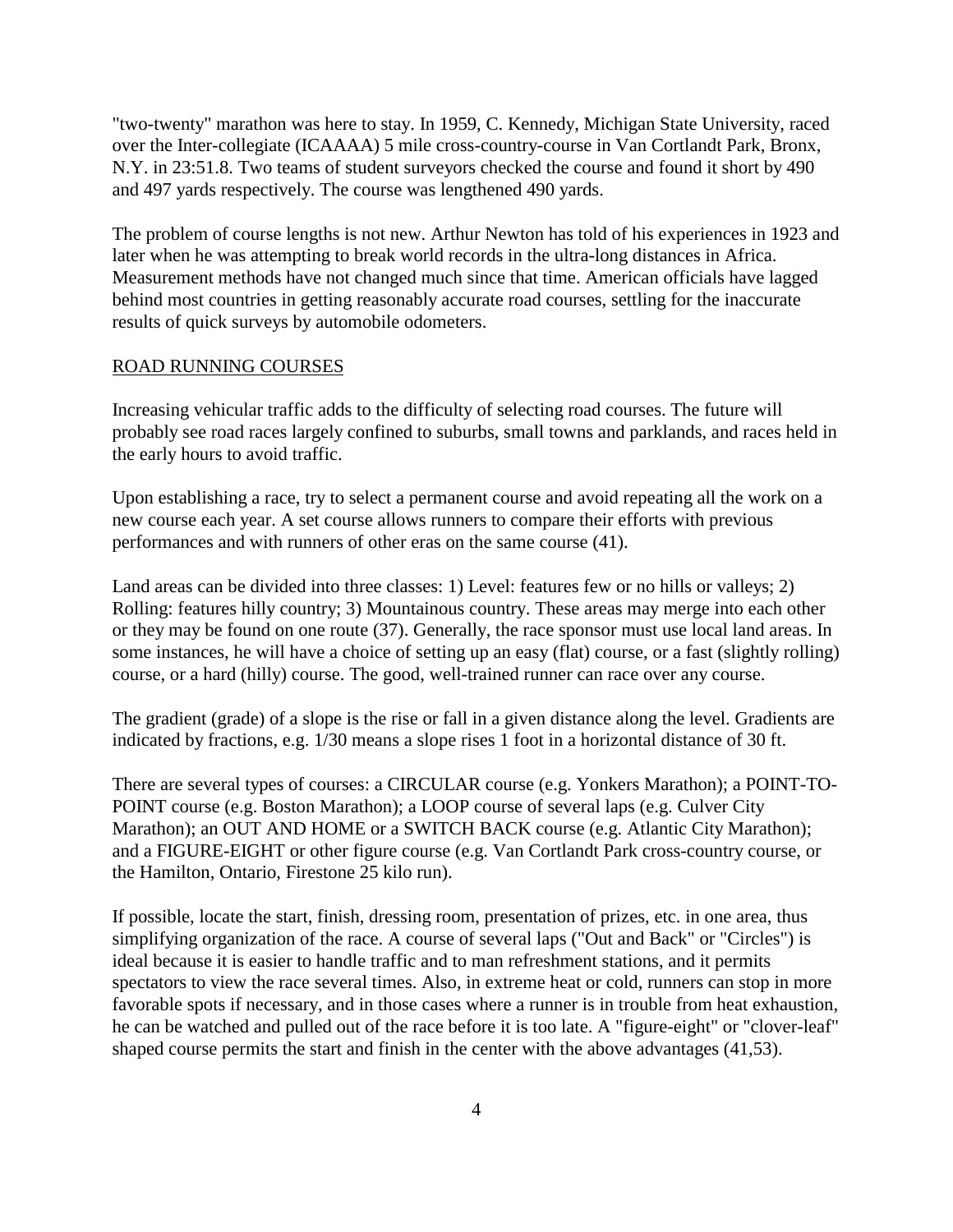Other Considerations:

1) Prepare a map of the course and display it in the dressing room or distribute copies of it, possibly reproducing it on the entry form.

2) Measure the course accurately so that it is the advertised length. If possible, mark the course with mile or kilometer points so that they can be seen. This will make it unnecessary for competitors to depend on the inaccurate information often supplied by onlookers. 3) Avoid main roads unless certain of sufficient police protection against traffic.

4) Place easily seen direction signs along the course to guide the runners. Avoid confusing the runners at intersections. Arrows and painted lines (which are not to be crossed, thus heading the runner into the right path) may be used in some instances. These aids are supplemented by having an adequate number of guides on the course.

5) The start and finish, or both, of a road race may be on a track making it easy to add distance to complete the advertised distance.

6) To break up the monotony of the course, use terrain which includes hills and flat areas. However, the land areas in which the event is to be held will determine the nature of the course. 7) At the marathon distance, some thought should be given to standardization of courses to make comparison of times more meaningful. Cerutty recommends that marathons be run on lap courses of 1 to 5 miles, accurately measured; that the course be as level as possible; and that the course be on dirt or grass. He suggests that while classical courses like Boston should stand, all Championship courses should be standardized as outlined above. Thoughtful, business like planning would lead to more support for long distance running.

8) A course "watch dog" is needed. This could be a two man team who would note changes in the course and see that corrective action is taken to keep the course at the advertised length.

9) Care and attention are essential whatever the method used to measure a course. The measuring team should get a lot of practice, and re-checking courses is a good method.

10) Road Runners Club Associations and other bodies interested in long distance running should combine efforts to persuade race promoters to measure courses accurately.

# METHODS THAT HAVE BEEN USED TO MEASURE ROAD RACING COURSES

A variety of methods have been used to measure road courses. These include: steel tape, automobile odometer, measuring wheel, surveyor's chain, etc. Many of the methods which have been used do not permit the accuracy needed for road courses.

Some comments on methods that have been used:

J. Barry (New Jersey): "The only way to measure a course is as I've done by hand. A 100 ft. tape. It's hard and takes quite long to do. But it can be done."

N. Farrell (Canada): "Measure course forward and backward with about five new cars. They should first be checked on a measured course. Go to the Police Department. They have a measured mile strip and also a gadget to check speedometer accuracy."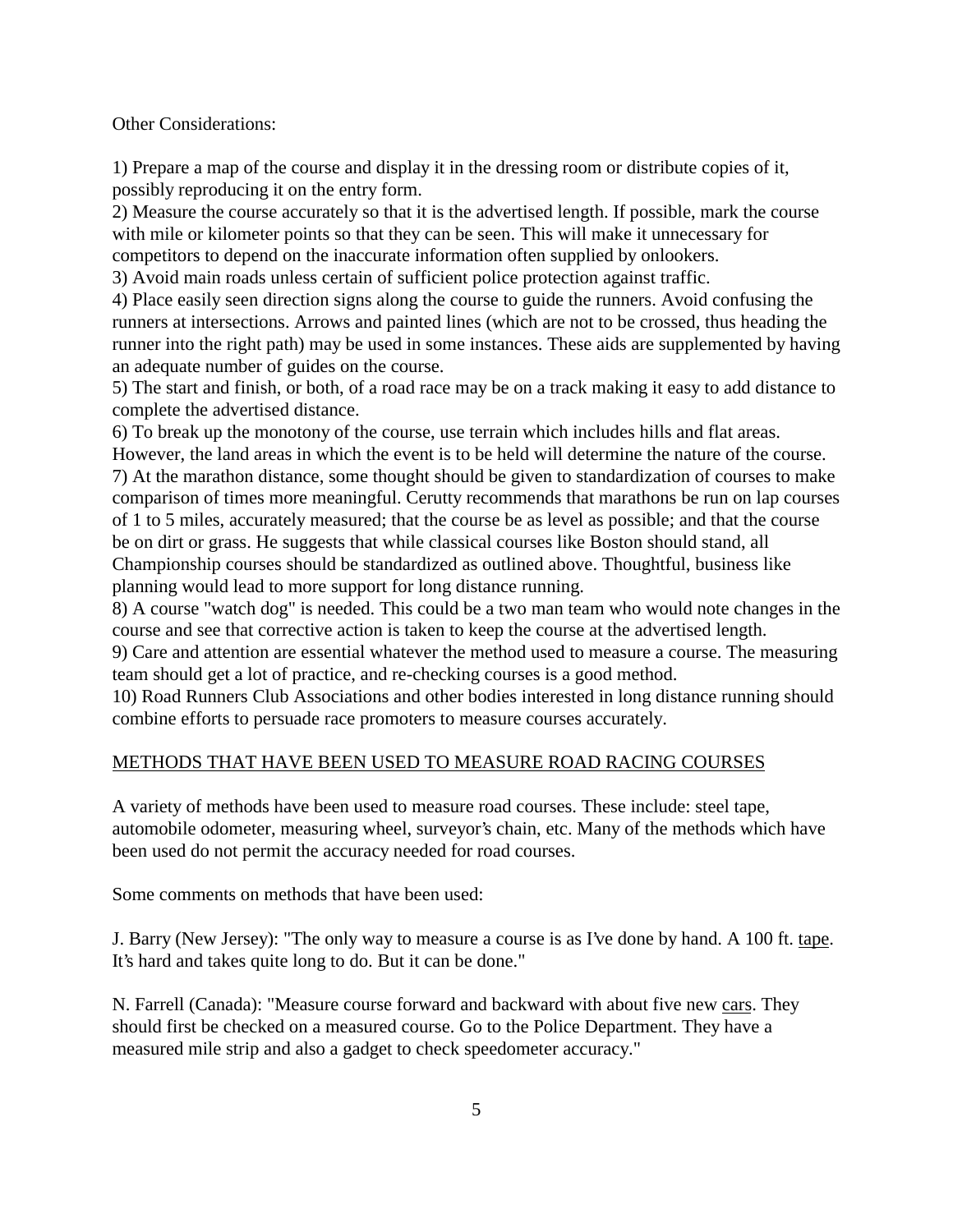NOTE: This commonly used method of measurement is too inaccurate for checking road racing courses.

A. L. Monteverde (California): "Road race courses should be surveyed by competent engineers."

J. Jewell: "The recognized method of measuring road races in this country (England) for running and walking races is by surveyor's wheel although in actual fact the promoters of road races use a number of methods."

B. Prentice (Australia): "I find the wheel more accurate than steel tape and chalk marks and much quicker, and to my mind is about as close as you can get." (He used a specially constructed measuring wheel.)

# RECOMMENDED METHODS OF MEASURING ROAD RACE COURSES

Ideally promoters of road and cross-country races would have all courses surveyed by competent engineers. This is not always possible or practical. The use of a calibrated bicycle, as used by the Road Time Trials Council in England, is highly recommended for measuring road courses (21). The steel tape is the third choice if experienced personnel are available. The surveyor's wheel is another acceptable method. Large scale maps may be used with satisfactory results. The automobile, as ordinarily used, is not suitable for measuring road courses.

The Amateur Athletic Union of the U. S. Official Track & Field Handbook, in referring to national championship long distance runs, states that "all courses shall be properly marked and measured by measuring wheel or tape." This rule has seldom been observed in the past.

# WHERE TO MEASURE A ROAD COURSE

There is a need for uniformity in measuring the path of a road course. Some comments on methods that have been used:

R. Campbell (Massachusetts): "Cut all turns - here again we know that due to traffic one may not be able to cut the same turns each year. It might be well to measure the course by keeping in the middle of the road."

S. Hamilton: "In Finland, the Government Surveying Office measures the distance running courses in the middle of the road, and the sports people take their verdict as 'it'."

S. Takenaka (Japan): "Measure road course on the roadway off one meter from the boundary of the sidewalk (left side)."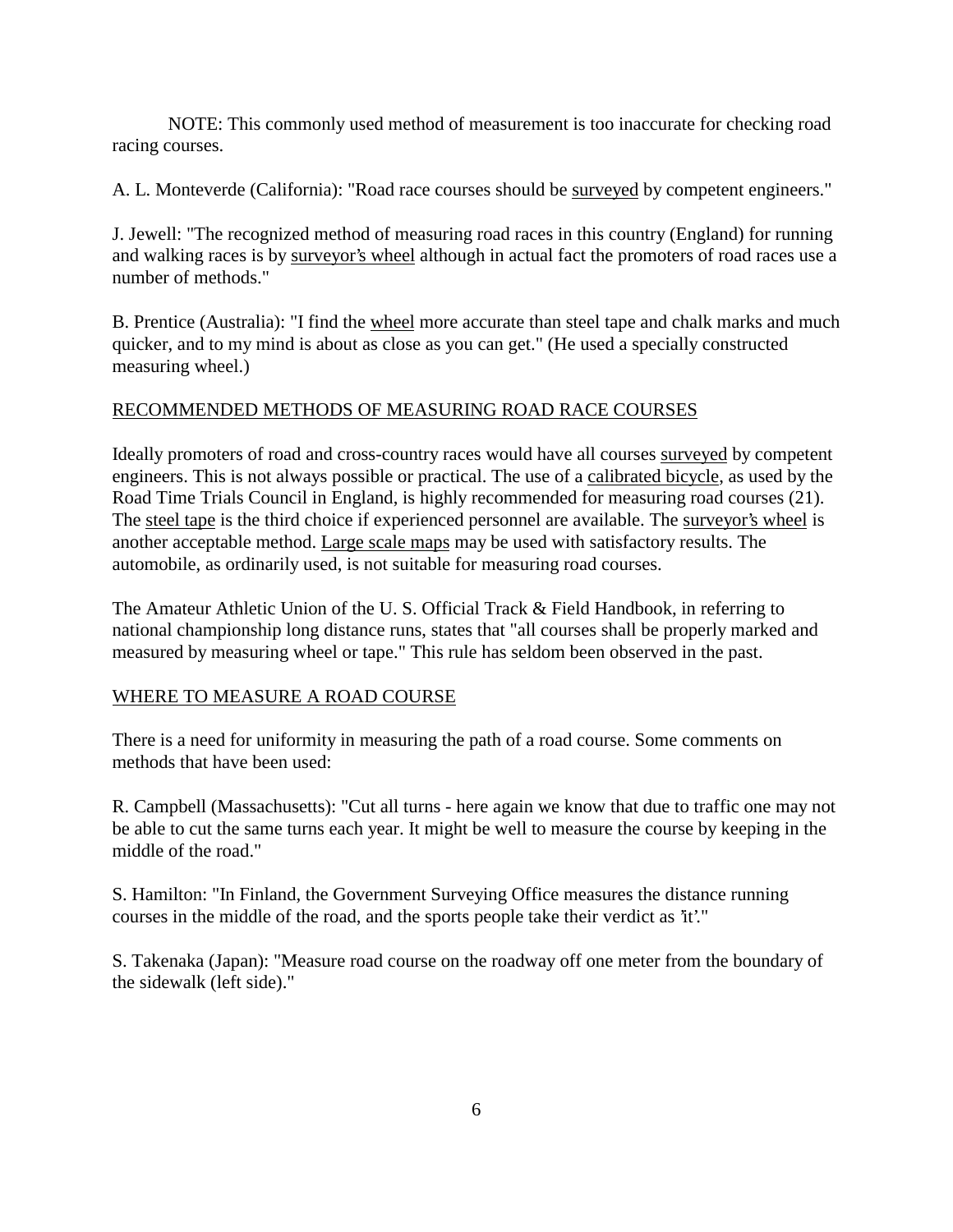

J. Jewell: "Roads are measured here according to IAAF rules, one meter from the curb on the left hand side of the road in Great Britain. There is of course a certain ambiguity in measuring right hand turns, etc. but this is the guiding principle."

P. W. Cerutty (Australia): The course is measured accurately where the runners will run as is done in track. This cancels out all variations and gives some uniformity for comparison between different countries and efforts."

B. Prentice (Australia): "Usually measure one meter from the kerb, elsewhere as near as possible to where the athletes will run."

## RECOMMENDATIONS ON WHERE TO MEASURE ROAD RACING COURSES

The International Amateur Athletic Federation (IAAF) rule requires that road courses be measured one meter (3 ft. 3 inches) from the left hand curb of the road in the running direction. In those countries where traffic rolls on the right side of the road the course may be measured on the right side in the running direction. In the interest of uniformity this principle should be applied whenever possible. Otherwise, measure where the runners will run, that is, on the runner's path.

On some roads it will be impossible to measure the course one meter from the curb due to parked vehicles. Here one might measure a distance of a car width plus one meter from the curb, and on extended stretches free of parked cars revert to the one meter from the curb rule.

Jewell reports that measurements made by the Road Time Trials Council method are done on the path followed by the runners when no obstructions exist, with a general regard to the IAAF rule. The runner runs according to the dictates of the circumstances, without running extra distance, and with regard to the traffic and considerations of sportsmanship. Investigation suggests that little distance is saved by the runner taking short cuts, such as crossing to the other side of the road (21).

## **ACCURACY**

The measurement of road courses is a form of surveying. It is not possible to measure any distance with complete accuracy. The precision of measurement will depend on the care with which it is made and the instrument used. Regardless of the method used, a certain percentage of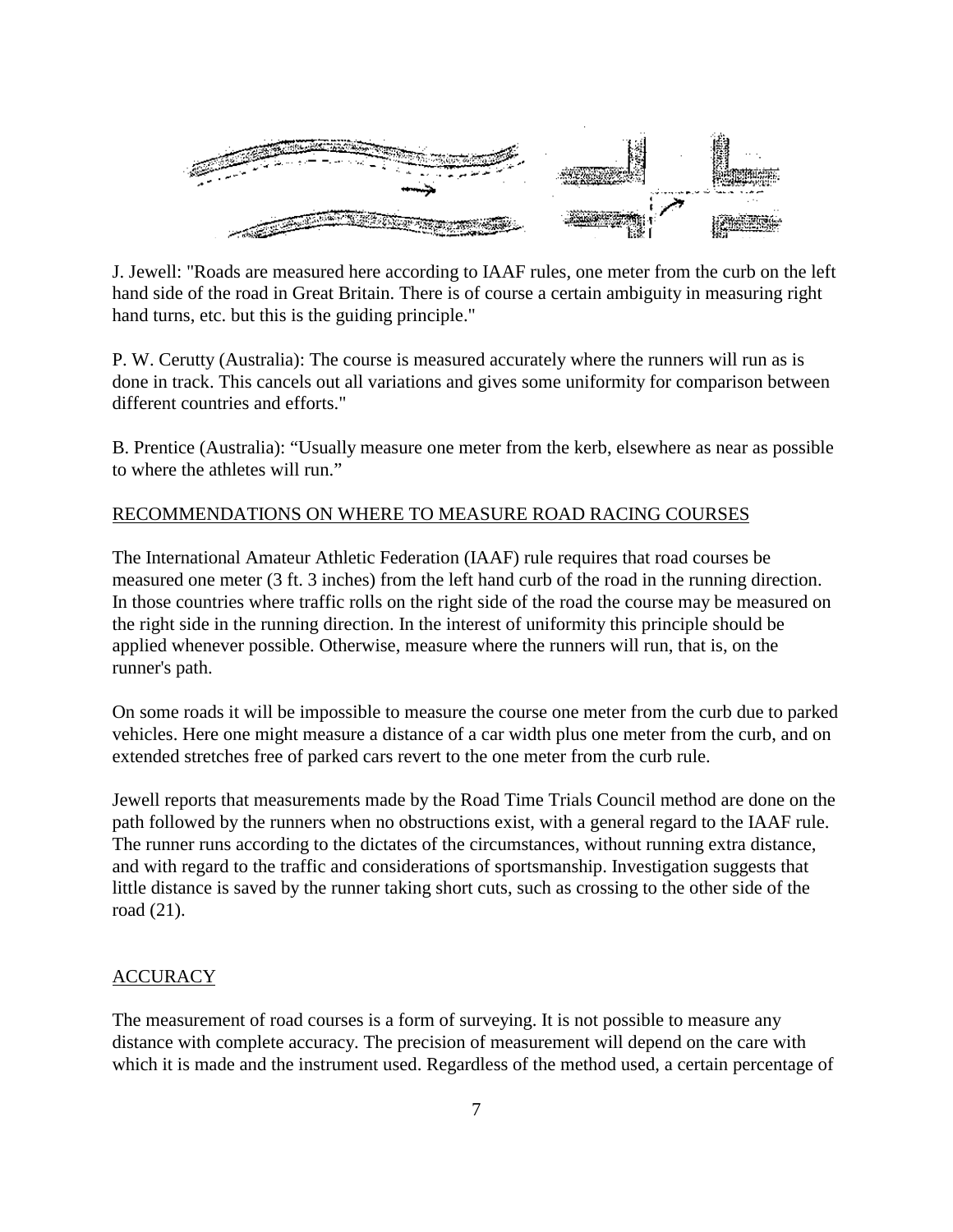error exists due to mistakes (eliminated by checking the work); to systematic errors; and to accidental errors. Aim to keep the errors to a minimum through careful work and by rechecking the measurements (12,45).

One approach is to check the course measurement by an alternate method. For instance, if the course is measured by a surveyor's wheel, it may be checked by use of a large scale map. Keep dates and records of all measurements including intermediate distances which would be useful in case of road alterations (21).

Jewell quoted from the Road Times Trial Council report on Course Measuring, the following: "No reliance should be placed on information regarding distances supplied by Local Authorities or by the Police, as such information is often inaccurate and the methods of measurement employed are very rarely to the high standard of accuracy required by the RTTC. Neither should any reliance be placed on milestones as they are generally very inaccurate, and where road alterations have taken place since they were installed, are often many furlongs out of place (21)."

If a distance is measured very accurately several times by the same method, it is usually found that the results vary slightly from one another. The true measure of the distance is taken to be the mean of the different results obtained, that is, the sum of these results divided by their number. This is called the mean value or most probable value. "By the law of probabilities, the chances are even that the error made in using the mean value does not exceed a certain quantity, called its probable error (6)."

Jewell states that Standard Times, including Road Runners Club Standards, are given to the nearest minute, and so "the distance of a road course should at least be correct so as to ensure that the athlete's time to the nearest minute is the correct time to the minute at the particular distance in question, i.e., if his marathon time is 2:20, the error on the course distance should not be such that his real marathon time is not less than 2:19:30 or more than 2:20:30. This means that the error on the course should be less than the distance the athlete covers in half a minute. A much higher degree of accuracy can easily be attained... The greatest error which is permissible for courses of difference distances are.

| 10-miles (Record $47:47$ )   | 184 yards |
|------------------------------|-----------|
| 20-miles (1:42)              | 173 yards |
| Marathon $(2:15)$            | 171 yards |
| London to Brighton. $(5:26)$ | 143 yards |

Thus the error of measurement at the marathon distance should not exceed 6.5 yards per mile, or error of 0.37% (21).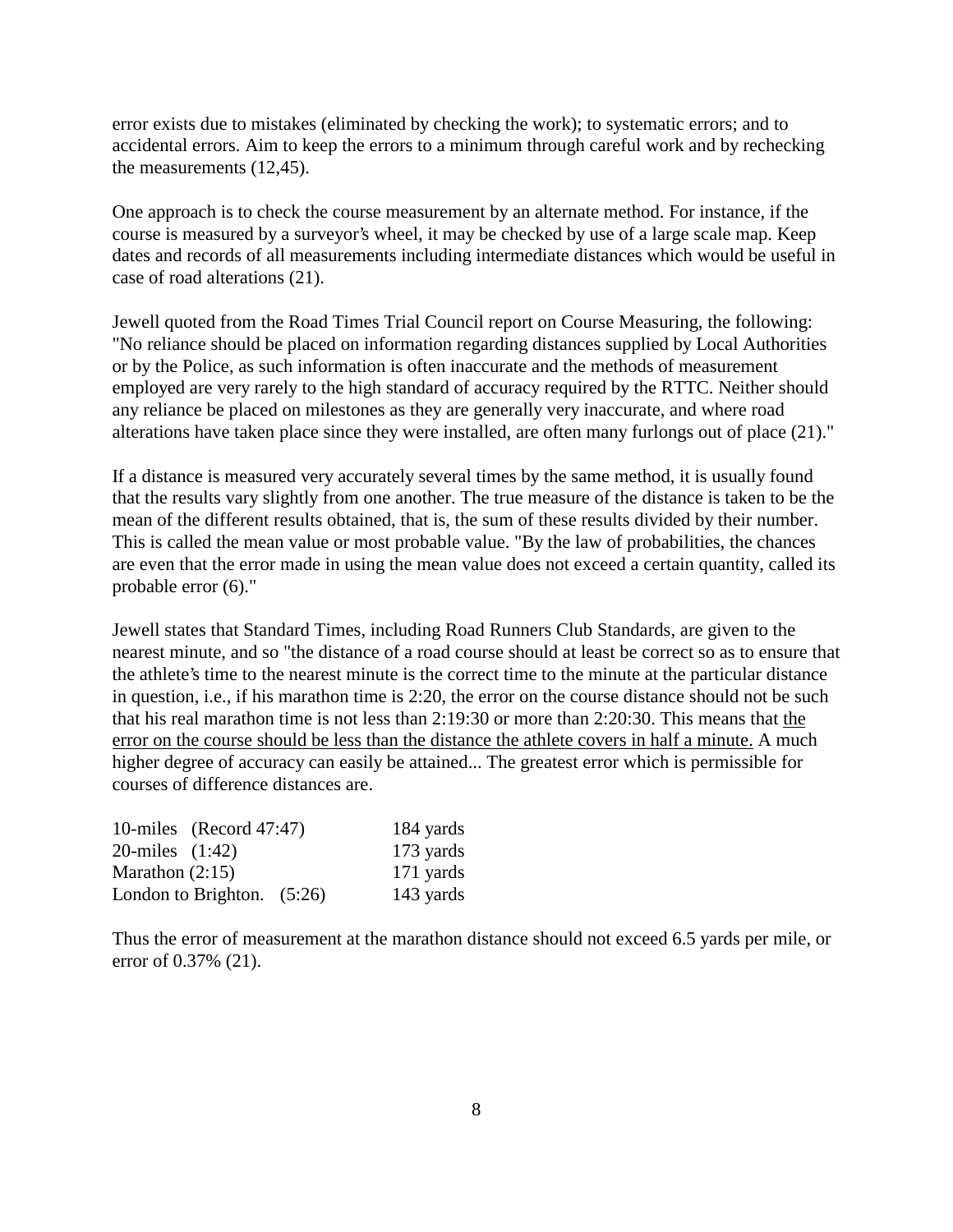#### MEASURE CONVERSIONS

The yard and the meter are legal measuring standards in the USA. Both systems are used in national championships. The meter, 39.37 inches or 3.28 feet, is often called the "world yard" and it is about 10% more than the yard. The world mile is from the Latin mille, meaning 1000. Since a double pace is 5 feet, one thousand paces is approximately 5000 feet, or about one mile. The American mile is 0.1818 inch longer than the British mile (28).

The YARD System The METRIC System

| $1$ inch = | 0.0833 foot<br>$0.00278$ yard<br>2.54 centimeters<br>$0.0254$ meter | 1 meter $=$                  | 39.37 inches<br>3.281 feet<br>$1.094$ yards<br>0.001 kilometer |
|------------|---------------------------------------------------------------------|------------------------------|----------------------------------------------------------------|
| 1 foot $=$ | 12 inches<br>$0.333$ yard<br>0.3048 meter<br>0.00019 mile           | 1 kilometer = $3280.83$ feet | 1000 meters<br>1093.61 yards<br>$0.6214$ mile                  |
| 1 yard $=$ | 36 inches<br>3 feet<br>0.000568 mile<br>$0.9144$ meter              | 1 mile $=$                   | 63,360 inches<br>5280 feet<br>1760 yards<br>1.609 kilometer    |

#### STANDARD DISTANCE

An accurately measured standard distance on a road, preferably straight, is needed to check the accuracy of measuring instruments. Select a level and not heavily traveled road. The distance should be one mile or more. If necessary the distance may be less than one mile. Use a team of at least two men and a calibrated 100 ft. steel tape to measure the distance. The tape is held on the ground under 10 pounds of pull or tension (checked by a spring scale). Mark off reference points on the side of the road with paint, or nails or pegs, etc. Check the measurement several times. Some cities maintain a standard of length with which tapes may be compared. If possible the standard distance should be cross-checked by other personnel (20,21,26).

Jewell points out that "Secondary Standard Distances" may be set up from the standard distance using the calibrated bicycle method. To do this, record the number of revolutions of the front wheel by a counter as the cycle is ridden over the standard distance. The cycle may then be ridden to or transported to the site of the second standard distance. The number of revolutions between the start and finish of the distance measured is then used to determine the length of the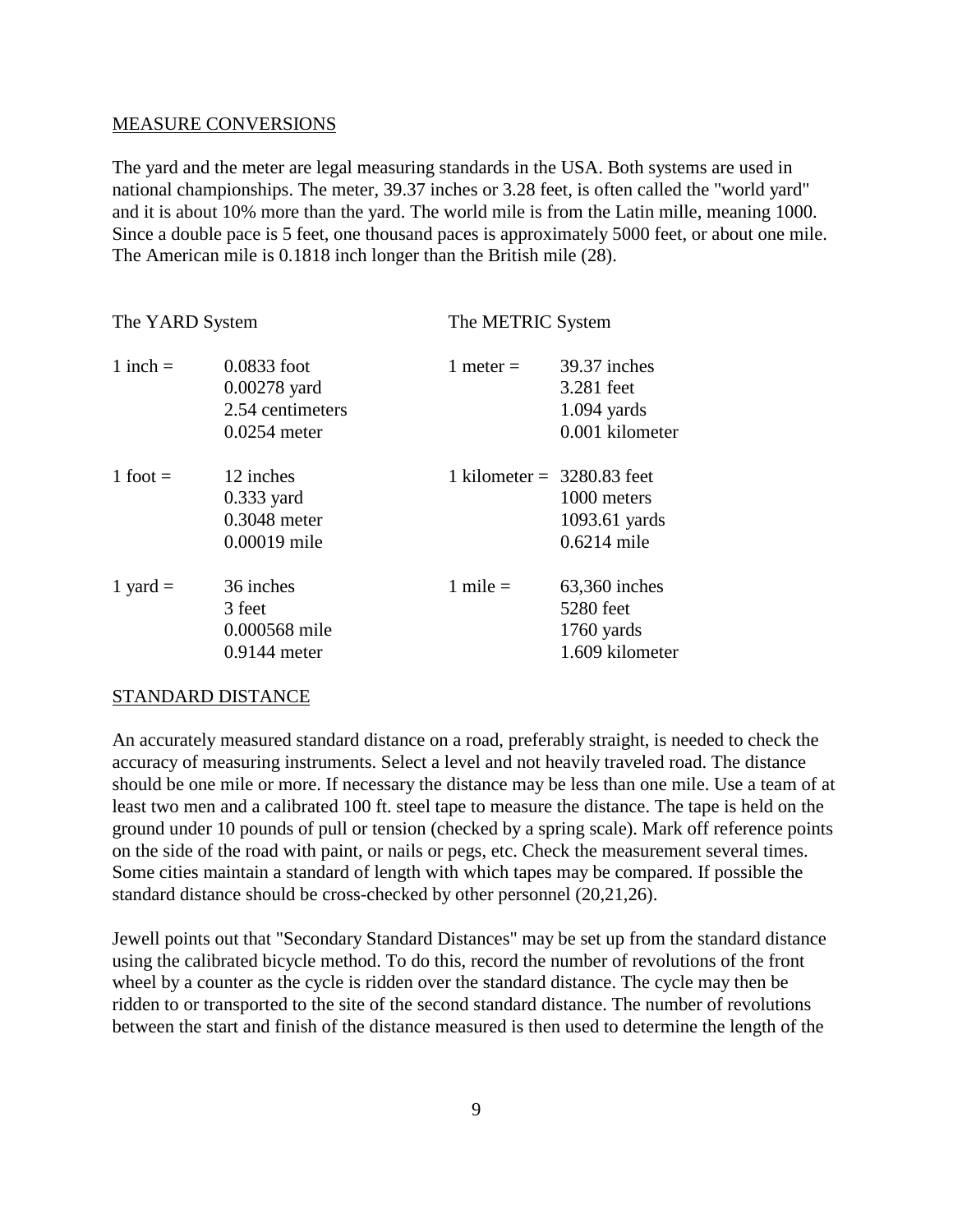new standard distance by working it out by simple proportion. The same is done when measuring a road course.

| Example:                          | If 1700 revolutions $= 1$ mile, and                             |                                 |  |
|-----------------------------------|-----------------------------------------------------------------|---------------------------------|--|
|                                   | If the course measures 1300 revolutions, then                   |                                 |  |
|                                   | 1700 revs = 1300 revs, then $1700x = 1300$<br>1 mile<br>x miles |                                 |  |
|                                   | $x = 1300 = 0.7647$ mile                                        | $1760$ yards $(1 \text{ mile})$ |  |
|                                   | 1700                                                            | $0.7647$ mile (multiply by)     |  |
|                                   |                                                                 | 1345.87 yards                   |  |
| Note: carry the mileage factor to |                                                                 | length of course                |  |
| the 4th decimal place (58)        |                                                                 |                                 |  |

### COMMONLY USED METHODS OF MEASURING ROAD RACE COURSES

Responsibility for measurement of the road race course falls on the promoter of the race. Generally the method of measurement selected depends upon the precision required, the cost, and other considerations (11). A description and evaluation of commonly used methods of measuring road courses will follow. They will be classified into three groups: recommended, questionable, and not recommended.

### RECOMMENDED METHODS OF MEASURING ROAD RACE COURSES

### I. SURVEYING

Surveying is the art of making relatively large, precise measurements of distance with a maximum of accuracy and with a minimum expenditure of time and labor (23). It is concerned with determining the relative location of points on or near the surface of the earth. The principles of plane surveying involve a working knowledge of geometry, trigonometry, physics, astronomy, and theory of probability. Surveying is done by professional surveyors (11,12).

EQUIPMENT - Surveyors employ the transit and level and other tools. Surveying instruments are self-calibrating and they can be adjusted to eliminate any errors that tests disclose (8,23).

METHOD - Surveying involves making measurements of four types of dimensions: horizontal lengths, vertical lengths, horizontal angles, and vertical angles. Horizontal lengths are usually measured with steel tapes, usually graduated in hundredths of a foot. The degree of accuracy of a horizontal measurement is usually expressed as a ratio of the error of the total distance measured. Ordinary measurement with a steel tape gives an accuracy of about 1 part in 3000 (1/3000) (23).

ADVANTAGES - Accuracy is assured.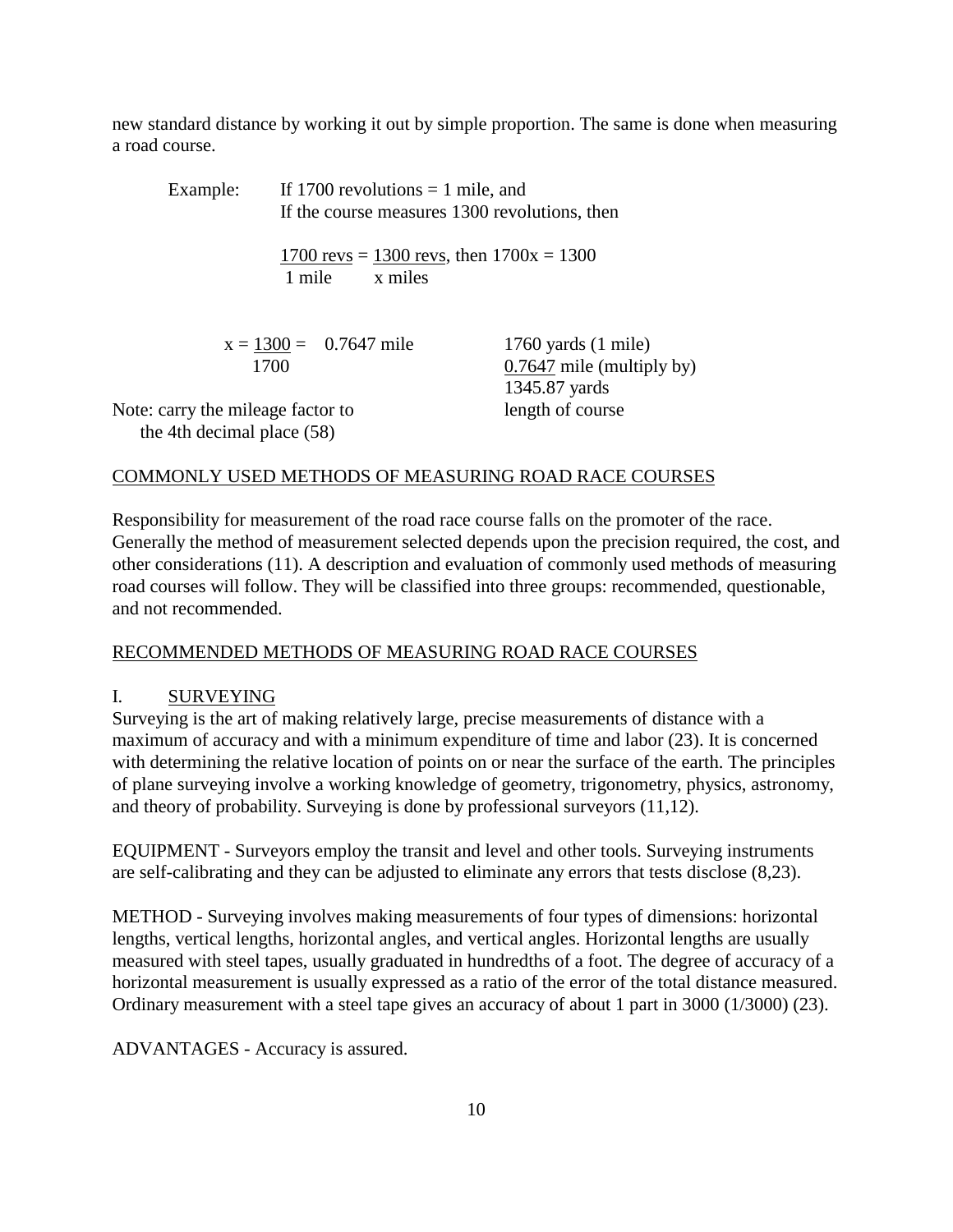DISADVANTAGES - Employing a surveyor is expensive. The price may be prohibitive in most cases except on small loop courses. Inquire locally about prices. PRECAUTIONS - Select a reliable, interested surveyor who possesses sound judgement (23).

RELIABILITY - The surveyor will provide the most reliable results possible. He will obtain the accuracy needed for road race courses without difficulty. The random errors which occur tend to be either plus or minus and in most cases they cancel each other out by the laws of chance.

# II. TAPE MEASUREMENTS OR "CHAINING"

Direct measurement by steel tape is the most commonly used reliable method of determining distances between two points. This method is called taping or "chaining." Links of iron or steel (chains) are seldom used anymore but the term "chaining" is still used to designate measuring with a chain or with tape  $(6)$ .

EQUIPMENT - 1. Use a calibrated steel tape 100 feet in length. If necessary, a tape 150 feet long may be used. A tape may have a handle at each end or it may have leather thongs or string or hooks at the ends. Check whether the graduation marks begin on a line on the tape or on the handle assembly.

A 100 feet Engineer's or Surveyor's steel tape will cost about \$30.00 and up. Band chains or chain tapes, used for route surveys, cost about \$20.00 plus about \$12.00 for a reel. A general purpose 100 feet steel tape costs about \$11.00 (59).

2. Spring balance or spring balance handle, attached to the forward end of the tape to indicate the amount of pull applied to the tape. Its use will improve taping accuracy to 1:3000. It costs about \$12.00, reading to 30 lbs. Certain tapes are calibrated to measure correctly when under a certain tension. The tension is held while the measurement is made. This gadget may also be used to counteract the effect of sag when making measurements with an unsupported tape (59). Often in practice, the experienced surveyor will use judgement rather than the spring scale.

## 3. Recording and marking materials.

a) 4H pencil and paper or field notebook for notes, etc.

b) A red pencil to mark the taped distances on the road surface.

c) Keel or lumber crayon to mark a circle around the red penciled mark or an arrow pointing to the red mark to make it easier for the rear tapeman to find the red mark (45). The number of tape lengths may be written on the pavement with keel or chalk.

d) A hammer and cold chisel to make a permanent mark, for example, a +, at specific checkpoints. On some surfaces nails may be driven into the roadway to make a permanent mark. Optional: paint a small circle around the permanent mark.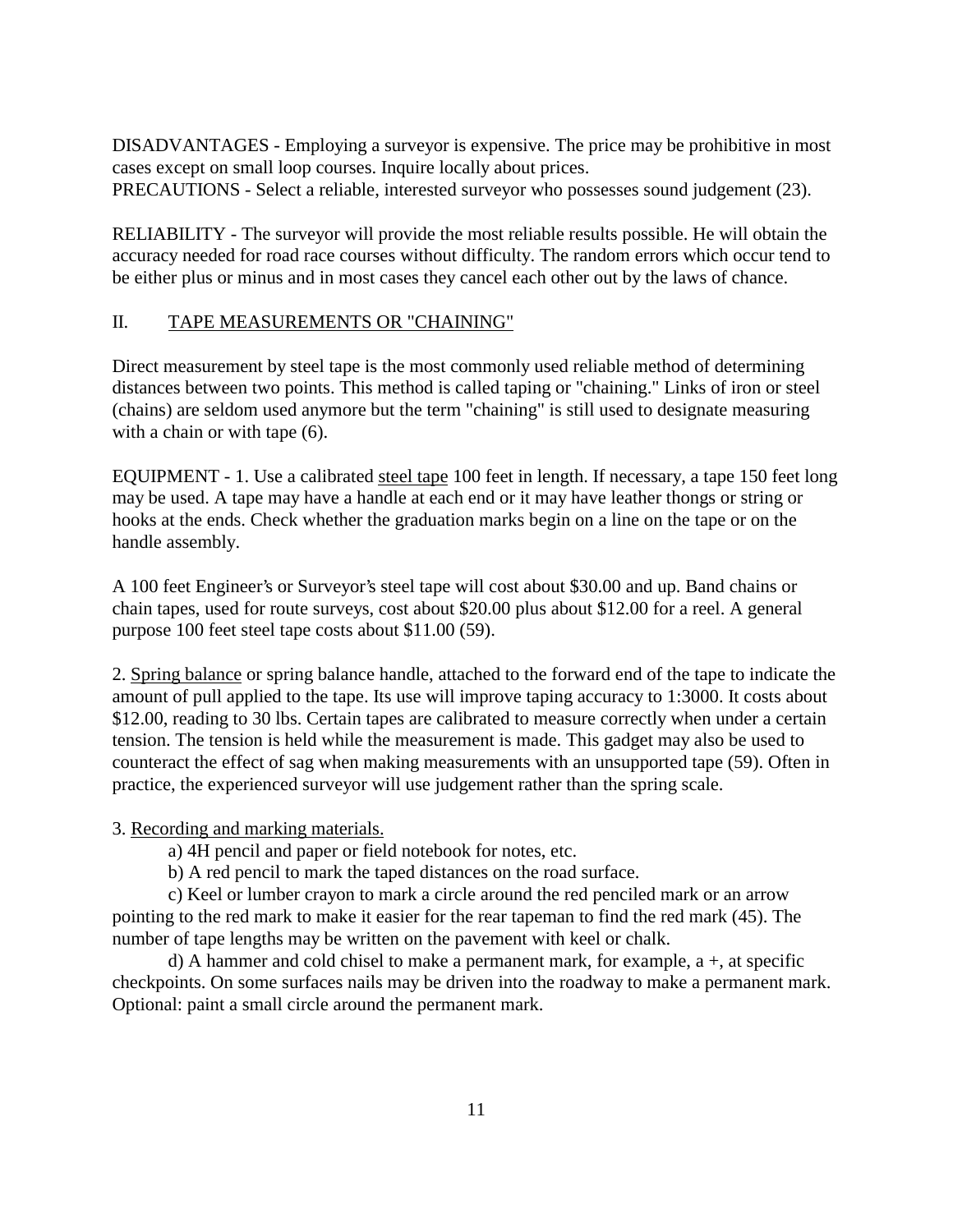e) Plastic flagging tape may be used to temporarily identify landmarks or checkpoint stations. This tape is put on the road surface and may be written on with pencil or ball point pen. A 300 foot roll of this tape costs about \$1.00.

### 4. Miscellaneous tools:

a) If part or all of the course is on dirt or grass, use chaining arrows to mark tape increments. A set of 10 steel arrows costs about \$5.00. The lead tapeman starts off with the 10 arrows. He places an arrow at each tape length of increment until he has used them up. The rear tapeman collects the arrows. This serves as a check on errors: the collection of 10 arrows indicates 10 tape lengths.

b) A tape thermometer to measure the tape temperature if accuracy greater than 1:3000 is sought (23). Minimal cost is about \$4.50. The thermometer is fastened directly to the tape. Many surveyors do not use temperature corrections except for special jobs. Temperature may introduce an error up to 1:5000 (23).

c) A plumb-bob is a brass body suspended from a cord. It is used to facilitate measurements with the tape supported at the ends only. Obtain two bobs. Costs range from about \$4.50 to \$8.50 for the 1 to 1.5 lb. sized bob generally used. It is difficult for amateurs to use plumb-bobs because the tape and bob tend to move during measuring.

NOTE: Minimal equipment for tape measuring a course: 100 ft. steel tape, spring balance, and recording and marking materials. These tools can give the degree of accuracy required for measuring road courses. Use a folding rule or a meter stick for tape alignment.

CARE OF TAPE - Tapes are easily damaged or broken and require care in handling and storage. Before using the tape, examine it for kinks. When the tape is being stored, clean, dry, and grease it lightly with vaseline. Kits for repairing tape are available from the manufacturer for about \$34.00.

To unroll tape, one man holds the case and the other man walks away with the free end. The back man signals the lead man to stop before the end is reached, but he is also set to give ground to avoid a sudden jerk on the tape.

To roll up the tape, the tape is laid out straight on the ground and the man doing the winding walks toward the free end. Tapes are usually wound up in cases or on rods. They require constant cleaning and oiling to prevent rust. Never put a tape away wet.

### To avoid damaging the tape:

1. Steel tapes will stand a tension of 80 or more pounds but they will break easily with misuse.

2. When the tape is lying on the ground, keep it extended so that slack is eliminated thus preventing the formation of loops which lead to kinks and breaks.

3. For measurements of less than a full tape length, the tape should be kept on the reel. Reel out as much as you need and reel it in as soon as possible.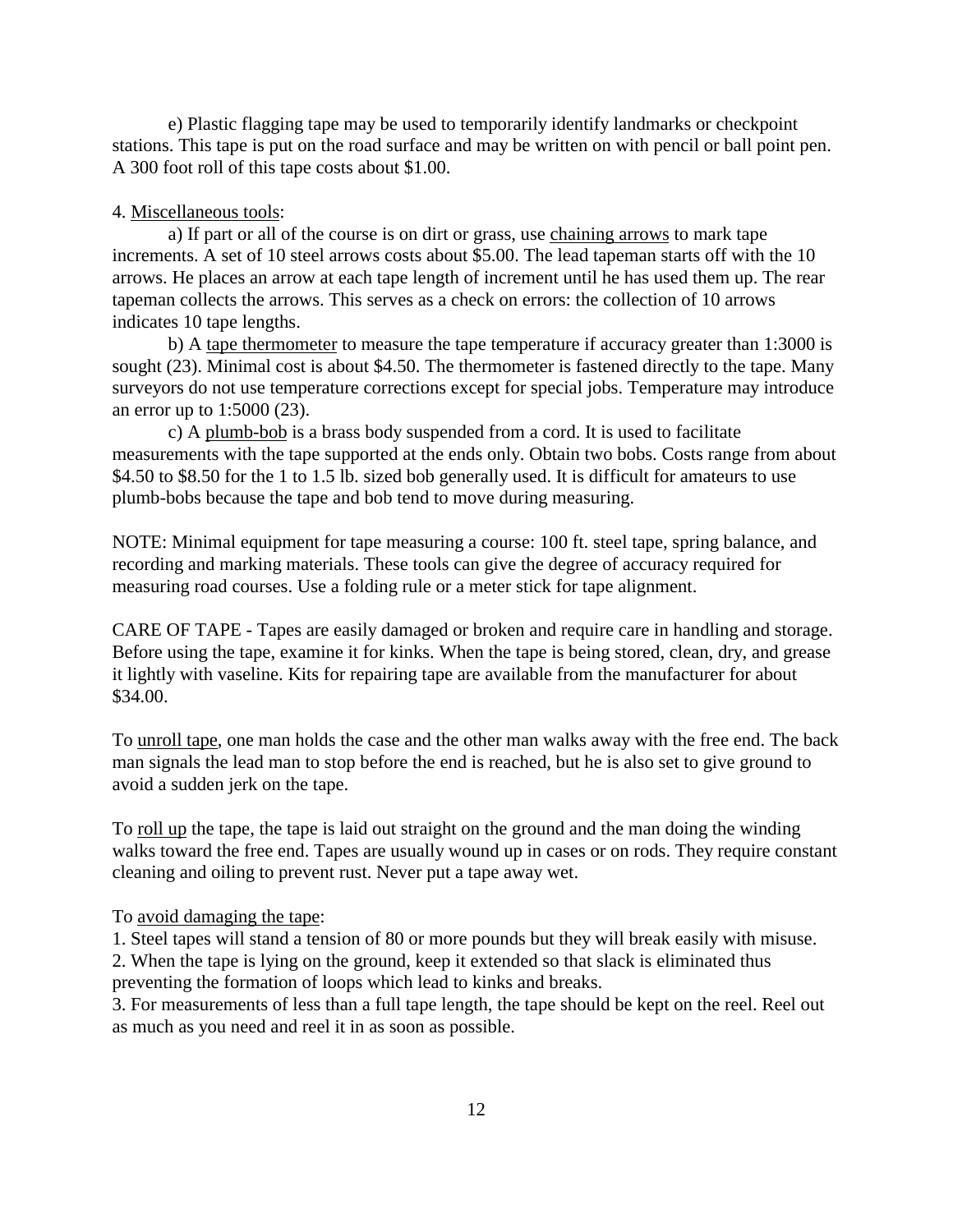4. If the tape is on the ground and is to be moved, drag it from one end only. If the tape is to be raised off the ground, the tapemen (those handling the tape) should lift it simultaneously and keep it in tension. Otherwise the rear tapeman should not touch the tape while it is being moved. 5. Do not let vehicles run over the tape. If this is unavoidable, the tapemen should hold the tape flat and tightly pressed against the road surface (8,23).

CALIBRATE TAPE - For precision work, the tape should be compared with a tape certified by the National Bureau of Standards. This comparison with a standardized tape or length should be repeated frequently because tapes are easily damaged, leading to incorrect length which leads to errors. Many cities have standards of length which may be used to check a tape.

The National Bureau of Standards, Washington, D. C., will check a steel tape against the official standard, employing any specific pull, temperature and conditions of support to the tape. A fee of \$21.00 plus mailing costs for the tape are charged (11,59).

Systematic errors due to incorrect tape length are eliminated by standardizing the tape and getting a correction per tape length if it is not the exact length.

Systematic errors due to sag, temperature, pull, slope, and habits of placing the mark either inside or outside the true distance, can be allowed for and corrected. Accidental errors are always possible, even with conscientious work, and under normal circumstances the minor errors should balance themselves. Guard against making accidental errors systematic (2).

ERRORS in chaining are of two classes:

1) Errors due to faulty chaining and to natural conditions:

a) Imperfect alignment of tape: tape out of line or not horizontal. If one end of a 100 ft. tape is 1.4 feet higher or lower than the other end the tape will be 0.01 foot shorter. The same displacement to the right or left of the true position will make the tape 0.01 foot shorter (22).

b) Variations in tension of the tape: having pull insufficient to compensate for the effects of sag and of the wind.

c) Imperfections of observing, including careless plumbing.

d) Incorrect length of tape. An old, worn tape will stretch more under tension than a new one. Often, old tapes have been broken and repaired several times and this can lead to errors in length.

e) Variations in temperature.

f) Sag in tape (6,11,22).

2) Errors in reading or recording measurements:

a) Using the wrong zero point on the tape.

b) Reading the wrong foot mark.

c) Reading the tape upside down, thus mistaking some figure such as a 6 for a 9 or vice versa.

d) Transposing figures in recording, for example: 71.23 instead of 72.13.

e) The recorder misunderstanding the reading called by the chainman.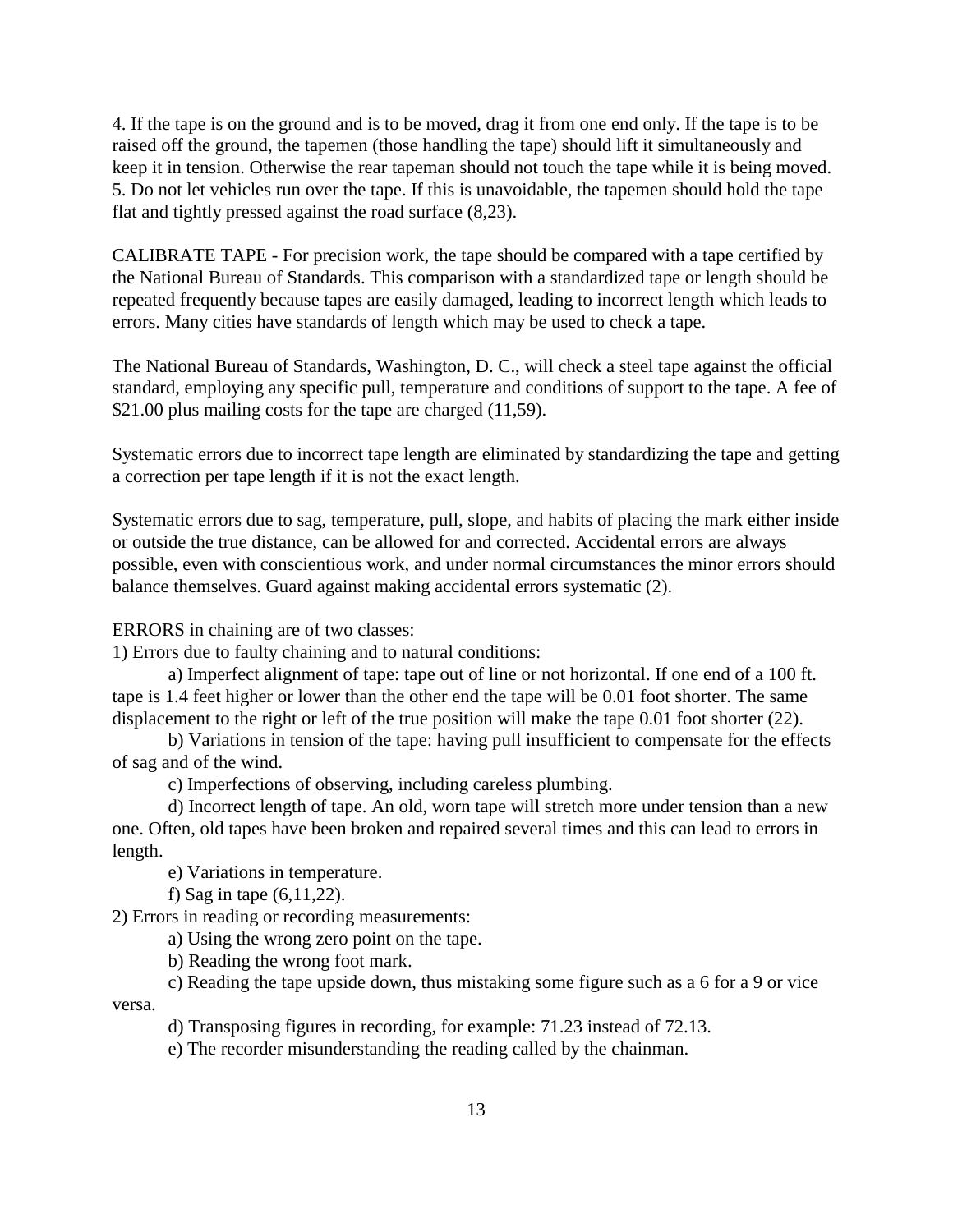f) Mistakes in counting the full tape lengths (6).

SPECIFIC FORMULI are used to make measurement corrections such as slope correction, temperature correction, tension correction, and correction for sag of the tape, such as when measuring over rocky ground for example (22). These corrections are generally not used in road course types of measurements.

SAG and PULL - If the ground is rough and the tape cannot be supported evenly along its entire length, it is necessary to apply a correction for the sag of the tape.

The formula for sag is as follows:

Let  $L =$  Length of the tape in feet.  $P =$  Pull applied in pounds  $W = Weight of tape between supports in pounds$ 

Sag correction in feet =  $\angle$  L x W<sup>2</sup>  $24 \times P^2$ 

WHERE TO MEASURE - Use the international rule: measure the course 3 feet 3 inches (one meter) from the curb in the running direction. Otherwise measure where the runners will run as is done in track.

METHOD - Form a "taping field party." A minimum of two men are needed to measure a course. If possible, organize a team of up to seven or eight men with one or two cars. Place one man at each end of the tape.

Duties of the taping field party may be divided as follows:

1. Chief - He should have some experience in surveying. He closely supervises the measuring. He might act as rear tapeman and serve to guide the lead man in getting proper alignment. He might also keep records unless another man is along to record.

2. Lead Tapeman - He carries a red pencil and keel to mark tape increments. He uses a meter stick or a folding rule for alignment.

3. Recorder - He marks and describes in notes each 0.5 mile and mile. It is important to have records of intermediate and check point distances for future reference (39). Field notes should be clear and complete giving numerical data, explanatory notes, and sketches made approximately to scale in a notebook (11).

4. Tension man - If a spring scale is used. Otherwise the lead tapeman handles the spring balance (scale).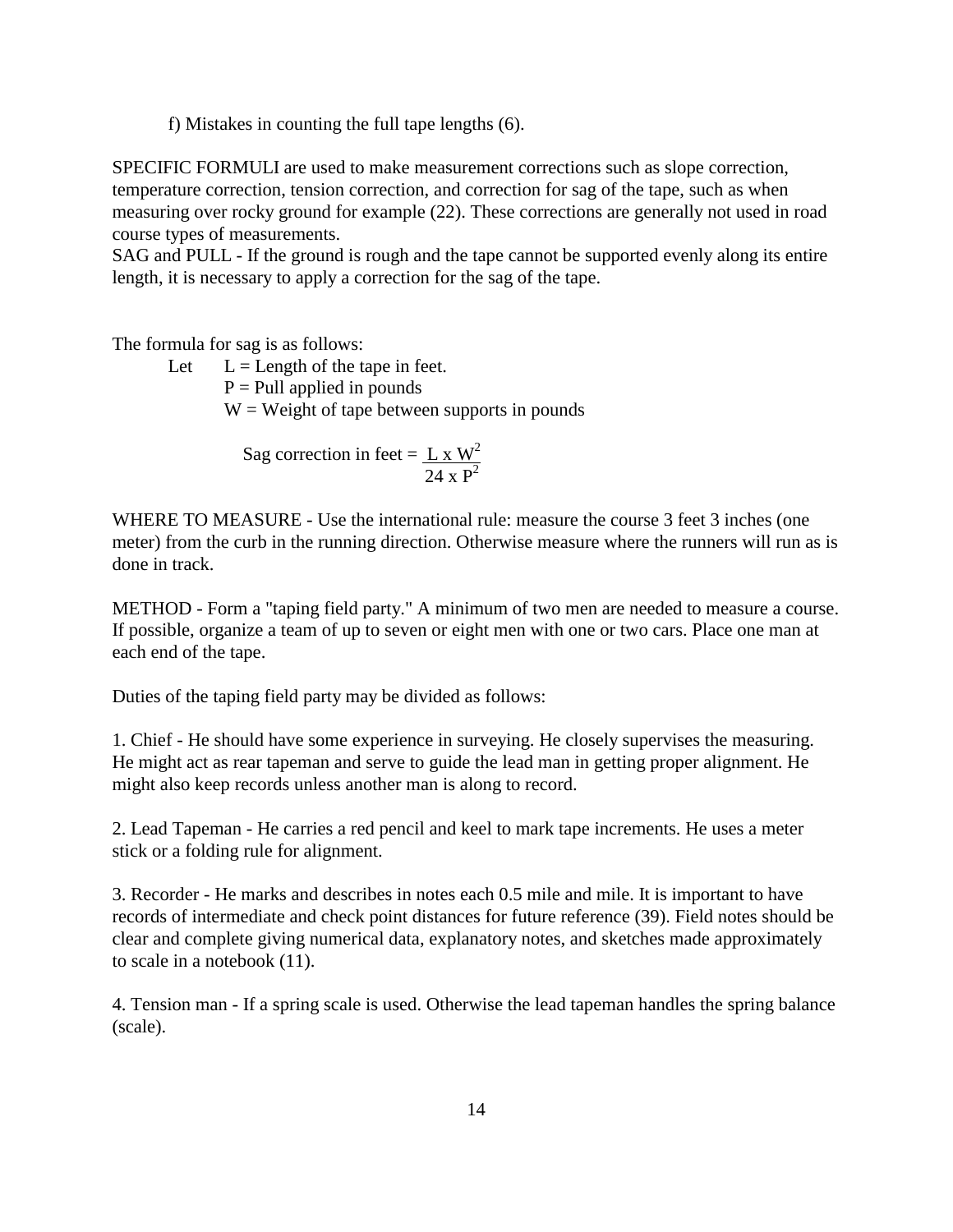5. Assistant - Directs traffic, and assists otherwise (22,39).

TAPING or Chaining - There are two methods of taping: Surface Chaining and Catenary Chaining.

1. SURFACE CHAINING with a steel tape. Use a 100 foot tape. Tapes longer than 100 feet are generally not used for measurements along the ground. If possible, a spring balance registering pulls up to 15-30 lbs. is attached to the forward end of the tape. Check to locate the end of the tape and the zero mark.

Lay the tape flat on the road surface. The rear tapeman holds his end of the tape on the line (mark). The rear tapeman directs the lead tapeman for proper alignment. Where it is possible to apply the international rule of measuring one meter from the curb, the lead tapeman uses either a meter stick or a folding rule to obtain the proper alignment. The lead tapeman applies 10 lbs. of tension (pull). To make certain that the tension is not taken up by friction, the lead tapeman might increase the tension to about 20 lbs. and then reduce the pull to 10 lbs. The lead tapeman then marks the tape increment by any of several methods as follows:

On pavement, mark the spot with a red pencil and circle this with yellow keel or lumber crayon. An alternative is to use either medical tape or special plastic tape on the road surface and make the mark on it with a red pencil or a ball point pen.

On grass or dirt use chaining arrows or pins to mark the spot. Another possibility is to put a tack or nail into the ground.

After marking the tape length the lead tapemen walks forward dragging the tape. The rear tapeman notifies him when to stop. Another possibility is for the rear tapeman to walk forward and take the tape from the lead tapeman and continue on for the next tape length.

In measuring around turns or curves, measure in increments of 5 or 10 feet instead of full tape lengths (45).

If at the end of the measurement, a less than full tape length increment is needed, the head tapeman should do one of three things to avoid getting the tape messed up:

1. Carry the end of the tape beyond the end point, lay it on the ground and walk back.

2. Reel in the tape the necessary amount

3. Take in the tape by forming figure-of-eight loops hanging from his hand. This takes practice to master (23).

Working tape tension - Steel tapes graduated in feet require tensions when supported on a flat surface as follows: a 100 ft. long tape requires a tension of approximately 10 lbs. A tape over 100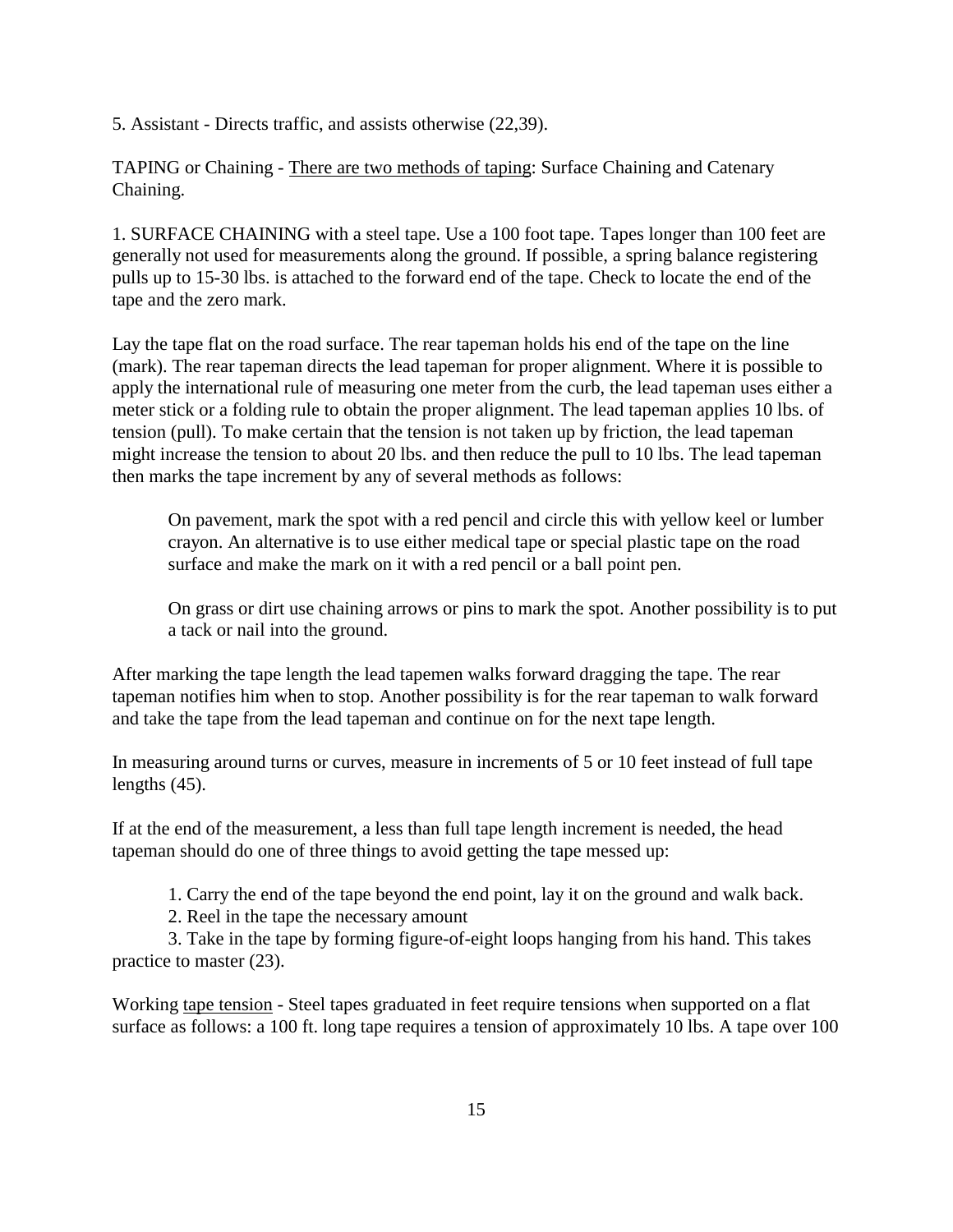ft. long requires a tension of approximately 20 lbs. The tension required for a tape supported throughout on a flat surface is about the same for any part of the tape as for the full length (59).

The coefficient of expansion of steel tapes is 0.00000645 per degree Fahrenheit. Thus a 100 ft. tape will elongate 0.00774 inch for each degree F of tape temperature rise above 68 degrees F (59).

The Keuffel & Esser Co., Hoboken, New Jersey, recommends tapes with a thermometer scale as a means of obtaining additional accuracy and uniformity in measuring. This thermometer scale is graduated to correspond to the contraction and expansion of the tape, according to the F thermometer for tapes graduated in feet. It takes the place of the terminal mark of the tape, and the terminal point lies at that mark of the thermometer scale which corresponds to the prevailing tape temperature reading at the time of taking the measurements (59).

2. CATENARY CHAINING with steel tape. This is a more accurate method than surface chaining but it is more difficult to execute. If the ground is rough or the surface is not cleared of obstacles, this method is recommended. The tape is supported at the two ends by the tapemen. It is necessary to compensate for sag.

The tapeman should face the tape

1. Each tapeman supports the tape above waist height, the same height above the ground. One man applies tension through a spring balance.

2. The rear tapeman holds a plumb-bob with which he makes certain that the mark on the tape is vertically above the mark on the ground.

When a tape is used suspended from the ground, a plumb-bob is used to transfer the ends of the measurement to the ground. The bob is suspended from a cord which hangs over the tape. The plumb-bob is held so that its point is close to the ground, but not touching it; when the tape is taut and properly aligned, the plumb-bob cord is released by the tapeman and the mark is placed where the point of the bob strikes the ground (6). It may be necessary to dampen the swing of the plumb-bob by moving the tape up and down slightly, tapping the point of the bob on the mark (23). As the bob rests on its point, the tape is released and a mark is made at the point made by the bob.

3. The lead tapeman hold his end steady against the tension with one hand. When the rear tapeman signals that everything is ready, the lead tapeman transfers the forward mark on the tape to the ground by means of a plumb-bob held in the other hand (8).

4. The lead tapeman uses either a meter stick or a hardwood folding rule to get the proper alignment of the tape from the curb: 1 meter.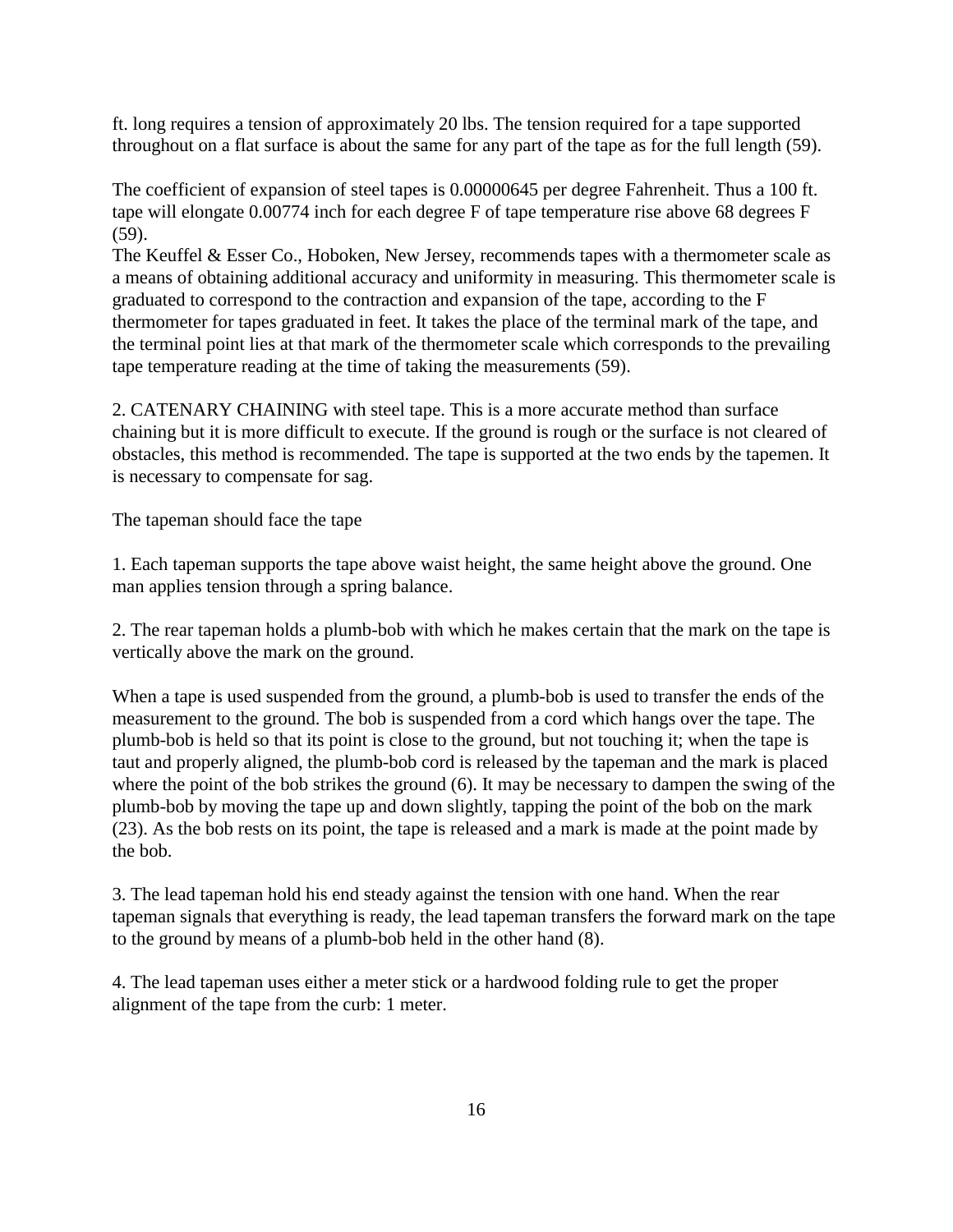Working tape tension - The tension required for a steel tape when supported at the ends only depends upon the unsupported length and the cross-sectional area of the tape. A 100 ft. steel tape at 68F and supported at the ends only requires the following tensions, depending on the type of tape:

| 3/8 inch Medium  | $= 20$ lbs. | 5/16 inch Heavy       | $= 24$ lbs. |
|------------------|-------------|-----------------------|-------------|
| $1/8$ inch Chain | $= 19$ lbs. | 5/16 inch Extra Heavy | $=$ 31 lbs. |
| $1/4$ inch Chain | $= 27$ lbs. | 5/16 inch Chain       | $=$ 31 lbs. |

Recommendations: For measuring a road course, sufficient accuracy is obtained by using the method of surface chaining. Tape temperature correction may be ignored except in extreme weather conditions since the error will fall within allowable limits.

ADVANTAGES - Trained operators can obtain a high degree of measurement with the use of tapes.

DISADVANTAGES - Direct measurement by steel tape is not the most practical means of measuring road courses due to traffic and to the effort and time demanded. However, on short loop courses and courses in park lands these factors are less important. The big disadvantage is the time required, at best about 2 miles an hour (45).

## PRECAUTIONS

- 1. Heat affects the length of the tape.
- 2. Avoid measuring on windy days.

3. Tapes are liable to become inaccurate with use. Tapes are not provided with any means of adjustment so that any inaccuracy found to exist in its length must be noted and added to or deducted from the measurements taken.

4. Steel tapes are only of correct length when they are at a certain tension and temperature, usually 10-15 pounds and 68F respectively. The tension and temperature at which the tape is of standard length is often stamped on the handle or on a metal tag attached to the handle (22,30).

RELIABILITY - A steel surveyor's tape is one of the most accurate methods of measurement but it requires skilled use, especially in measuring around turns (45). With a calibrated tape, you can expect an accuracy of about 1/1000 or better. If a spring balance is used to maintain the appropriate constant tension and if temperature and slope corrections are carefully observed, an accuracy of between 1/1000 and 1/10,000 may be obtained (8,12). The highest accuracy is obtained on flat ground, cleared of obstacles. Precision may be as high as 1/30,000 (11). Sterner states that a distance measured by tape should not be considered accurate unless at least one member of the party has had some surveying experience (45).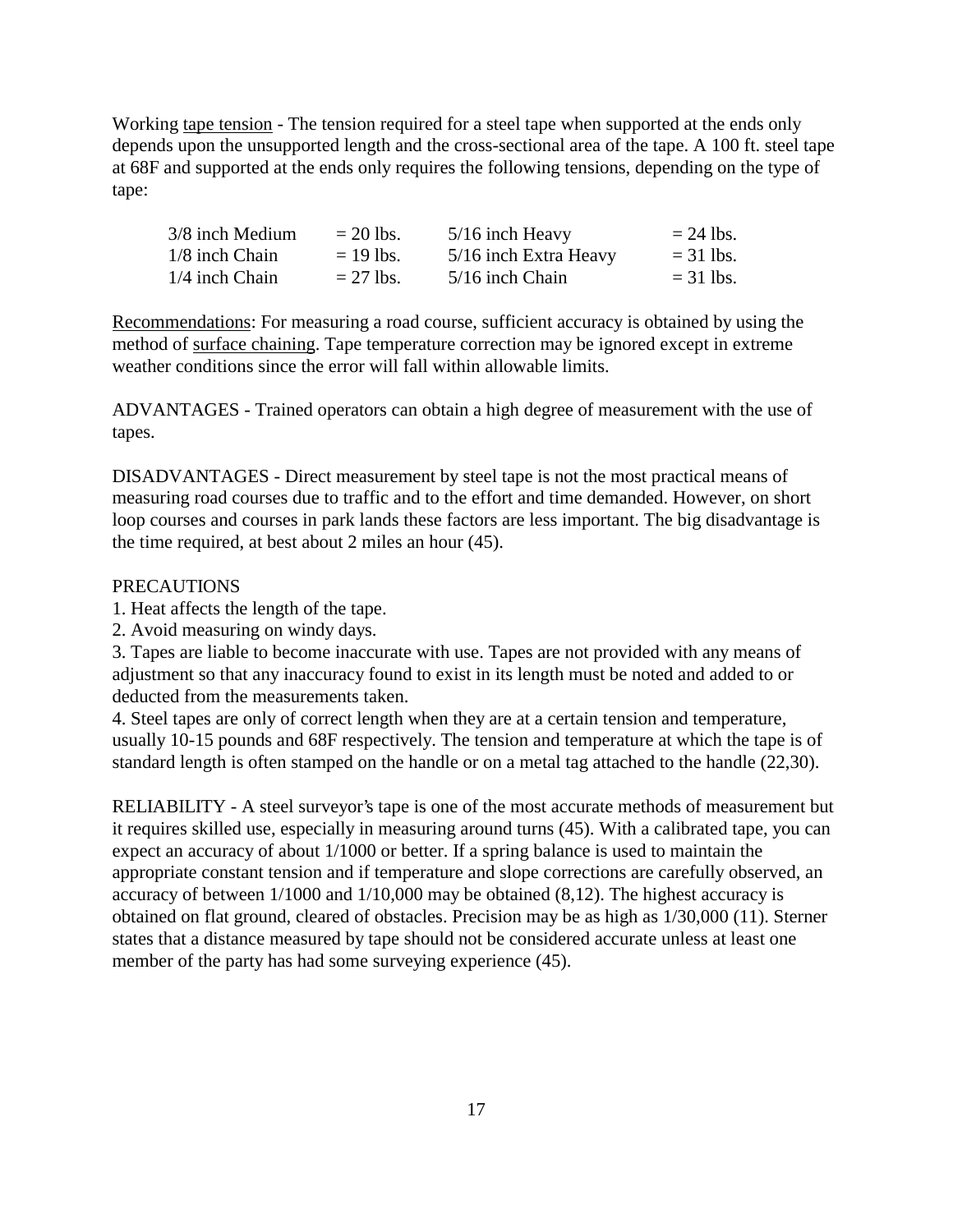### III. CYCLISTS' METHOD (Used by the Road Time Trials Council, England)

The following method of road course measurement described by Jewell is that method developed by racing cyclists in England who compete in Road Time Trials. Due to the fact that times are compared on different courses all over England, a given distance in one area must be the same distance on another course in another section of the country. The cyclist's time trial courses are designed so that there is no advantage in terrain by a given area, and generally, out and home courses are used. This is the same thing that will have to be done in the sport of road racing to make the comparison of road running results, especially the marathon, meaningful on an international basis (21).

#### EQUIPMENT

1. A bicycle with good tires and tubes.

2. The bicycle is fitted with a revolution counter. "The revolution counter resembles a normal cyclometer and has a similar method of operation: a striker fitted to the cycle wheel engages a 'star' wheel on the counter attached to the frame or forks. Several types of counters have been tried but only one has proved satisfactory and that is the 5 star type made by Veeder Root Inc., Hartford 2, Connecticut." The counter is a small star wheel revolution counter with gib mounting B-100725.

Order Series B-100725 Star Wheel Revolution Counter, from Veeder-Root, Inc., Hartford 2, Conn. Delivery 4-5 weeks.

The Veeder Root Star Wheel Revolution Counter is sold at \$5.30 each in quantities of 1 to 9. However, for orders of less than 10 of these non-standard counters, a lot processing charge of \$17.50 is applied to the order. Quantities of 10 to 24 are sold at \$4.51 each. Contact the Road Runners Club, USA, national president or the chairman of the Road Runners Club Standards Committee for information on obtaining a counter at cost minus the lot processing charge. 3. Steel tape to make short measurements on the course in special situations, for example to locate a check point mark, or if the course suddenly and briefly changes to rough terrain, etc. 4. Recording materials: pencil and notebook.

5. Road marking materials to establish check point marks. These might include a hammer and cold chisel and paint, and nails in instances where surface permits their use.

METHOD - "The basic method consists of riding a bicycle fitted with a counter registering the number of revolutions of one of the wheels, over the route to be measured. Immediately before, during or immediately after the measuring, the bicycle is ridden over a known and very accurately measured 'standard distance' and, from the readings obtained, the number of the revolutions of the wheel per mile is calculated. This becomes a 'constant' for that particular measuring occasion, and this constant is used to calculate actual distances from the revolution counter readings (21)."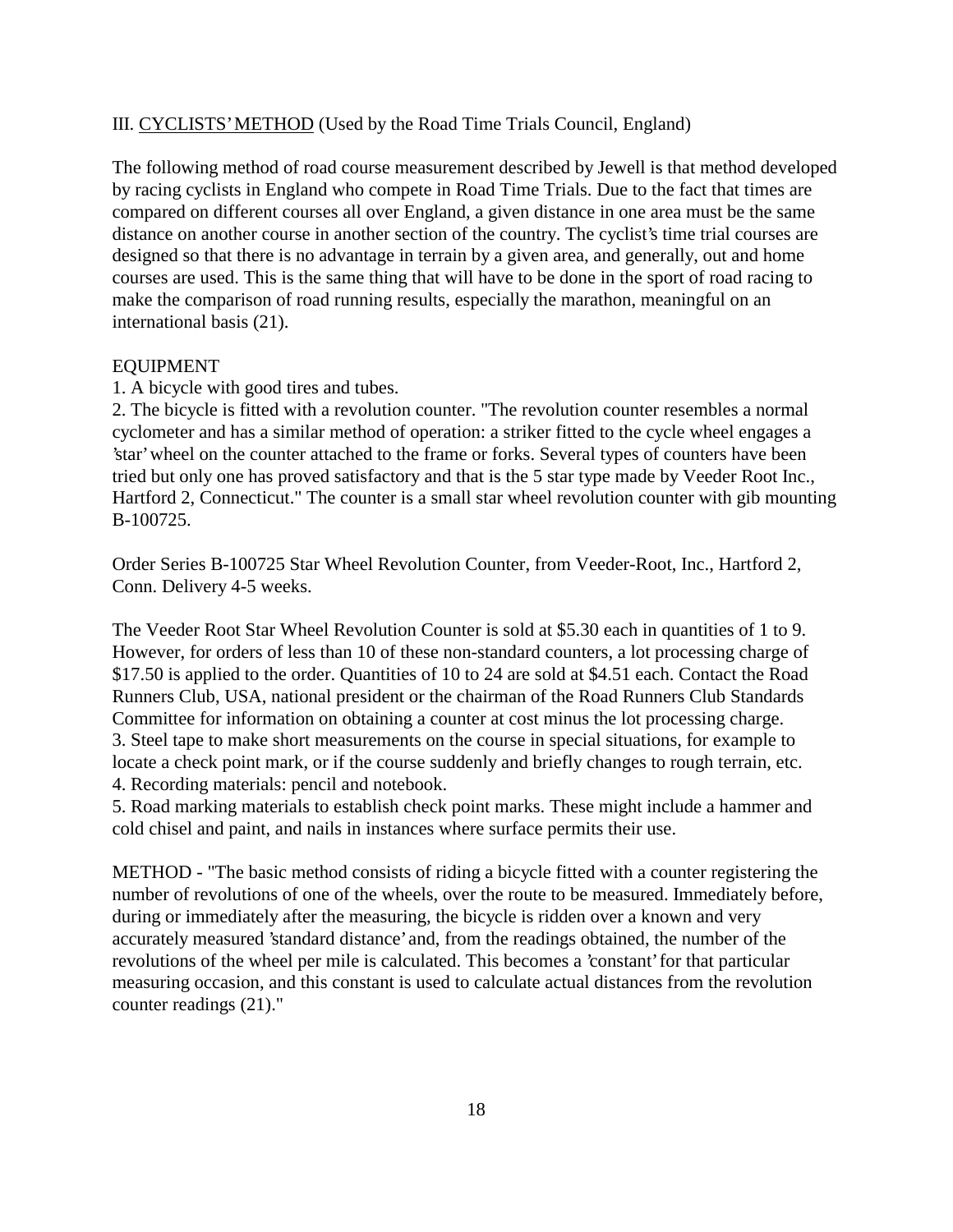The counter registers the actual number of revolutions of the cycle wheel and does not, as in the case of the cyclometer, convert readings into miles and fractions of a mile.

The biggest task in this method is the measurement of the standard distance. An accurately measured STANDARD DISTANCE must be established.

To establish a standard course or distance, use the procedures described in the section on tape measuring. (see pages 11-17)

Other possibilities include: 1) Hiring a surveyor to measure a one mile (or less) standard distance; 2) Asking a local surveyor to volunteer his services for this purpose. Once a standard is set, use it to calibrate a measuring wheel, bicycle, etc.

The start and end of the standard distance should be well defined so that anyone else can recognize and ride over the exact path of the standard course. The exact terminal points can coincide with some permanent and accurately definable points, and where necessary, reference to precise alignment should be made, together with some suitable permanent marking.

A straight road is ideal for the standard distance but not essential. The curb of the road should be permanent and clearly defined so that the measurement can be taken at some fixed distance (for example 3 feet) from it. The measurement is always taken on the same side of the road unless it is dead straight.

In riding over the standard distance to obtain the constant, the measurer should ride in exactly the same manner and in the same position as he will use during the actual course measuring. He should follow the exact line of measurement of the standard distance. Obtain a fresh constant on each separate measuring occasion.

Fractions of a revolution may be calculated from the spokes. The spoke carrying the striker may be marked near the hub and the number of spokes past or short of the counter are counted at the end of the measurement. If the wheel has 32 spokes and the striker is 2 spokes past the counter it is considered 2/32nd revolution or "two spokes." The standard distance should be ridden over at least twice.

Before measuring, the revolution counter should be checked to see that it is fitted and working satisfactorily. The tire of the measuring wheel should be sound and free of suspicion of leakage. "It should be inflated hard but not 'board' hard (21)." At the starting line, set the bicycle wheel in the zero position, that is with the striker on the point of leaving the star wheel.

The cyclists convert the revolution counter readings to actual distances by the aid of conversion tables but simple arithmetic may be used, as follows: multiply the number of revolutions taken to cover the course (or lap) by the standard distance (in yards) and divide by the average number of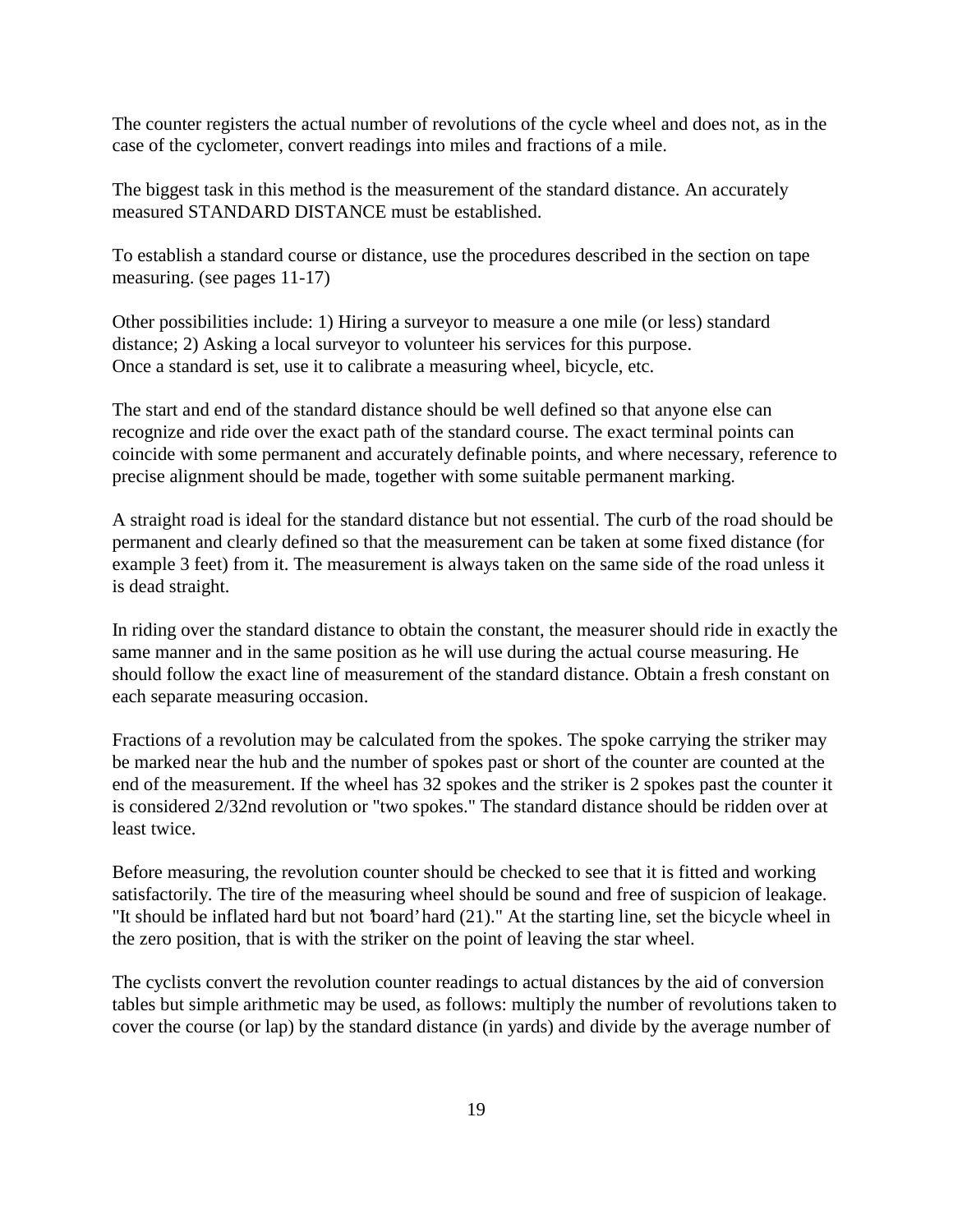revolutions taken to cover the standard distance. The result is in yards, but this can easily be converted into miles and yards. See page 37.

An example of a measurement follows: A 1100 yard standard distance stretch was measured twice and required the following number of revolutions of the bicycle wheel:

496 23/32 and 496 24/32 revolutions.

The number of revolutions needed to cover the road circuit to be measured was 5254 11/32 revolutions.

The bicycle was again ridden over the 1100 yards measured standard distance and 496 25/32 revolutions were required.

Mean constant 496 24/32, equals 496.75 revs.

Hence: length of lap is 1100 yards x 5254.34 revs (measured course) 496.75 revs (standard distance)

 $= 11635.2$  yards  $= 6$  miles 1075 yards.

OTHER CONSIDERATIONS - If possible measure the course on cool, dull days since a hot sun expands the tire and alters the constant. Do not walk any part of the course. It is not advisable to measure more than 50 miles on a single occasion. A suitable riding speed is 10-12 miles per hour. Take notes of the course measurement including intermediate readings "so that the whole course need not be remeasured if road alterations are made (21)."

Promoters of road races may be able to contact a cycling club for the purpose of having courses measured or checked, after obtaining the special Veeder-Root Star Wheel Revolution Counter.

ADVANTAGES - The Road Time Trials Council Method is a simple, accurate, and rapid method of measuring road running courses. It can be used at a speed five times as fast as a surveyor's wheel.

DISADVANTAGES - None.

PRECAUTIONS - Obtain a fresh constant on each separate measuring occasion. Do not take a short cut in calibrating the bicycle on a standard distance by marking the bicycle wheel with chalk and measuring a few revolutions on the road with a tape.

RELIABILITY - The Cyclists' Method has an accuracy of +/- 10 yards in 25 miles. The precision of greater than 1 yard per mile is more than accurate for road race course measurements. A course measured a number of times by this method will reveal similar results (21).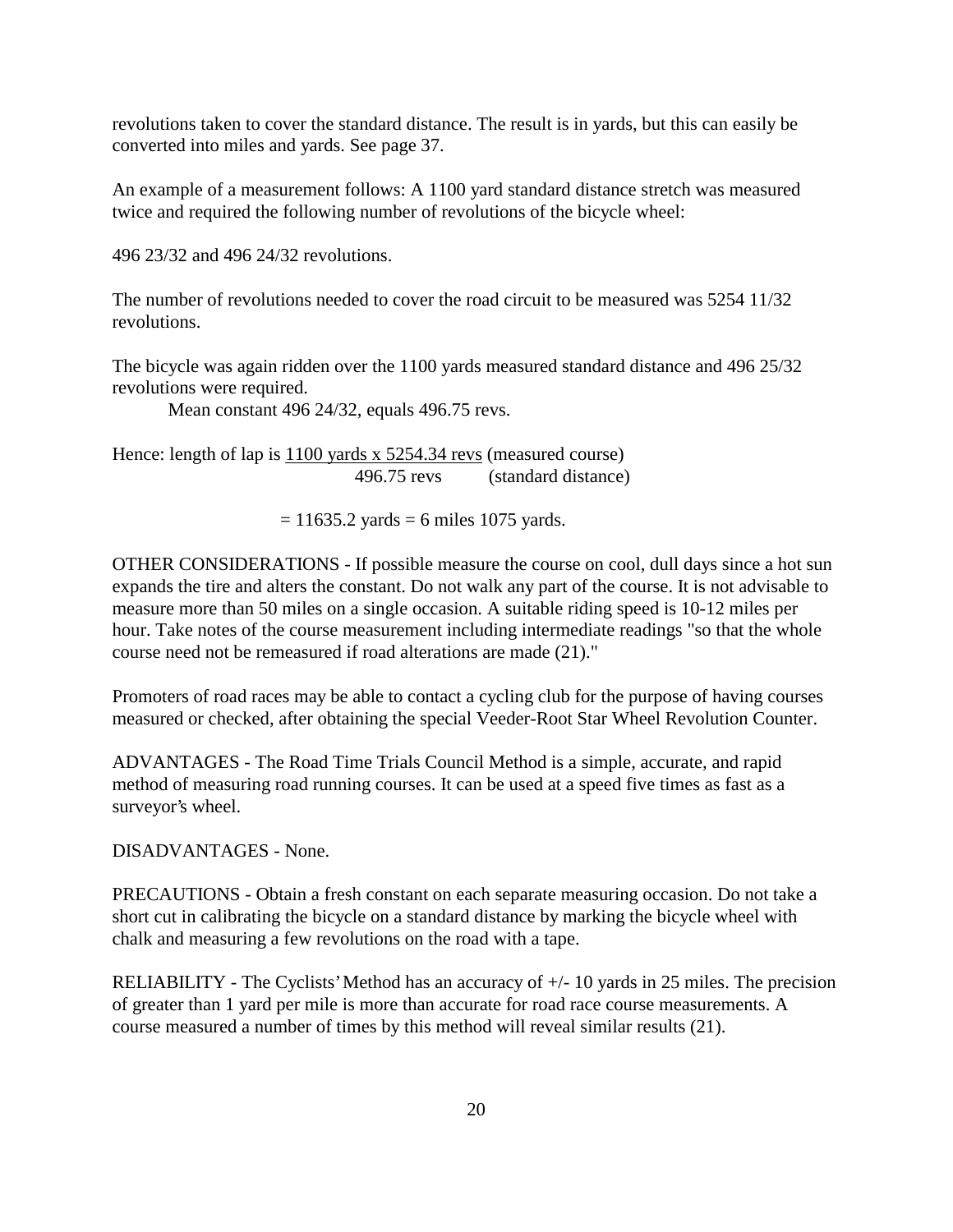NOTE: The Cyclists abandoned measuring wheels 30 years ago in favor of the method described above, because extreme accuracy is required. The RTTC also points out that Surveyor's Chains are generally not accurate enough for measuring road courses.

### IV: SURVEYOR'S MEASURING WHEEL

The surveyor's measuring wheel is a rubber tired wheel used for giving a rough, rapid measurement of distance on smooth surfaces. The Official AAU Track & Field Handbook states that courses in championship runs shall be measured by measuring wheel or with tape. The surveyor's wheel is not a precision instrument and it is not simple to obtain the accuracy needed for road racing courses. These wheels tend to over value measured distances, that is to produce "short courses." With careful technique the needed accuracy can be obtained with the surveyor's measuring wheel.

EQUIPMENT - Ideally, the wheel should be wide enough to prevent wobble, and the unit should be of sufficient size to give the wheel stability.

1) The following portable measuring wheels are available:

### a) "WHEEL-N-MEASURE METER"

Records in feet, up to 99,999 ft. Wheel circumference 36 inches. Veeder Root five digit meter can be easily reset to zero. Price \$49.50

Order from - B. G. Reilly Co., P. O. Box 1849, St. Petersburg, Florida; or from the same company at P. O. Box 231, No. Scituate, Rhode Island.

Also from the same company: "TRACKMASTER MEASURING WHEEL," which records up to 99,999 ft. Price \$55.00

## b) "TRUMETER ROAD MEASURER"

Weight 7 lbs. Rubber tire. Several different calibrations available. Calibrated in either yards or feet and fractions thereof, up to 99,999 ft. Metric system calibrations available. Price \$85.00. Order from TRUMETER CO., 38 W. 32nd St., New York 1, New York.

### c) "THE WOLVERINE"

Records in feet. Rubber tire. Wheel circumference 36 inches. Order from: Wolverine Sports Supply, 3666 South State St., Ann Arbor, Michigan. Price \$49.95.

## d) "THE ROLATAPE"

Model 400: Spoke measuring wheel. Price \$59.50

Model 415: Wheel 15 inches in diameter. Neoprene tire. Registers to 100,000 feet, almost 19 miles. Graduated in inches and tenths of a foot. Price \$62.50.

Order from: Rolatape Inc., Santa Monica, California; or from: Keuffel & Esser Co., 15 Park Row, N. Y. 38, N. Y.; or from source mentioned in #c above.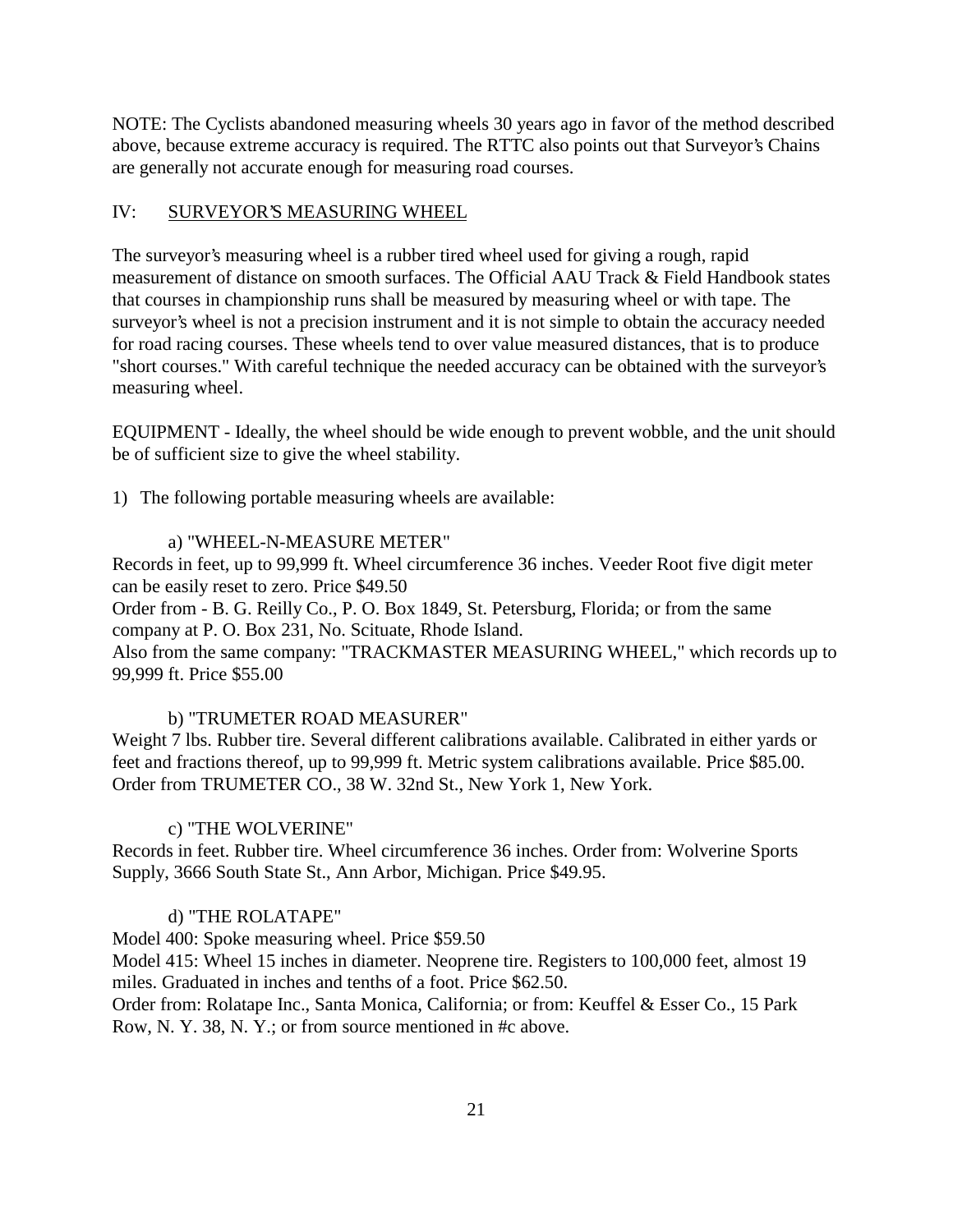2) In addition to the measuring wheel, a steel tape is needed for short measurements in special situations, including the pin-pointing of checkpoint stations.

3) Marking materials: A red pencil and keel to make marks on the road surface. Hammer and chisel to make "cross-cuts," + on the street or sidewalk. Painting a small circle around the cross is optional. Take one or more measurements, by tape, from the "cross-cut" to nearby permanent landmarks. Record in notebook and use the information to relocate the mark.

METHOD - The first step is to calibrate the wheel by walking it over a previously measured standard distance, e. g. a one mile section along a straight road if possible, to check its accuracy (45). Jewell states that "it appears to be useless to test the accuracy of a surveying wheel on a track partly owing to the nature of the surface and also owing to the difficulty in following any prescribed path accurately round the track (21)."

Apply the average error found in the trials over the measured standard distance to correct the actual wheel readings. This correction will give better measurement results.

To measure the course, set the counter at zero, or start from the existing reading on the counter, depending on the features of the wheel. The axle is placed over the starting line. If the wheel has a striker, position it so that it has just left the counter so that when the counter first registers, the wheel will have made one revolution. As you walk, keep the same distance from the curb, walking straight and at a uniform speed.

The wheel should be pushed one meter (3 ft. 3 inches) from the curb in the direction of running. A second choice is to measure along the path to be taken by the runners as is done in track.

Walk over the course at about 2 miles an hour, pushing the wheel by its handle. If the operator has a partner to record results, it is possible to move a little faster. Better results are obtained by walking the wheel slowly and steadily. Take the counter reading when the axle of the wheel reaches the finish line.

No corrections are needed for air temperature variations (21). There is always some slippage due to insufficient friction in operating wheels, the amount depending on the surface being measured. Even with careful operation, wheels slip and light wheels bounce creating inherent errors in this method of measurement. Wheels tend to over-estimate road courses.

The measuring wheel may also be used in conjunction with other methods for comparative measurements, such as when choosing an alternative road or for altering the start or finish of a course.

To set up a correction table for use in the field: Example - The surveyor's wheel is pushed over an accurately measured mile, 5280 feet. The wheel in this case records 5292 feet. To complete the calibration, divide the recorded reading into the actual distance:  $5280/5292 = 0.9977$  which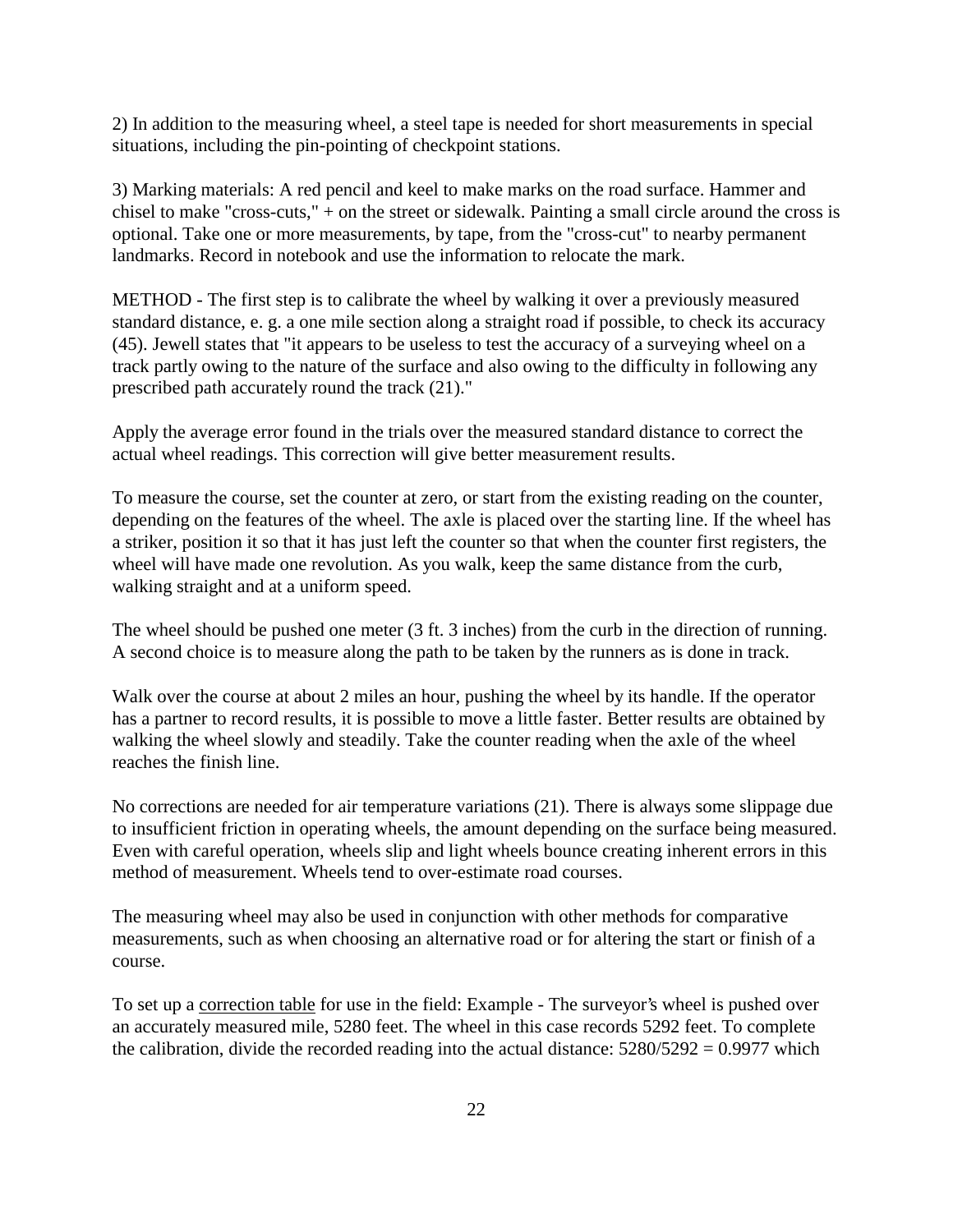becomes the correction factor. To find the actual footage, multiply the wheel reading by the correction factor, 0.9977 (58).

ADVANTAGES - The surveyor's wheel is one practical method of measuring road racing courses since it can be used by an inexperienced person with a little practice (45).

DISADVANTAGES - The surveyor's measuring wheel has its limitations: it is not intended for precise surveying. The road must be smooth to use a measuring wheel.

PRECAUTIONS - The light weight, narrow measuring wheels available now, lead to inaccurate measurements in that they tend to over estimate distances. Errors tend to increase as the speed of walking increases much over 2 miles per hour (21). Running with the wheel or towing it by car is not recommended.

RELIABILITY - The surveyor's measuring wheel may give measurements correct to 5 yards per mile when pushed slowly and operated carefully (21). This degree of accuracy is just sufficient for road course measurements. However, unless operated properly, these wheels produce too large an error for acceptance in road racing.

NOTE: Measuring wheels have been called by such names as Hodometers, Odometers, Perambulators, and Waywisers. Each is a wheel of known circumference, either connected by a train of gears to a counting mechanism or the counter is activated by a striker on the wheel. The distance indicated by a wheel is somewhat greater than the true horizontal distance, but this method of measurement is sufficiently precise for some purposes. Errors are plus and it is not possible to underestimate distances when using these wheels (11,12,21).

# V. MAP MEASUREMENT

There are several types of maps depicting land areas. The map should contain: statement of scale, title, and the north point. The surveyor takes measurements and observations of land and makes a map to scale. Large scale maps may be used to measure a road course.

EQUIPMENT - Obtain a large scale map of the specific area in which the course is to be laid out. A scale of 1" to 150' is ideal. Smaller scaled maps may be used. The scale of a map is a statement of the relation between a distance measured on the map and the corresponding distance on the ground, for example: 1" = 200' means 1" on the map represents 200' on the ground. Another example: 1 means that 1 inch on the map represents 63,360

63,360

inches, one mile, on the ground (12,53).

The U. S. Department of the Interior Geological Survey has made series of topographic maps to cover the U. S. The unit of survey is a quadrangle bounded by parallels of latitude and meridians of longitude. Many areas are published at different scales. Whenever this occurs, the map order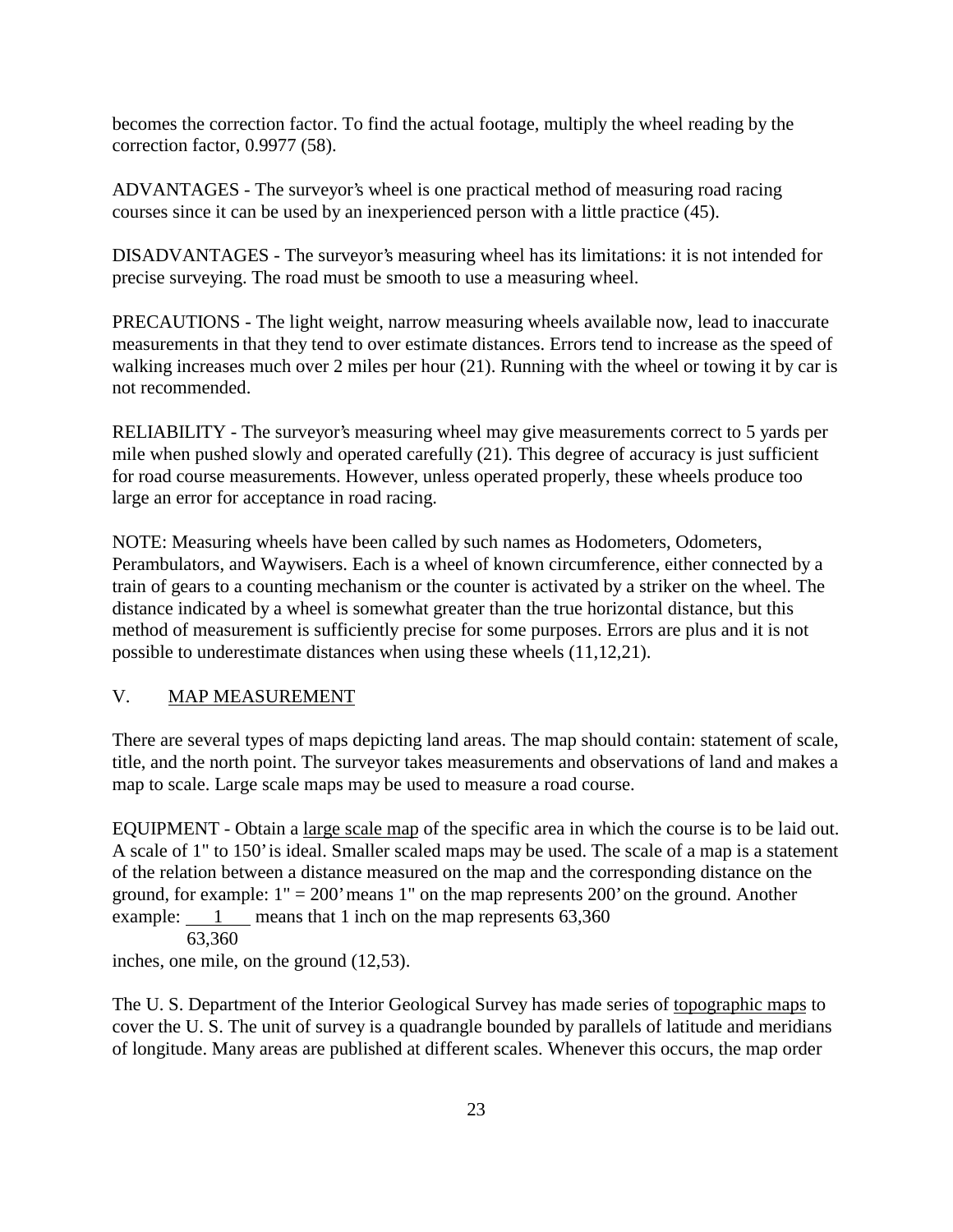should include the map series designation, such as 7.5 minute series (published at the scale of either 1:24,000 or 1 inch = 2000 ft., or 1 inch = 0.5 mile when published at 1:31,680), or 15 minute series (scale of 1:62,500, or 1 inch = approximately 1 mile), or 30 minute series (scale of 1:125,000, or 1 inch = approximately 2 miles). A few special maps are published at other scales as listed in the individual state indexes under special headings. Each quadrangle is designated by the name of a city, town, or prominent natural feature within it, and on the margins of the map are printed the names of adjoining quadrangle maps that have been published.

For information and a free folder describing topographic maps and symbols, write to the Map Information Office, Geological Survey, Washington 25, D. C. Order maps from the same source. In many cities, map stores can supply these maps.

The extent of map coverage is shown on index maps, on which the mapped areas are outlined in black. Write for index to maps of your state. From the index, order the maps you need by the names printed in black and by series designation. Obtain the 7.5 minute quadrangles which at 1 inch = 2000 ft. is a larger scale map than the other series. The quadrangle may not contain the whole area that you want so more than one map may be needed. The standard topographic quadrangle map is about \$0.50 per copy.

Many libraries have map reference facilities. Use a ruler, or string in checking library maps.

It is usually possible to view or to purchase large scale maps of local streets or roads. Possible sources include: the city or local Bureau of Engineering; or Department of Highways; or the Water and Sewage Dept.; etc. Usually one such department will have the responsibility of surveying streets in each city. Streets must be surveyed before they are built. Theoretically every paved road and street in the USA has been accurately surveyed and mapped to scale (44).

A screw type adjustable divider is used to scale or measure from the map. A second choice is to measure with a ruler, preferably a metric straight edge ruler. A ruler would be needed in any case to measure right angled turns if a divider is used to measure the course. These supplies may be purchased in stationery stores or stores selling art or drafting supplies.

METHOD - The route for the road racing course is measured with an adjustable divider which is used on the scaled map. A ruler may also be used to measure the distance after checking the scale of the map (53). To operate the divider: set the instrument for a ground distance of 20 to 30 feet (if using a large scale map). If a small scaled map is used, set the divider for 1/10 mile or other convenient distance.

The selected increment is pricked slightly into the map paper for each length. To begin, set the divider legs on the course path with one leg on the starting (or finish) line. Press both legs into the paper. To move forward, pivot on the front leg and turn the back leg forward and puncture the paper with it. Repeat, turning to left and right alternately. Travel in a straight line along the route.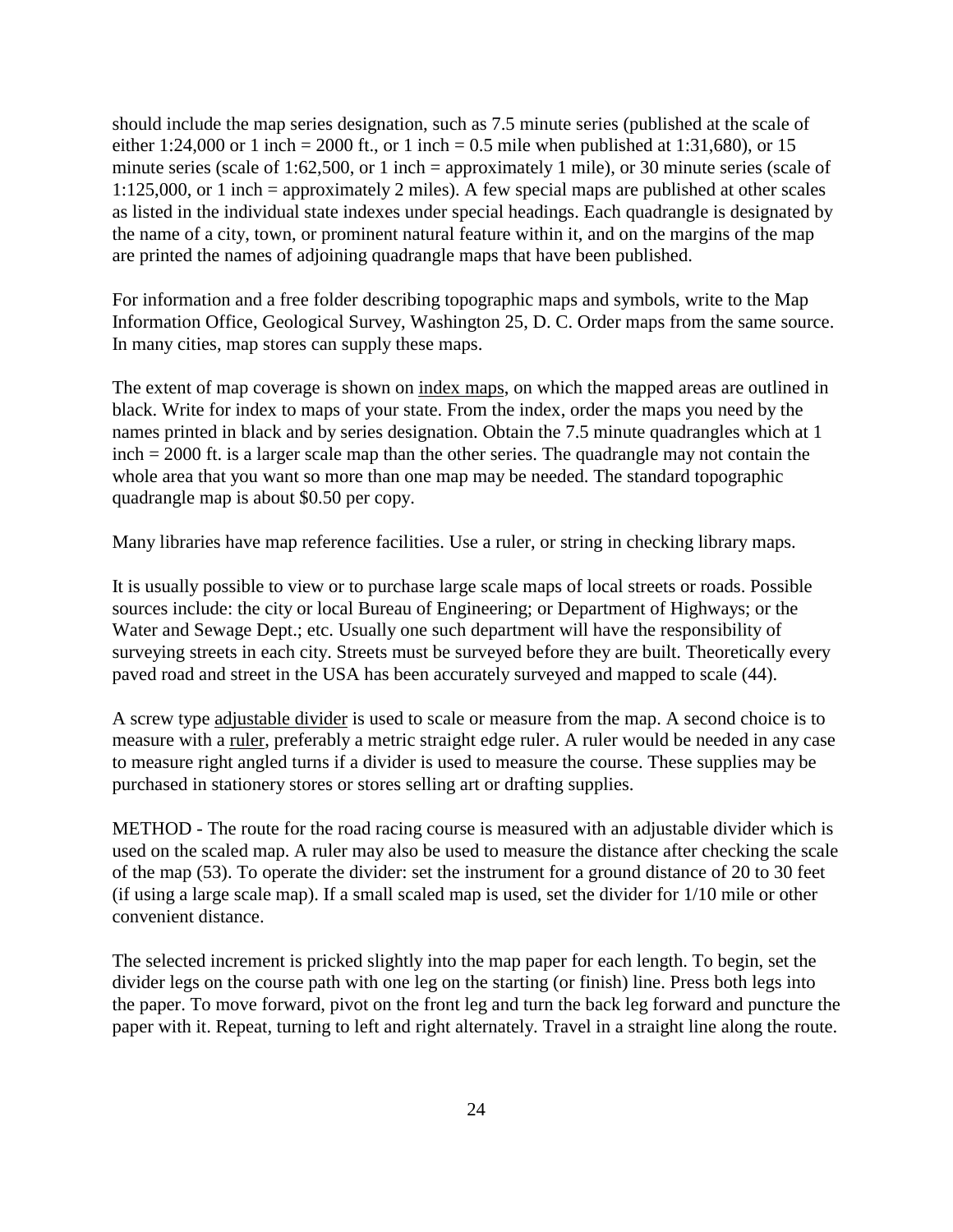It is easier to hold the instrument with the thumb and index finger. Avoid holding it by the stem (leg). Mark every mile point or mark certain intersections or check points in pencil as the measurement proceeds. This will give a check on the increments.

One should be able to hit intersections or check points repeatedly on re-checks of the course. Inspect pricks in the paper made by the points of the divider. Recheck the course several times each way.

Errors tend to occur going around a turn, in that you will get a shorter measured distance than the actual distance, tending to produce a long course. This error can be minimized with careful scaling of the path. When measuring right angle turns, it is advisable to use a ruler to permit the use of small increments of measurement until the turn is completed.

Ideally one man should do the mapping, including re-checking his work, and then someone else should check the distance. The course should finally be checked by travelling over the path by any convenient means with the map at hand. An up to date map is no guarantee that there have not been temporary or permanent changes in the road.

After using the divider awhile, recheck its calibration against the scale of the map.

ADVANTAGES - Large scale maps provide the simplest and fastest method available for measuring a road course. A map allows the race organizer to try several different routes on paper. Maps may be used to check measurements by other methods, for example a surveyor's wheel, and as a check against gross accidental errors (21).

DISADVANTAGES - The measurement of a winding course is not easy and requires the largest scaled map available.

PRECAUTIONS - Obtain an accurate large scale map for good results.

RELIABILITY - Map measurements tend to be made with a greater degree of refinement in city surveying than for land of less value. Scaling a distance from a large scale map gives sufficient exactitude for road racing courses if done properly (45). The small errors which occur are not cumulative. Errors using a divider will tend to make a course long rather than short.

Jewell found agreement between map distances and the wheeled distances (Calibrated Cycle Method) very good; the difference between the two averaged 4 yards per mile, and was the same independent of the scale of the map. The accuracy attained depends on the ability to follow the turns of the road by the map measurer (e. g. divider) or other device. Jewell prefers a thin piece of cord to a map measurer (divider). The cord is laid on the map and manipulated around the bends with the fingers. He claims that measurements can be repeated to 0.05 inch (21).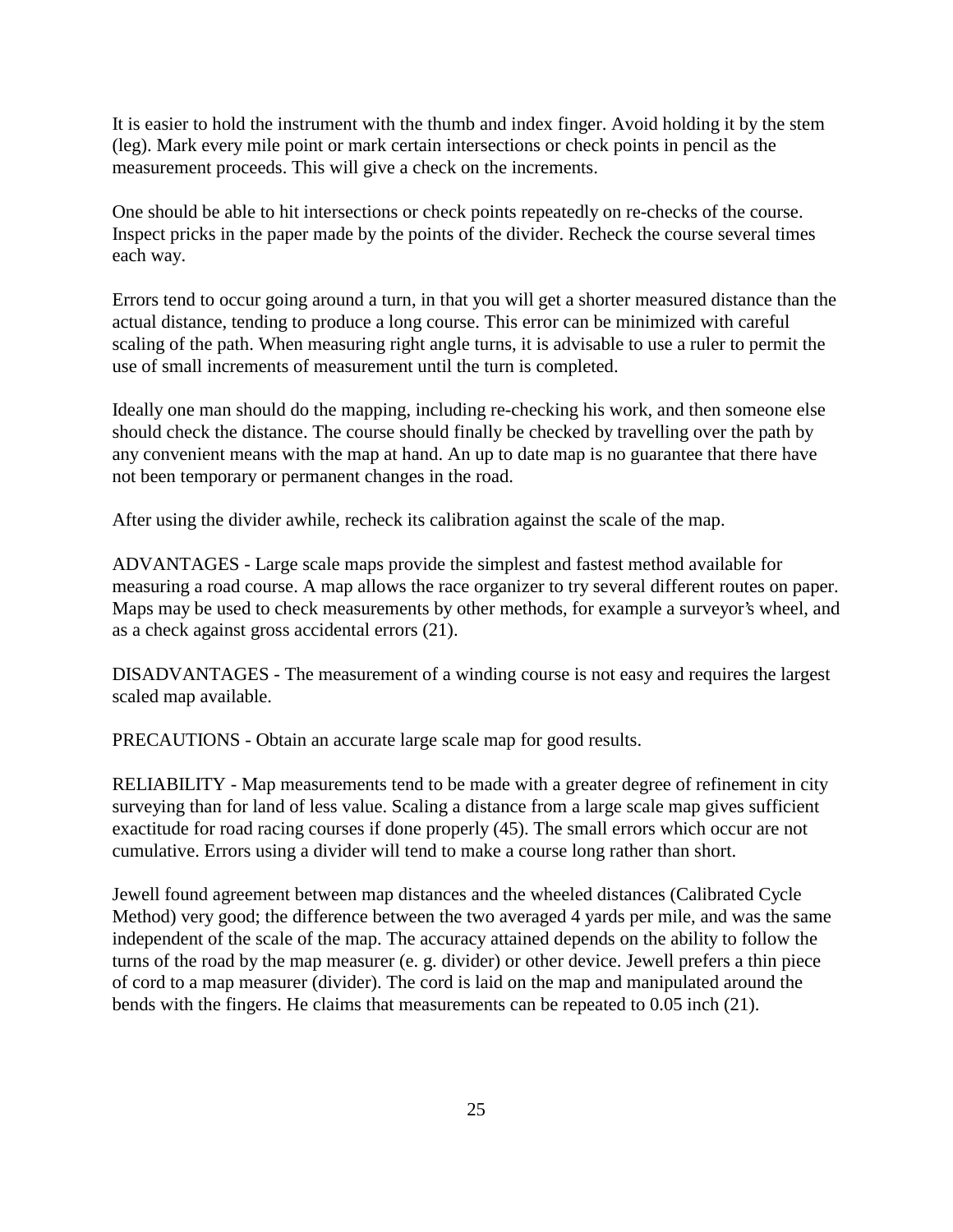## MEASURING METHODS RECOMMENDED WITH RESERVATIONS

It is strongly suggested that the race promoter select one, or more of the recommended methods of measuring to check his course distance. The methods include: surveying by a professional surveyor, tape measurement, calibrated cycle method, surveyor's measuring wheel, and map measurement. However, if the promoter finds it impossible to use one of these methods, there are three additional possibilities which can be used to measure with sufficient precision for road race courses if certain procedures are followed. These methods are: the "fifth wheel," home made measuring wheel, and the automobile odometer.

## I. FIFTH WHEEL

The "fifth wheel" is a small device, usually a special wheel, which is towed behind a car. It may be used to measure either the distance or the speed traveled by an automobile. EQUIPMENT - Most "fifth wheels" are owned and used by automotive manufacturers and are not likely to be available for the average race promoter. However, the equipment is commercially available. The Tracktest Equipment Co. 27110 Scenic, Franklin, Michigan, sells a "fifth wheel," Model 5101 Trackmeter, for \$760.00 (46,49).

The instrument consists of a balanced, rubber tired pneumatic wheel, approximately bicycle size, mounted on a frame. The device may have either a mechanical or an electrical counter connected at the hub. It records in tenths, hundredths, and thousandths of a mile (26). It usually connects to an electric speedometer/odometer inside the automobile and records both speed and miles covered.

METHOD - The "fifth wheel" is clamped to the bumper of an automobile so that it can be towed. The wheel must be calibrated against an accurately measured mile. The air pressure in the tire should be maintained at a steady value as indicated by a calibrated tire pressure gauge (26).

Place the "fifth wheel" so that the center of the hub is directly over the starting point. The counter is then zeroed. Drive at a speed that allows the wheel to be kept firmly on the road surface.

Re-calibrate the "fifth wheel" before each use to include the proper correction factor.

ADVANTAGES - The "fifth wheel" gives rapid measurement of distance.

DISADVANTAGES - The "fifth wheel" is expensive. However, the race promoter might investigate the possibility of borrowing one.

PRECAUTIONS - Calibrate the "fifth wheel" against a measured mile. Drive the automobile with care during all measurements  $(46)$ .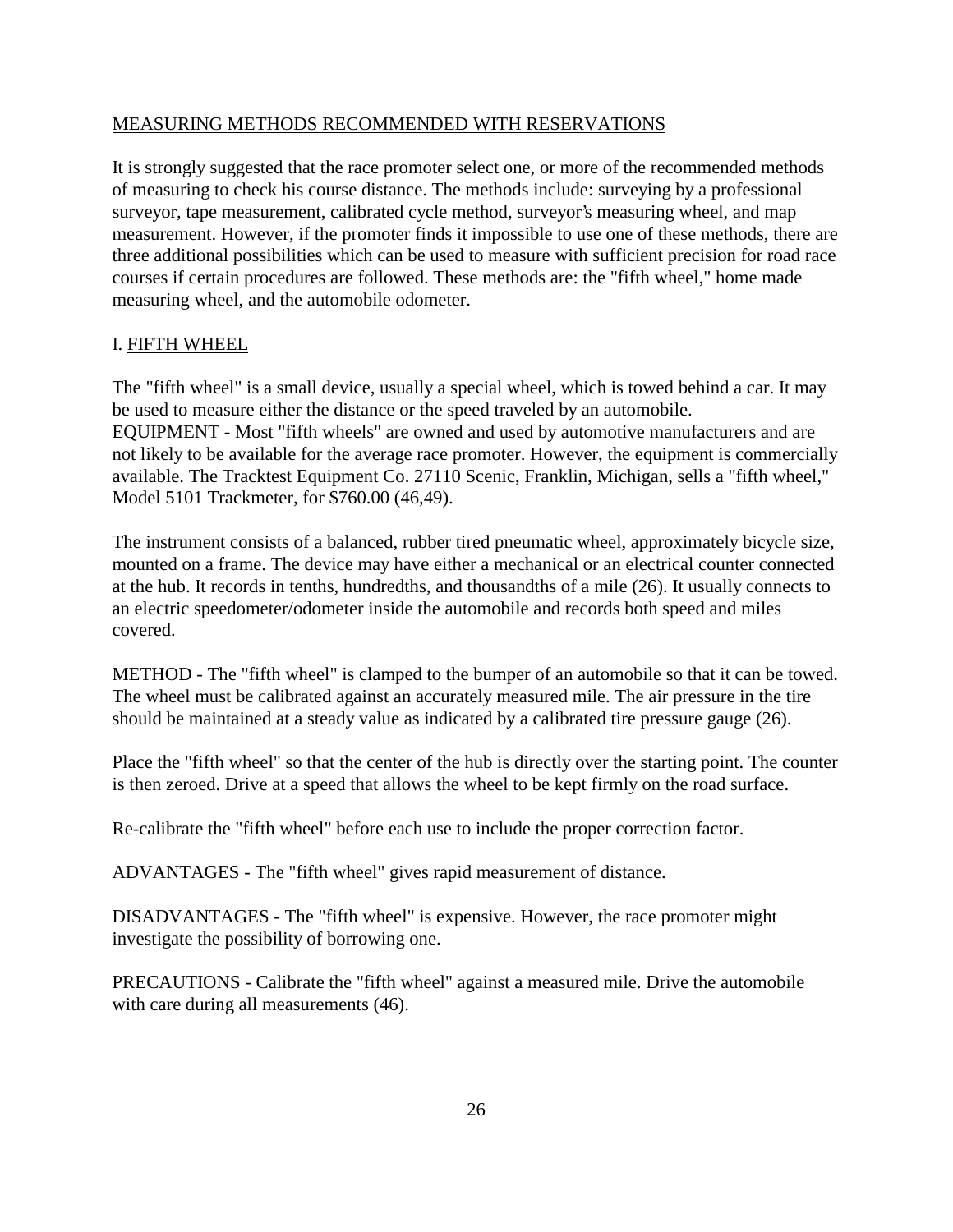RELIABILITY - The "fifth wheel" is not a precision instrument and it possess the inherent defects of the surveyor's wheel. The accuracy is better than 99% with careful operation. Skilled use of the device will give the precision needed for the measurement of a road running course (20,46,49).

## II. HOME MADE MEASURING WHEEL

It is possible to make a good, reliable measuring wheel but it is suggested that the advice of an engineer be sought before constructing the wheel (39).

EQUIPMENT - Bob Prentice of Australia constructed a wheel which was accurate and which was adopted for official use in the state of Victoria. In fact he measured the course which was later surveyed and used for the Melbourne Olympic Marathon. He has walked the wheel over most of the road running courses in his state.

Prentice described the construction of his home made wheel as follows:

1) Use an ordinary 28" bicycle wheel. Remove the tire and tube.

2) Construct a steel rim and attach it to the bicycle wheel. The rim is made of steel 1/8" or 3/16" thick and 2" or 2 1/2" wide, for stability. This strip of steel is welded into a circle with an outer circumference of 8 feet 1/4 inch. The extra 1/4 inch balances almost exactly the amount of wobble when the wheel is used. The rim is riveted to the wheel. The rivets are counter sunk. Bolts may be substituted for the rivets. Sleeves are attached to make the rim taut. 3) Construct metal forks and a handle and attach this assembly to the wheel. Use steel 1" or 1 1/4" wide and 3' to 3'6" long. The two pieces of metal are secured by sleeves. The handle is one foot long and is attached to the end of the fork. This aids in the balance of the wheel. 4) A revolution counter with a striker pin is attached to the wheel. Prentice's wheel makes 660 turns (revolutions) to the mile.

Check and recheck the wheel over an accurately taped measured mile, walking at a steady 4 miles an hour, or preferably less, with the wheel in front of the operator.

It is advisable to make tables of the number of revolutions of the wheel needed for one kilometer and for one mile and for fractions of and multiples of these distances (51).

Some athletic clubs have made their own measuring wheels using a bicycle wheel and revolution counter. The front fork of the bicycle may serve as the handle (38). This type of measuring machine would not produce the reliability displayed by the wheel described by Prentice.

METHOD - Calibrate the wheel by walking it over an accurately measured mile. Take the wheel to the course to be measured. Walk over the course with the wheel, concentrating on walking on a straight path. Measure one meter (3 feet 3 inches) from the curb or on the path the runners will take. One man can cover up to 3 miles an hour. If he has another man to record results, he can cover up to 4 miles an hour on a good road with a wheel of the type made by Prentice.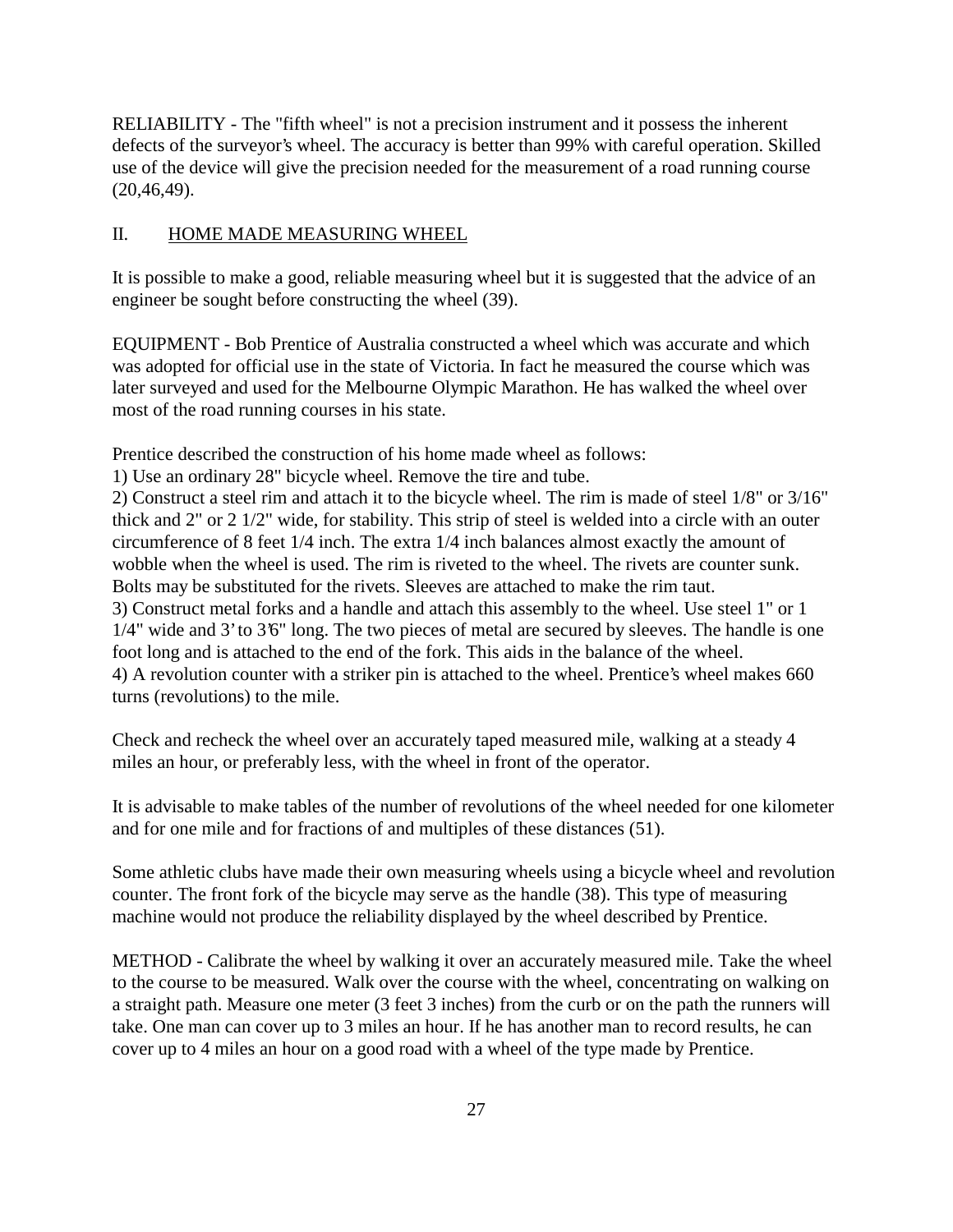ADVANTAGES - It is possible to get results of sufficient precision if the wheel is well constructed, stable, calibrated correctly, and operated with care.

DISADVANTAGES - Great care is needed in the construction of a measuring wheel. Otherwise the error in measurement will be too large for acceptance in road running course measurements.

PRECAUTIONS - The wheel must have much more weight and stability than commercial wheels to make it worth constructing. If the steel rim is used, the welder should understand the situation fully.

RELIABILITY - Prentice checked his wheel numerous times and it was never more than 6 to 12 inches off when walked over his accurately measured mile. He feels that his wheel is more accurate for road course measurement than a steel tape and chalk marks and much quicker, and that it is about as accurate as you can get. Generally the reliability of a homemade wheel should be proved - by calibration and comparison with other methods - before acceptance for measuring road courses; otherwise they are not recommended. Accuracy is the goal  $(5,20)$ .

VARIATIONS - An odometer is an instrument for measuring distances traveled by a vehicle. Odometers may be attached to wheels of various vehicles. These vehicles are not recommended except for very rough measurements, after calibration on a standard mile course. Road course measurement needs are better met with previously described methods such as tape measurements or the calibrated cyclist's method.

# III. AUTOMOBILE ODOMETER

The automobile is the most commonly used method of surveying roads for road races in North America. It is not a recommended method because the distance indicated by the mileage recorder or the odometer is somewhat greater than the true distance covered (12). Most American automobile manufacturers have apparently deliberately set both speedometers and odometers optimistically on their automobiles to satisfy the urge for speed and economy in gasoline mileage. This may explain the tendency for imported automobiles to have more accurate odometers than American made automobiles (45,49). "The Automobile Manufacturers Association admits that odometers are set to overregister from 1% to 5%. On top of that tire wear gradually ups a car's odometer reading by another 1% from what it was when the tires were new (55)." This means that if you take a measurement directly from the odometer you can generally count on a short road racing course. Occasionally an automobile measurement may lead to a long course due to under-registration by the odometer.

If one must use an automobile to get a rough measurement of a road course, steps should be taken to get the most out of the instrument.

EQUIPMENT - An automobile equipped with an odometer that has been calibrated.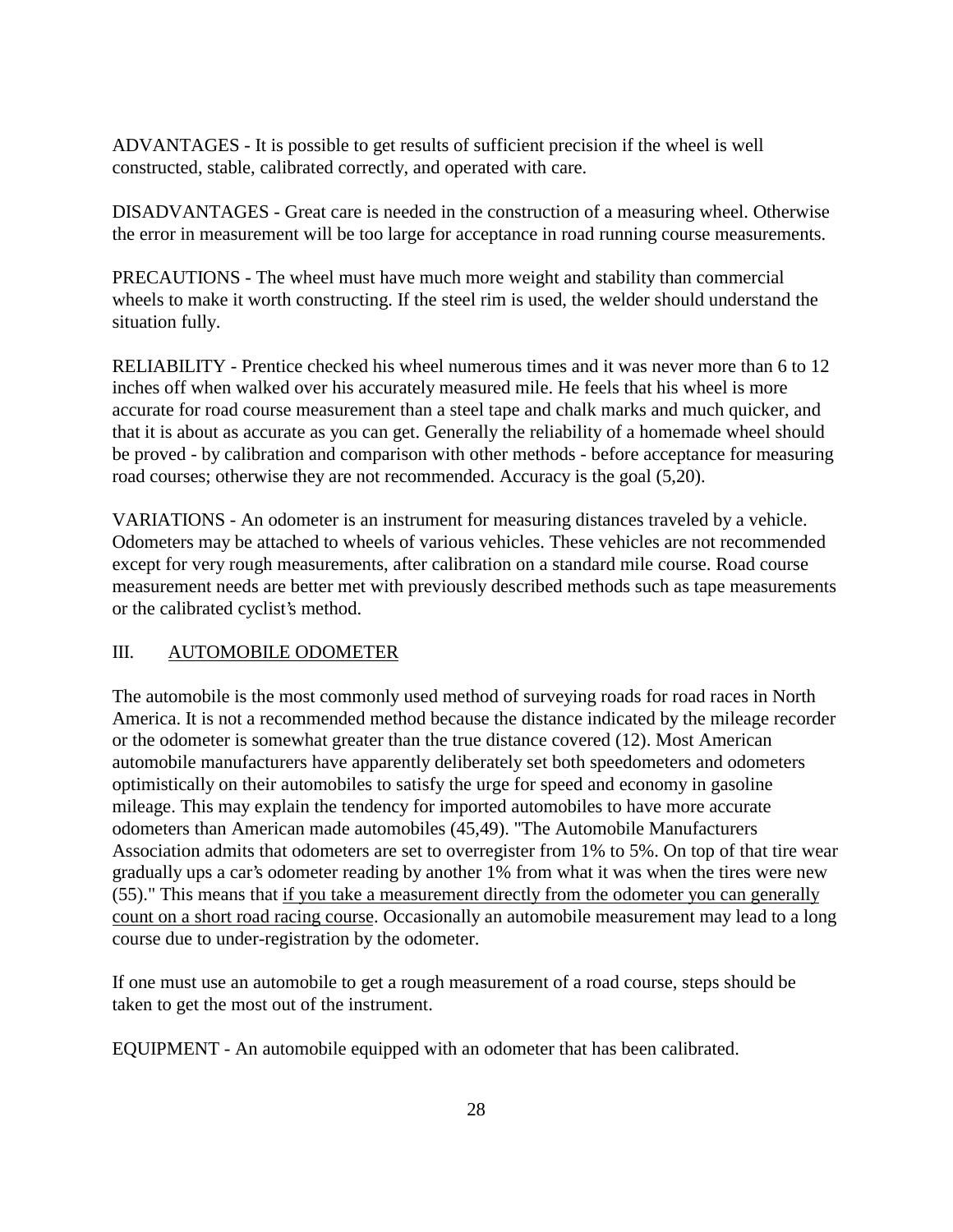An air-pressure gage and a tire-tread depth gage may also be used.

Materials for record keeping.

If possible, the driver should use an assistant who should also be in the automobile when it is calibrated over a standard distance.

DISCUSSION - The terms odometer and speedometer are commonly used interchangeably. The speedometer is a device which measures speed. The odometer, a part of the "speedometer" assembly, is an instrument which measures distance traveled by the vehicle.

The mileage recorder of an ordinary automobile odometer registers distances to 0.1 mile. Special survey odometers are available reading to 0.01 or 0.001 mile. Both types of recorders must be checked on a reliable certified testing machine. The ordinary odometer may be checked by a reliable speedometer shop, especially if their business consists of fleet automobile and trucking concerns (49).

Another solution is to operate the automobile for 10 miles between mileage markers on a turnpike and note the mileage recorded on the odometer in order to determine if it is accurately recording distance. If it is not, then divide 10 miles by the miles recorded on the odometer to arrive at a correction factor. Multiplying this correction factor by an odometer reading will give you reasonably accurate mileage. As an example, if, when you travel a 10 mile turnpike distance your odometer registers 10.4 miles, then divide 10 by 10.4 which equals 0.9615. This figure can be used as a correction factor. Then if you measure a course by your automobile odometer and it records 21.3 miles, you multiply 21.3 by 0.9615 to get a reasonably accurate course distance of 20.48 miles. Any change in tire diameter or tire pressure can change the correction factor. Obtain a new correction factor before each measurement (47).

Use the same arithmetic whether the odometer is over-registering or under-registering. To determine the correction factor, divide the odometer reading, obtained by driving over the calibration course, into the accurately measured distance of the calibration course. The calibration course should not be less than 5 miles long. Use 10 miles or more if possible. This may be done on an accurately measured loop of +/- 1 mile (58).

Example: Drive the automobile over the accurately measured 5 mile calibration course. The odometer reading is 5.3 miles. Then the, True Distance = Odometer reading (on course being measured)  $x \underline{5}$  (the correction factor in this case) 5.3 True Distance = Odometer Reading x 0.9433 (correction factor)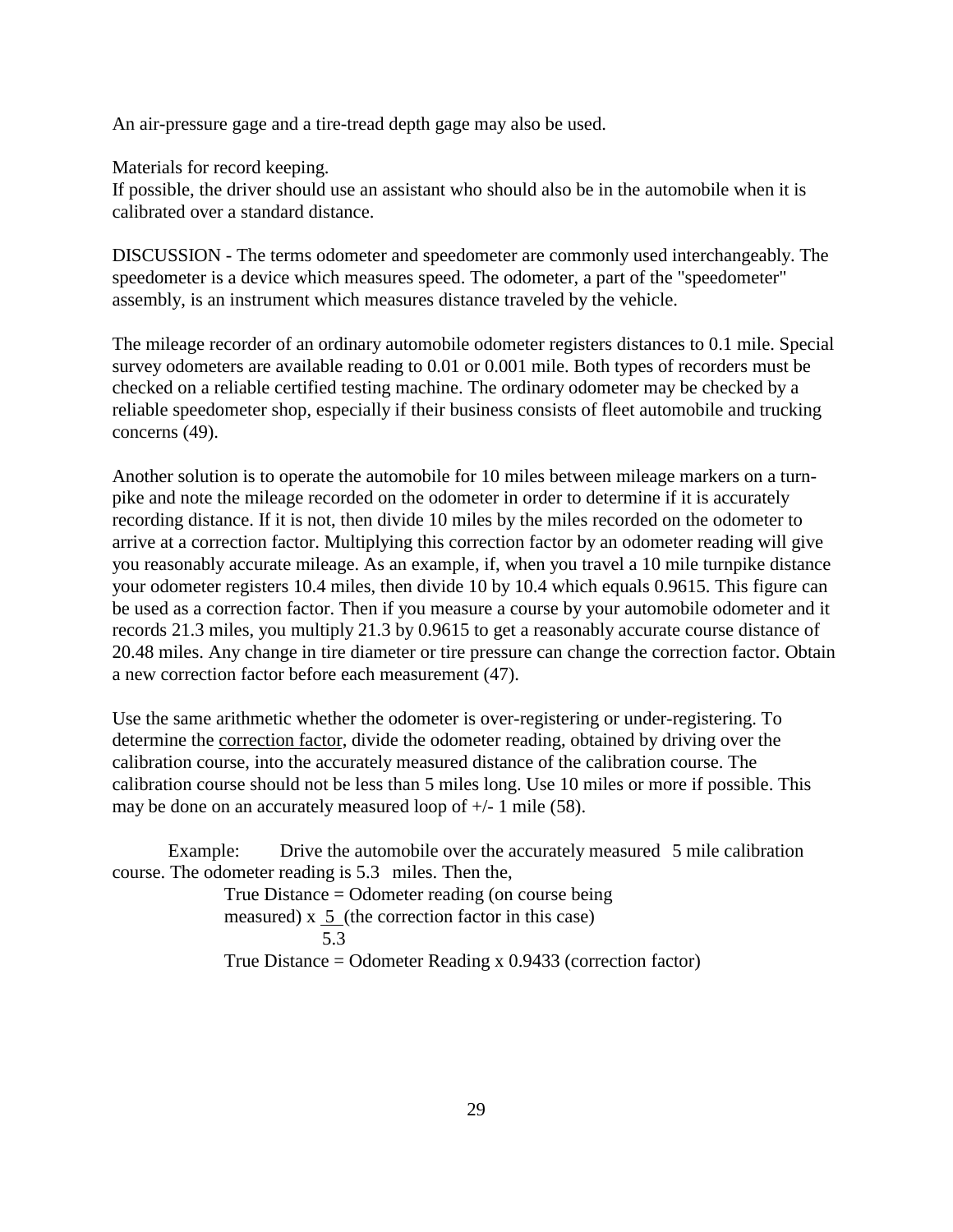If the road race course measured 12.8 miles on the odometer, then True Distance  $= 12.8 \times 0.9433$ True Distance  $= 12.0742$  miles 1760 yards (1 mile) x  $0.0742 = 130.59$ True Course Distance = 12 miles 130 yards

Errors are caused by changes in tire inflation, increased tire pressure caused by temperature increase due to tire friction on the highway, wheel bounce, differential action and other factors (46).

The National Bureau of Standards investigated the use of odometers recently. Their report of the effects of variables in using an automobile for road measurement follow:

Wet pavements: Slippage of the rear wheels on wet pavement causes larger positive errors than dry road conditions.

Vehicle speed: As the speed is increased from 30 miles per hour to 60 mph the odometer reading tends to decrease on the average by a factor of 0.55% of the distance traveled. High speed driving usually causes a pressure build up in the tires.

Vehicle tire pressure: If tires are inflated above the recommended pressure, the odometer reading is decreased (26).

Make the odometer check immediately before the course is to be measured because even slight variations in air pressure of the tires will make a big difference. For example, if loss of air in the tire permitted a loss of diameter of a half inch (settling of hub 1/4 inch), this would make a difference in circumference of the Diameter multiplied by 3.1416 or in this case  $0.5 \times 3.1416 =$ 1.57 inches per revolution of the wheel, and that would make quite a difference in a marathon course. A new tire would have a greater circumference than a well worn tread. Treads of different manufacturers would differ in thickness of treads, etc (42).

Measure a mile  $(+)$  loop calibration course with a calibrated 100 ft. steel tape. Hold the tape under 10 lbs. of tension. Select a little used road as the calibration course. A loop calibration course permits the automobile to be driven a number of laps adding up to 5 or more miles. An alternative is to use official local measure standards. The police department, or some other local agency will have a measured mile strip and also a gadget to check odometer accuracy (14). Tire companies may also have an accurately measured mile. To be of use in calibrating an odometer, these short measured courses should be loop courses. Turnpikes and throughways have accurately measured miles along their routes, sometimes at mile intervals along the shoulders in both directions for the entire length of the road. The accuracy of the mileage markers is within 1% (56).

METHOD - To get the most out of the automobile as an instrument for measuring road courses, use precise and exacting procedures.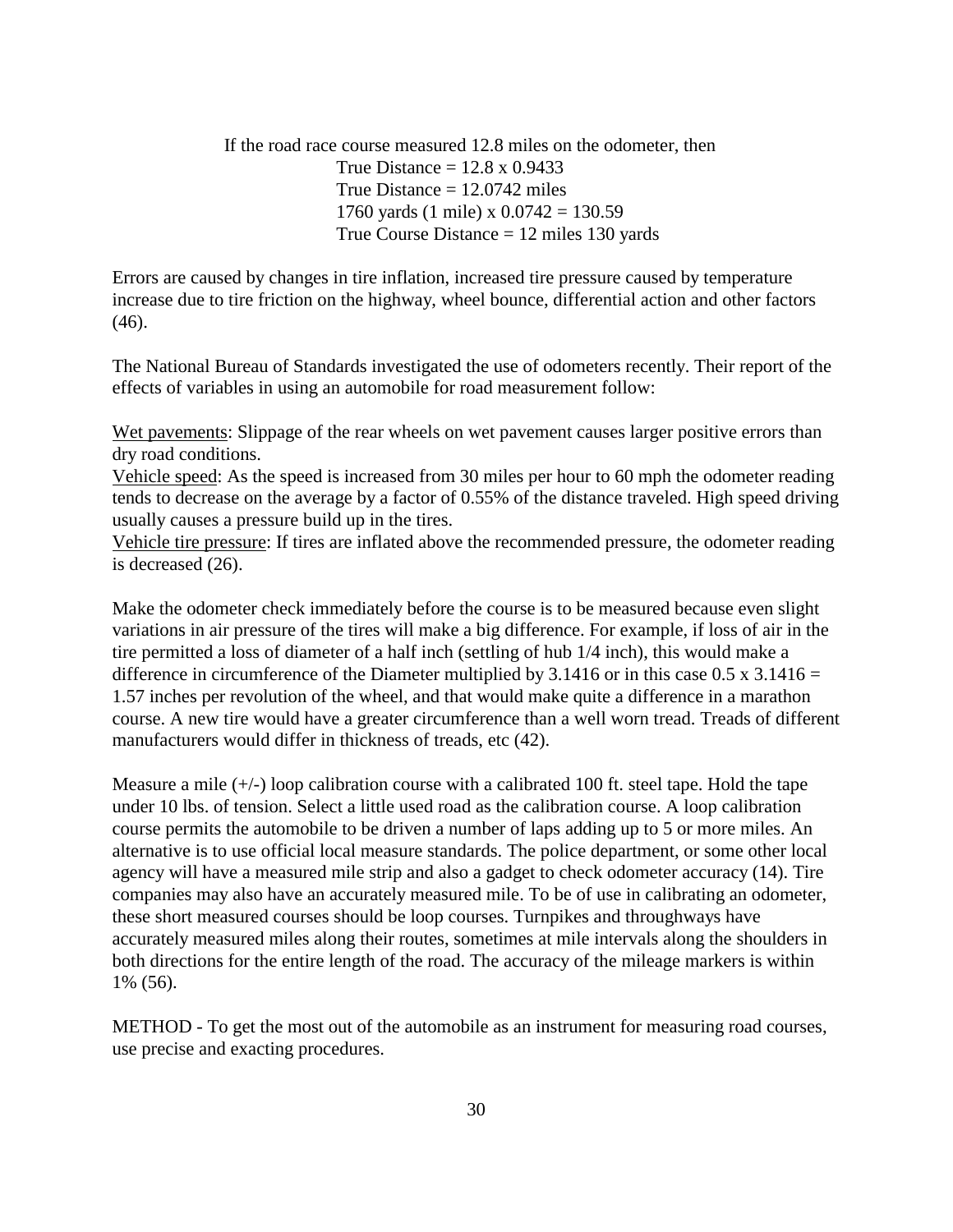Vehicle odometer accuracy can be evaluated precisely by several methods including the 'fifth wheel" device, the measured road course, and the simulated road tests using a special device for odometer testing. The first two methods give the highest degree of precision (26).

The following steps may be taken:

1. Have the odometer in the automobile calibrated for accuracy by an accredited "speedometer" specialist (36). Consumers Union of the US Inc., reports that it is a simple matter to adjust odometers to register nearly accurately (55).

2. Use an air pressure gage to measure the air pressure in the tires. Adjust the pressure to the level recommended by the tire manufacturer (26).

3. Standardize the mileage recorder by driving the automobile over an accurately measured distance such as a tape measured loop of a mile or more, or over a 10 mile stretch of turnpike (12). Check the automobile several times. This is done immediately before the course is to be measured. When driving over the accurately measured course to check the odometer, have the same passenger(s) and load in the automobile that you will have during the course measurement.

4. Immediately after step 3, go to the starting line, or finish line of the course to begin the measurement.

a) It is easy to make sighting errors when looking at the odometer. Put a small piece of tape or other marker above the odometer to facilitate sighting at the same place and in the same way each time (19).

b) Either set the odometer at zero or jack the automobile up and turn the rear wheel until the odometer is at an even digit or until the indicator is where you want it (1).

c) If possible, have one man drive the car and read the instruments, and have a second man make sketches of the course and keep notes and records on the course measurement.

d) Drive over the course when traffic is light. Drive over the path the runners will take.

e) The road should be dry at the time of measurement.

f) McSweeney recommends driving at a speed of 10 to 20 miles per hour. The National Bureau of Standards study indicated that speeds over 30 miles per hour tended to decrease the odometer error. It is suggested that the measurement speed be the same as that used on the calibration course.

5. Finally, correct the distance recorded on the odometer - unless the McSweeney method is being used. The procedure for correction has been described under above Discussion.

ADVANTAGES - The automobile odometer provides a fast method of getting a rough measurement of a road course.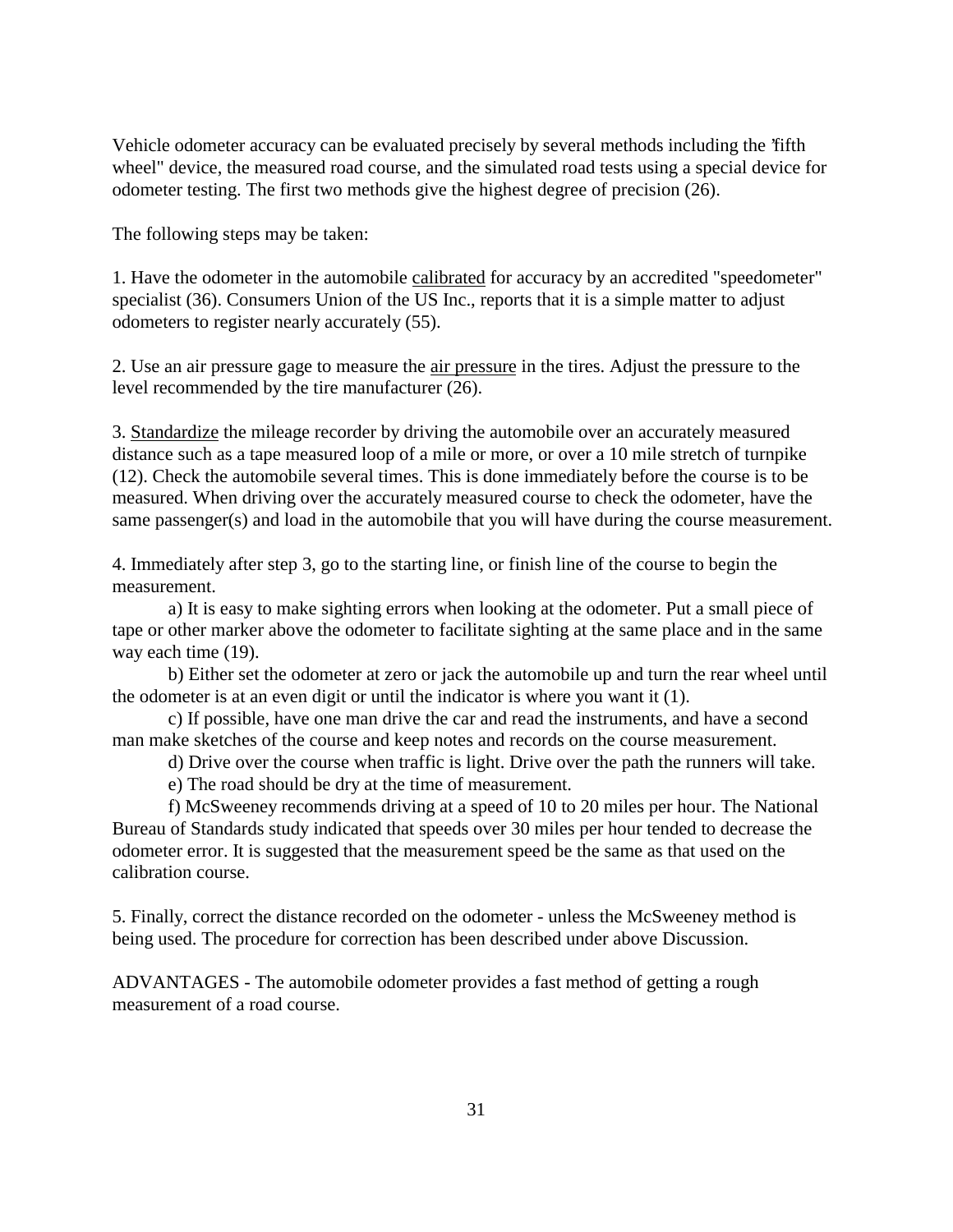DISADVANTAGES - Consumers Union of U. S. Inc., engineers have found that automobile odometers almost always over-register. The average odometer error is 3.5 per cent (55). A study in 1963 by the National Bureau of Standards, Washington, D. C. indicated that the average odometer in automobiles provides an over-registration error of more than 3 per cent under standard test conditions (26). New automobiles are equally faulty in this respect. Direct reading from the odometer is unacceptable for road course measurement unless the McSweeney calibrated method is used (21).

PRECAUTIONS - If an automobile must be used to measure a road racing course, have the odometer calibrated for accuracy by an accredited "speedometer" specialist. Then follow the procedure described above under Method.

RELIABILITY - Automobiles, motorcycles, scooter bikes, etc. are not reliable means of measuring distances (39). The odometer tends to provide greater over-registration errors for city roads than for highway conditions (26). Tests indicate that wet pavements and added vehicle loads tend to increase the odometer error, while increased vehicle speed and increased tire pressures tend to decrease the error (26). Errors in measurement range from about 3% to 10%, or more, in excess of the actual distance covered by the automobile. The road running course will be "short" by the error of the odometer. This points out the fallacy in measuring a course with several different automobiles and taking the average as the course distance (20,45). Conclusion: Taking a reading directly from the automobile odometer is not acceptable for measurement of road running courses. However, by calibrating the automobile and paying attention to correct procedures, it is possible to get acceptable measurement results. The automobile odometer has such a bad reputation that any measurements made with it will remain suspect and the race organizer would be wise to spend his energy measuring his course with one of the methods listed under acceptable measuring methods such as "chaining" (tape measure), or the "calibrated cycle method."

### THE McSWEENEY METHOD

The McSweeney method takes the ordinary odometer (mileage indicator) and produces suitable results in road course measurements by calibrating the automobile. Jewell has described McSweeney's method as follows: Calibrate the car mileage recorder on a standard mile before use. This is similar to the method used by the Road Times Trials Council (calibrated cycle method) which uses an accurate calibration of a pneumatic tire before use in measuring distance.

McSweeney adjusts the tire pressure so that readings of the mileage recorder are correct; whereas with the cyclists' method it is only necessary to blow up the tire hard and to determine the number of revolutions covered in a mile. The rest is simple arithmetic.

McSweeney recommends a maximum speed of 20 miles per hour on a smooth road, otherwise 10 mph. To calibrate the automobile, drive to the measured mile. Check the pressure in the tires to see that they are always the same as on previous occasions. McSweeney has an accurately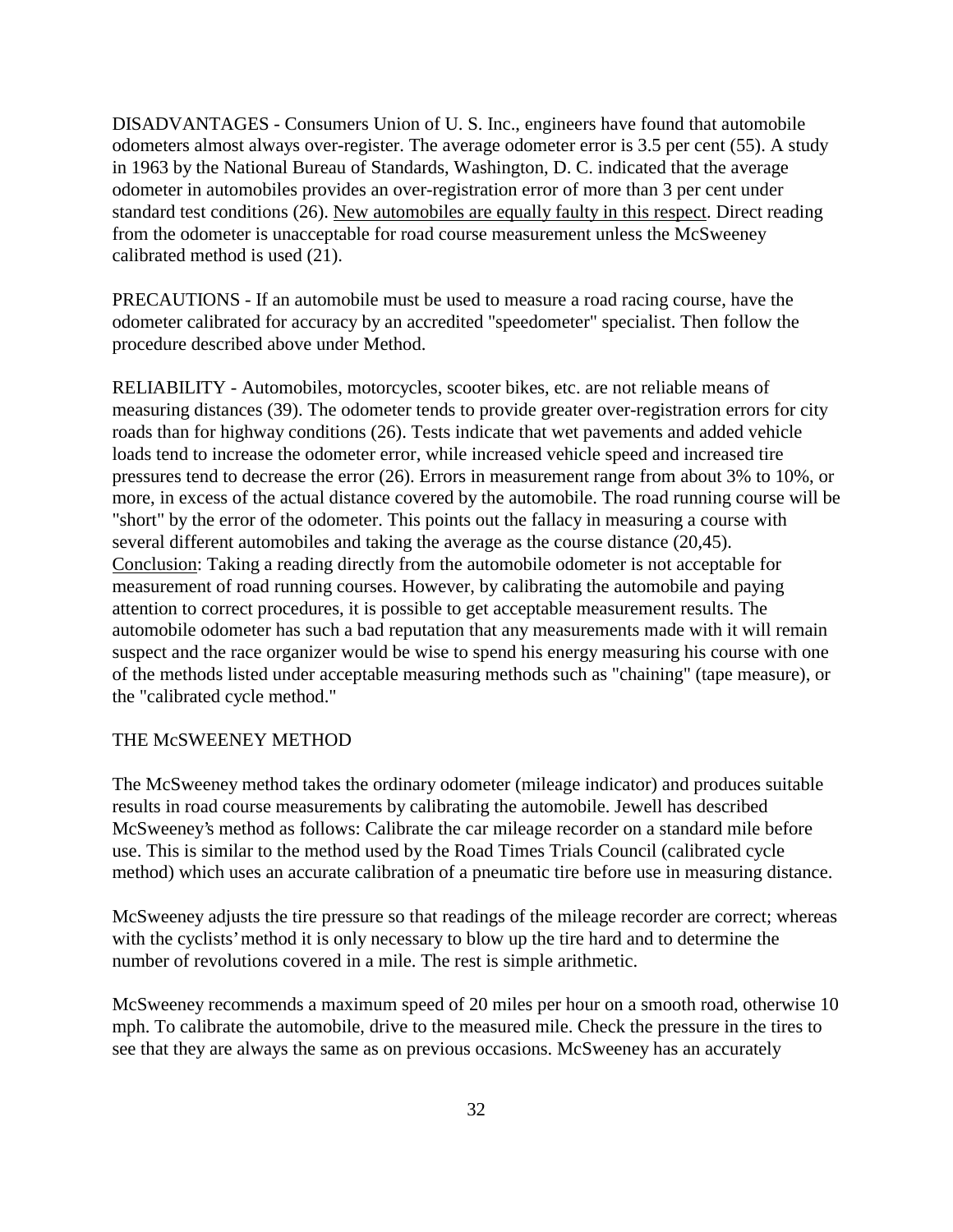measured one mile loop. He drives around the one mile loop 5 times and if the mileage recorder comes up to the mile exactly at the same spot every time around, he goes to the course to be measured and does the job. If necessary he adjusts the tire pressure until he gets a correct recording. When he changes tires, he experiments again until he gets the one mile lap accurate again on the mileage recorder (21).

### MEASURING METHODS WHICH HAVE BEEN USED BUT WHICH ARE UNRELIABLE

The following methods are NOT RECOMMENDED.

## I. BICYCLE AND CYCLOMETER

A bicycle may be used for very rough road surveying.

EQUIPMENT - A bicycle and a cyclometer made for the wheel diameter of the bicycle. The diameter of the wheel must be at the specific value for the set revolutions of the cyclometer to record an accurate mile. The usual cyclometer, designed for a 28" wheel, requires 720 revolutions of the bicycle wheel to record one mile. It is attached to the axle of the front wheel of the bicycle. A cyclometer may be obtained which registers distance in miles and tenths of a mile. The air pressure in the tires and the weight of the rider play roles in the effective diameter of the wheel (29,40).

METHOD - First determine the error of the bicycle by riding it over an accurately measured strip of road of at least one mile, preferably more, and comparing its true mileage with that registered on the cyclometer. The tires should be pumped up hard (18,29). Calibrate the bicycle before each measuring job.

After riding over the calibration course, a correction factor can be determined by dividing the cyclometer reading into the standard distance. Then after riding over the course to be measured:

True Distance = Cyclometer Reading x Standard Distance Standard Distance Reading (58)

ADVANTAGES - The bicycle is a rapid, rough means of measuring distances.

DISADVANTAGES - The ordinary cyclometer registers only eighths or tenths of a mile and is too coarse for road course surveying.

PRECAUTIONS - The road surface is a factor in the accuracy of the results. The cyclometer is designed for a 28" wheel. However, with a rider on board the tire deflation may reduce the effective diameter of the wheel to 27.8", for example, and the cyclometer would record 1.019 miles for each mile ridden (57). The bicycle should be ridden over the calibration course.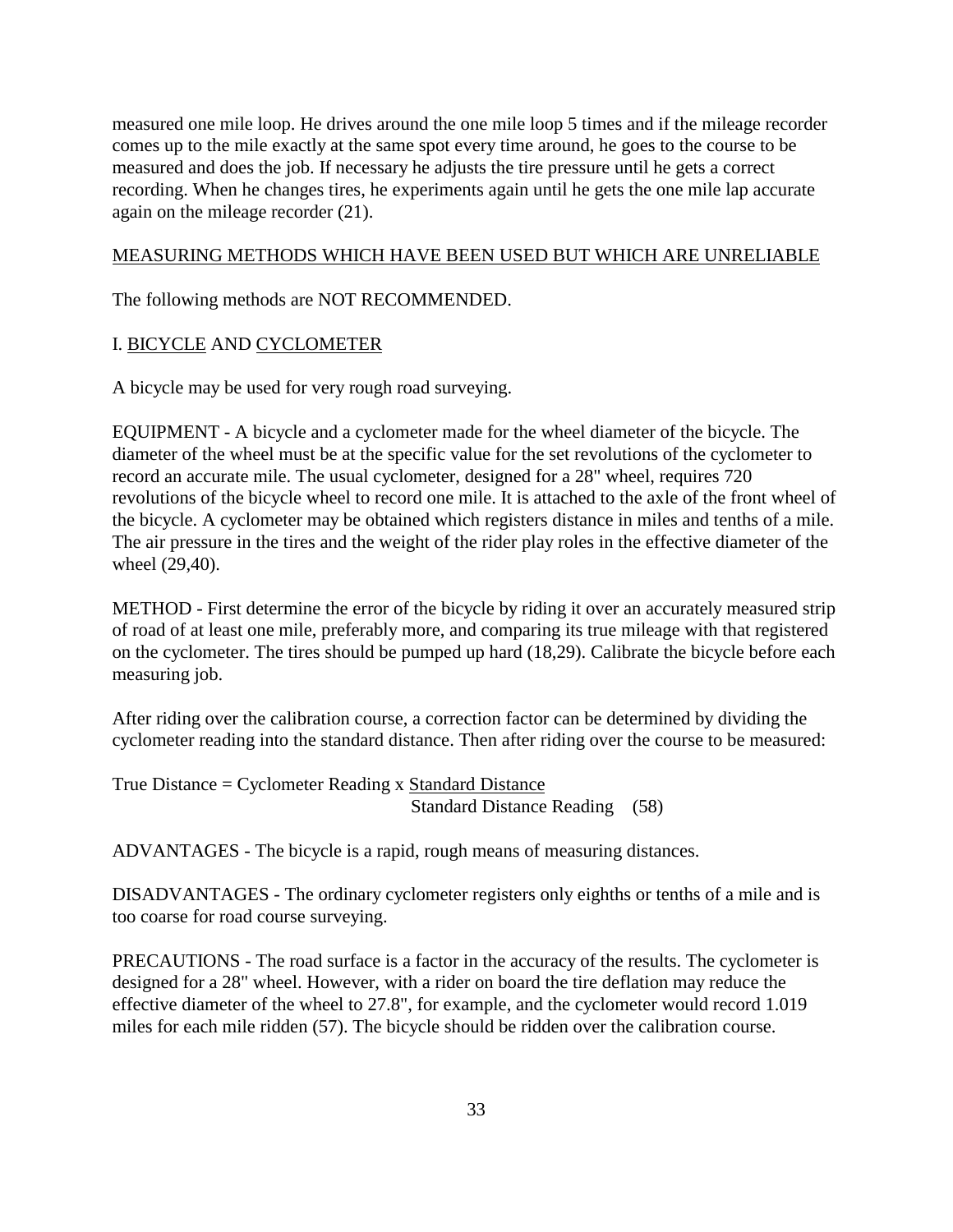RELIABILITY - The cyclometer is not a precision instrument. At best it will record with an error of about 1%. This is in excess of the allowable error for reasonably accurate road course measurements. On poor roads the cyclometer measurements may be as much as 5% in excess of the actual distance traveled (40,57).

## II. WALKING OR PACING

Walking or pacing was formerly widely used in measuring land. It is a rapid means of making a rough survey of distances (12).

EQUIPMENT - Material to keep records and to make a rough map, i.e. paper and pencil. Optional: a tally register, which is operated by hand to count the paces or strides. A register may be obtained which registers to either 999 (price about \$4.75) or 9,999 (price about \$6.25) and it may be set back to zero (59).

METHOD - Wicklund suggests the following procedure: Three or four runners are trained to walk over the course. Each man determines his average walking pace per mile by counting the number of steps in a lap of a 440 yard track. Check this at least four times to get a good average. If the course to be measured is hilly, measure off a 220 yard or 440 yard section on a hill with a steel tape and walk it both ways several times to get the number of steps required for hill walking. Practice walking this measured hill strip as well as on a 440 yard track. Generally, more steps will be needed to cover a given distance up hill. After standardizing the pace (stride), the survey is started.

Each man walks over the course and keeps a written record of the number of quarter miles paced off. These men should walk over the route a runner would run, cutting corners, straightening out curves and other legal maneuvers taken by runners to save steps (52). A road race should be laid out and run on the road, but selected sidewalks, etc. may be made officially a part of the course.

A US Army Field Manual states that the length of a man's pace at a natural walk is about 30 inches but varies somewhat above and below this figure. Each man determines his own pace length by walking several times over a known distance. Avoid taking unnatural strides. Knowing the length of a pace or step, the measurement of a distance consists of counting steps, and keeping a tally (13).

ADVANTAGES - This simple method requires very little skill. It does require attention to details and some practice.

DISADVANTAGES - The normal pace length decreases on slopes and with fatigue.

PRECAUTIONS - Maintain the same stride length. Practice pacing over an accurately measured distance.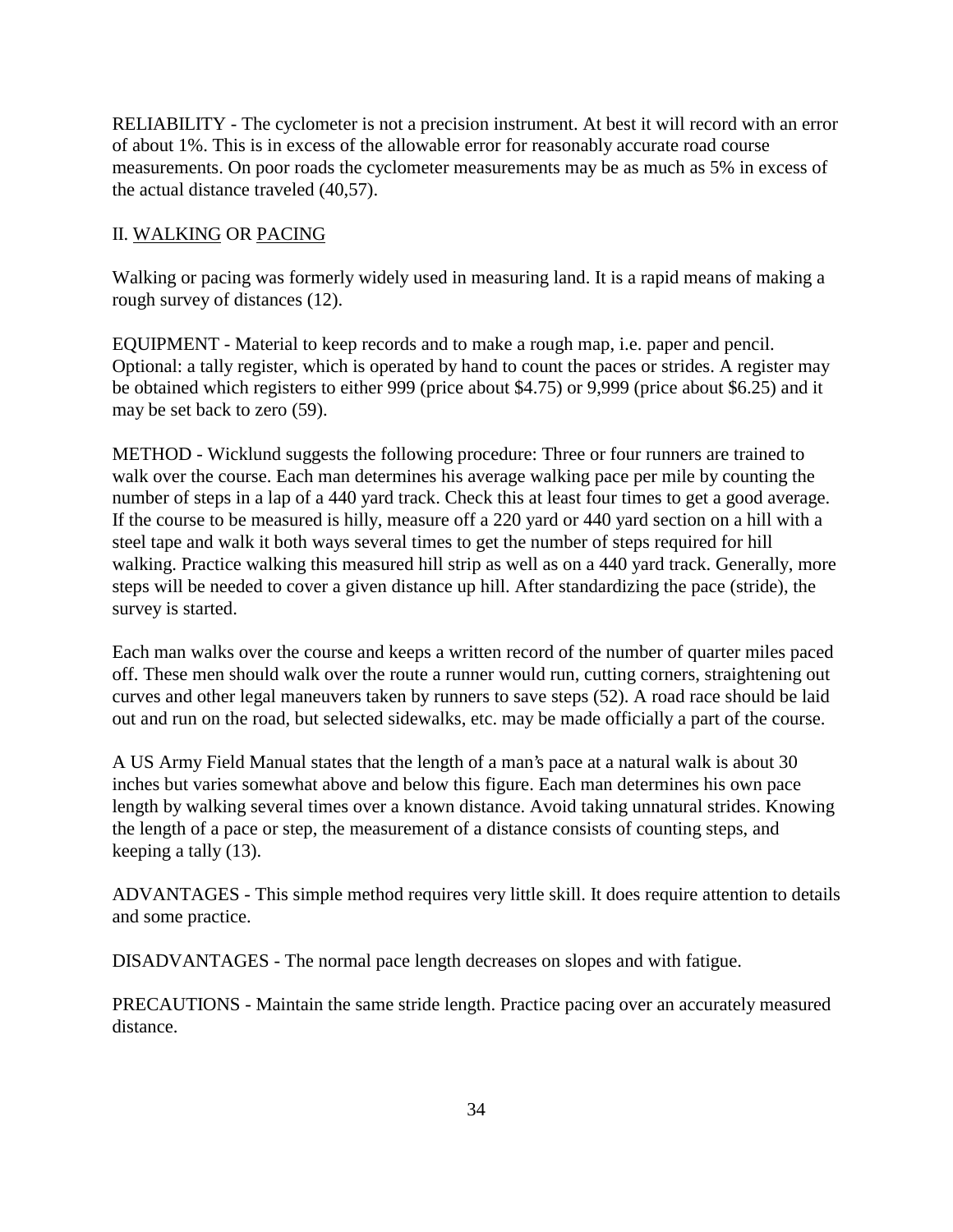RELIABILITY - At best, pacing on level ground can give correctness to 3% (13). It is possible to get a precision of 1/100 with much experience. The method is far from accurate enough to be acceptable for measuring road race courses.

VARIATION - A very rough estimate of distance can be made by observing the interval of time recorded by watch, needed to travel by walking or riding from point to point. The tendency to - either over-estimate or to under-estimate the rate of travel makes this method unsuitable for road course measurement (8,18).

## III. PEDOMETER AND PASSOMETER

The Pedometer and Passometer are instruments resembling a watch. If one of these mechanical registers is not available, a tally register may be substituted.

EQUIPMENT - A pedometer has a pointer which indicates miles on a dial. It has an adjusting screw which gives the erroneous idea that the instrument might be adjusted to the individual's step length, a factor needed to convert paces into miles or fractions thereof.

A passometer confines itself to counting the number of steps taken. The operator makes his own calculations of distance covered. The instrument is delicate. The operator must avoid making jarring steps since they are capable of causing the oscillating hammer to rebound thus recording an extra pace (step), that is, one step can cause two steps to be recorded unless care is taken (15).

METHOD - The operator should standardize his pace or step length by walking over a known distance on level ground and on uneven and sloping ground (12). Some surveyors use the 3 feet pace to estimate distances but a 2.5 feet pace is recommended because it is a little less than the natural step and because 40 such paces equals 100 feet. Each two paces or double step is called a stride. Thus a 2.5 feet pace means a 5 feet stride or about 1000 strides per mile. The walker's pacing must be regular. These instruments are not useful in mountainous country. On moderate slopes up to about 10 degrees, fairly good results may still be obtained by stepping out up hill and by maintaining a steady stride length on downgrades (15).

The pedometer or passometer (or paceometer) is tested over a measured distance. The passometer is used to count the number of steps in the measured distance and the pace (step) length is determined from this information (8).

The pedometer is attached to a point near the center of the body. The jolt at each step causes a pointer to turn in one direction. The pointer is worked through a train of wheels operated by a pendulum which falls at each step, and is returned to its original position by a spring. The pointer movement is read on the dial, which is usually graduated in fractions of a mile. The pointer can be returned to zero when the reading has been taken (8).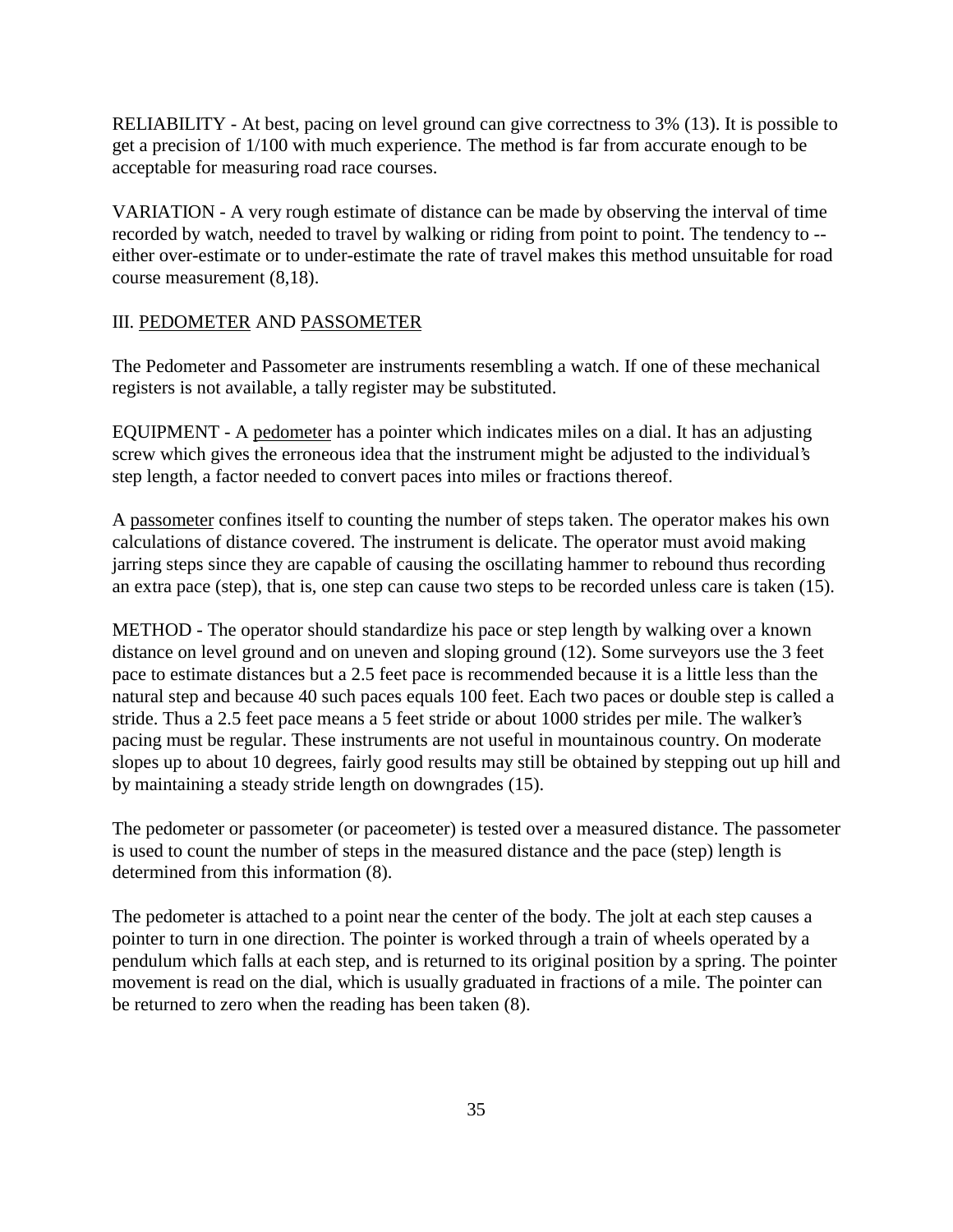ADVANTAGES - The pedometer or the passometer may be used at a rate of 3 to 4 miles an hour  $(15)$ .

DISADVANTAGES - These interpolating instruments are not intended for precise surveying.

RELIABIITY - The pedometer and the passometer will generally give an error of 2% to 3% with careful use. They are not practical for measuring road race courses (11,12,15).

\* \*\* \* \*\* \* \*\* \* \*\* \* \* \*

### MISCELLANEOUS

THE SURVEYOR'S CHAIN - The surveyor's chain or Gunter's chain (66' long, of 100 links at 7.92 inches each in length) is seldom used today. Originally the term "chaining" referred to this method of measurement. Today "chaining" refers to measuring with a steel tape. The surveyor's chain is durable, takes rough handling, is easily repaired or adjusted, and requires minimal care in maintenance (8). The surveyor's chain is not as accurate as a steel tape. Reliability is increased by comparing the chain with a standard measure before each use (30). Correct use of a chain will give an accuracy of between 1/500 and 1/1000 (8).

ROPE - Rope has been used for rough measurement of rugged terrain or forest paths with numerous obstacles. Rope is not suitable for measuring road running courses because it varies in length depending on its age, the weather, and the amount of stretch or tension applied (8,53).

MOBILE DISTANCE RECORDER - Jewell has described a specially built measurer in which the various sources of error in the surveying wheel have been overcome. It consists of two wheels mounted in a frame which is towed behind a car. A measuring wheel is mounted between the two running wheels and it is retracted when not in use. The number of revolutions it turns is recorded by a counter.

The measuring wheel has a pneumatic tire. It is calibrated before use and is checked afterwards. "A thin chalk line is made across the tire of the measuring wheel and the car driven very slowly forward so that as the wheel rotates a chalk mark is left on the road. The car proceeds until 10 revs of the measuring wheel have been completed and the distance between the first and the tenth mark is measured with a steel tape to one eighth of an inch. Hence the distance covered by one rev., or, if considered more convenient the number of revolutions per mile, is calculated (21)." The accuracy is  $+/- 1$  yard per mile. The gadget has stability and weight and the measuring wheel is spring loaded onto the road so that bouncing and wobbling are eliminated. This leads to a high degree of accuracy (21).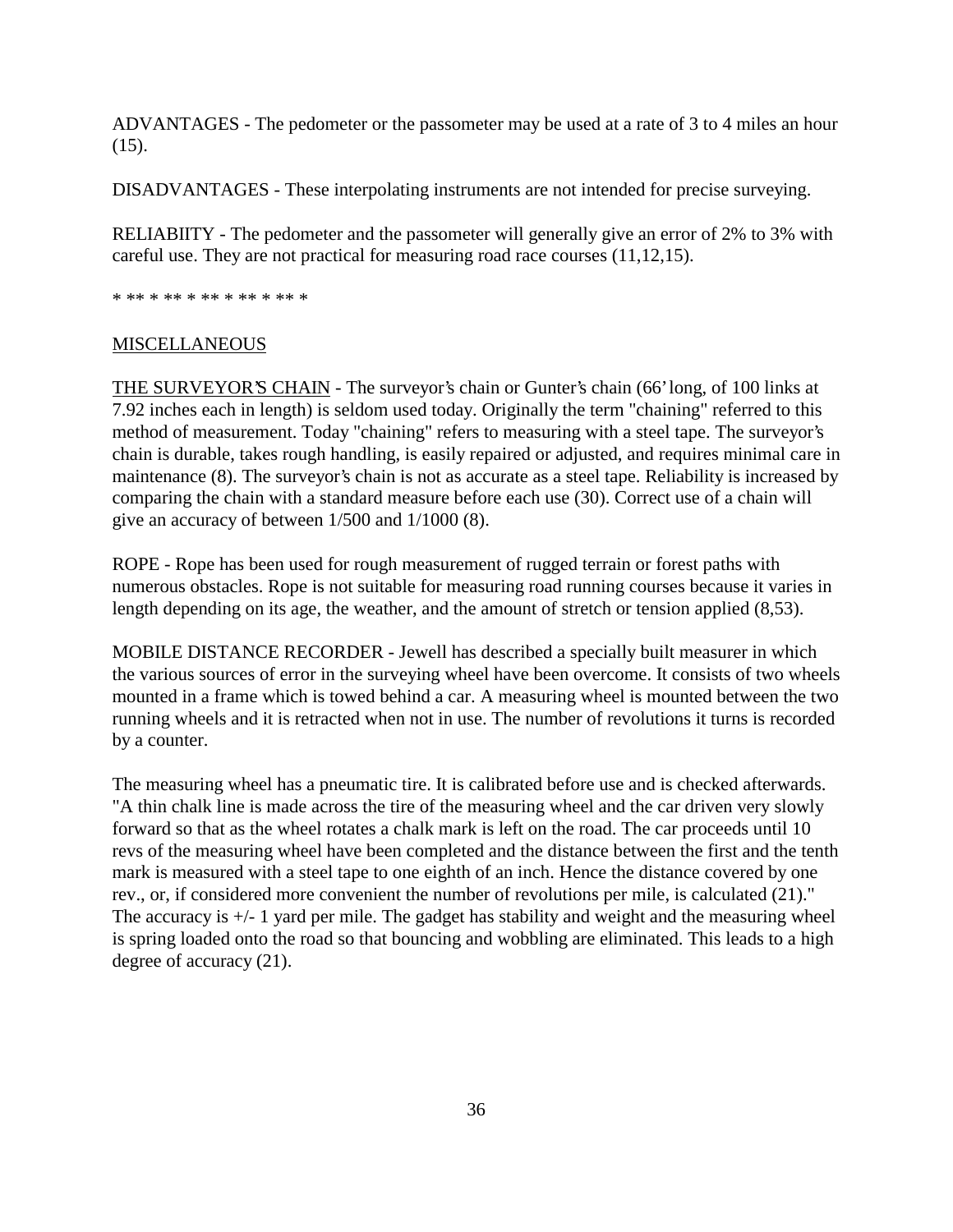## MATHEMATICS IN ROAD COURSE MEASUREMENT (58)

Systematic errors due to incorrect tape length are eliminated by standardizing the tape and getting a correction per tape length if it is not the exact length.

A statement that two ratios (fractions) are equal is called a proportion. Any two equal ratios may be used to form a proportion. The Rule of Proportion: In any proportion the cross products are equal. We can find any one of the four terms of a proportion when the other three are given.

Example (cross multiply)  $4/40 = 7/n$ ,  $4 \times n = 7 \times 40$   $4n=280$ ,  $n=280/4$ ,  $n = 70$ 

Question (15) - if a 100 foot tape is incorrect the chances are that it will be short. Say it is 0.1 ft. short for 100 ft. length, you would add that increment per 100 ft. measurement. But what happens if you tape a partial length, for example 13.6 ft. for the same tape error?

Answer - Use a correction factor, in this case minus 0.001 which is found by dividing the tape shortage by the tape length 0.1/100

Multiply this correction factor, -0.001, by the total measurement, and then add this figure to your total measurement,

Example:  $13.6 \text{ x } (-0.001) = -0.0136$ 

13.6 measurement  $+ 0.0136$ 13.6136 ft = actual length.

In the calibrated cyclist's method of measurement, the rider rides over a measured (standard) distance to obtain a constant. The distance is measured in revolutions and fractions of a revolution. The number of spokes past or short of the counter are counted at the end of the measurement. If the wheel has 32 spokes and the striker is 2 spokes past the counter it is considered 2/32nd revolutions. The revolution counter readings are converted to actual distances by the aid of conversion tables or by the use of arithmetic (proportion).

Example of a measurement: a 1100 yard standard distance was measured twice and required 496 23/32 and 496 24/32 revolutions of the cycle wheel.

The number of revolutions needed to cover a road course was 5254 11/32 revs. The cycle was again ridden over the 1100 yards standard distance and 496 25/32 revs were required.

Mean constant 496 24/32, equals 496.75 revs. Hence length of course is 1100 yards x  $5254.34$  revs = 11635.2 yards 496.75 revs Course length  $= 6$  miles 1075 yards.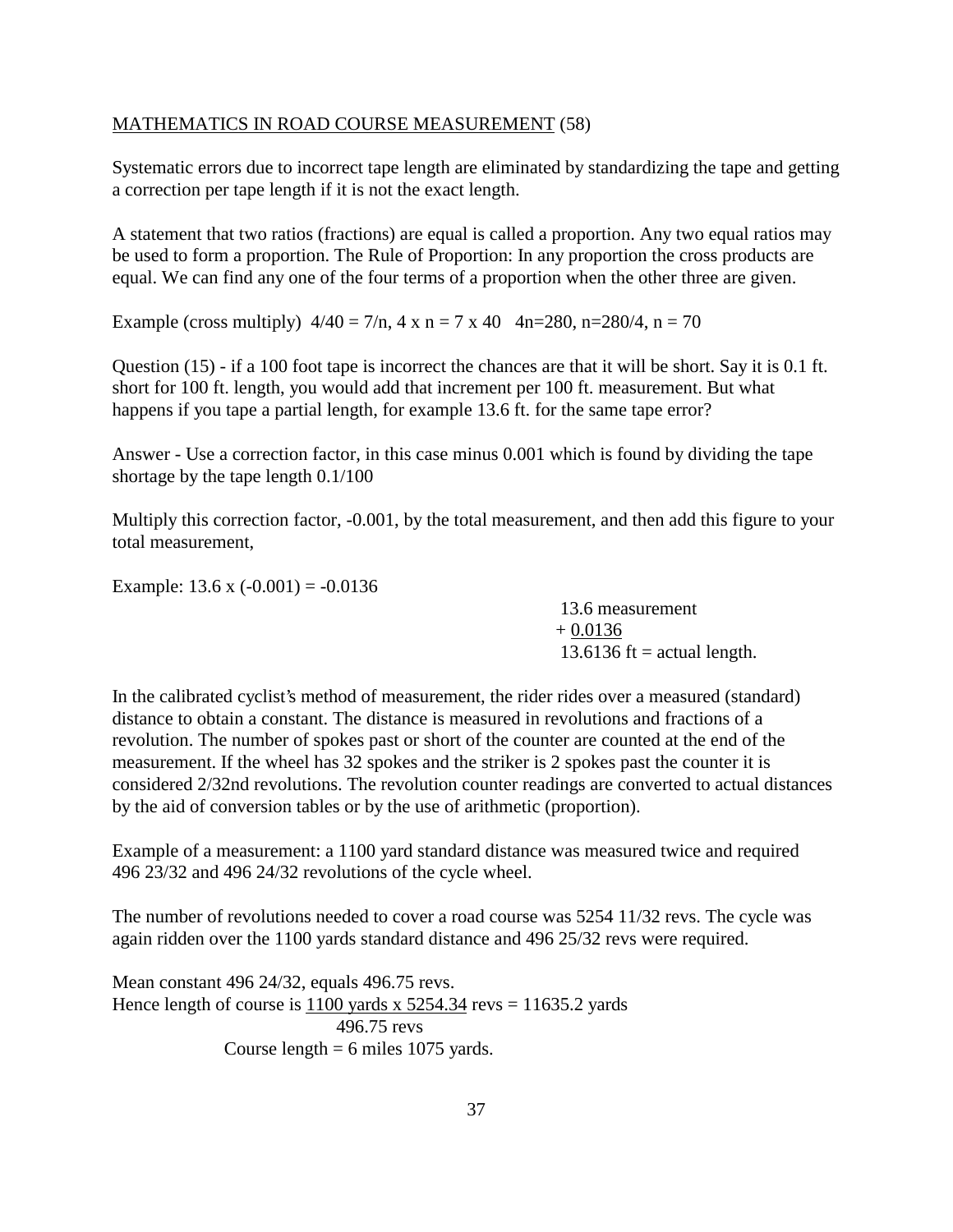Question - How would you set up a conversion table? - By arithmetic, 1 revolution = 2.2144 yards. Found by dividing the number of revolutions needed to cover the standard course on the bicycle into the standard distance,  $1100$  yards = 2.2144 yards = 496.75 revs

| No. of Revolutions | Distance |                             |                              |
|--------------------|----------|-----------------------------|------------------------------|
|                    | traveled |                             |                              |
|                    | yards    |                             | 1 spoke $= 0.0692$ yards     |
| $\mathbf{1}$       | 2.2144   | Found by dividing the       |                              |
| $\overline{c}$     |          | total number of spokes into |                              |
| $\overline{3}$     | fill in  |                             | the value for one revolution |
| $\overline{4}$     |          |                             |                              |
| 5                  |          | <b>Spokes</b>               | Distance in                  |
| 6                  |          |                             | yards.                       |
| 7                  |          | $\mathbf{1}$                | 0.0692                       |
| 8                  |          | $\overline{c}$              |                              |
| 9                  |          | $\overline{3}$              |                              |
| 10                 | 22.144   | $\overline{4}$              |                              |
| 20                 |          | 5                           | fill in                      |
| 30                 | fill in  | 6                           |                              |
| 40                 |          | $\overline{7}$              |                              |
| 50                 |          |                             |                              |
| 60                 |          |                             |                              |
| 70                 |          |                             |                              |
| 80                 |          |                             |                              |
| 90                 |          |                             |                              |
| 100                | 221.440  |                             |                              |
| 200                |          |                             |                              |
| 300                |          | 30                          |                              |
| 400                |          | 31                          |                              |
| 500                | 1107.200 | 32                          | 2.2144                       |
| 600                |          |                             |                              |
| 700                |          |                             | After finding the values     |
| 800                |          |                             | for 1 revolution and 1       |
| 900                |          |                             | spoke, multiply these by     |
| 1000               | 2214.400 |                             | the revolutions and the      |
|                    |          | spokes to get the           |                              |
|                    |          |                             | distances measured. These    |
|                    |          |                             | could be either in yards     |
|                    |          | or miles, etc. With         |                              |
|                    |          |                             |                              |
|                    |          |                             | these, other multiples of    |
|                    |          |                             | the same can be quickly      |
|                    |          | interpolated (58).          |                              |
|                    |          |                             |                              |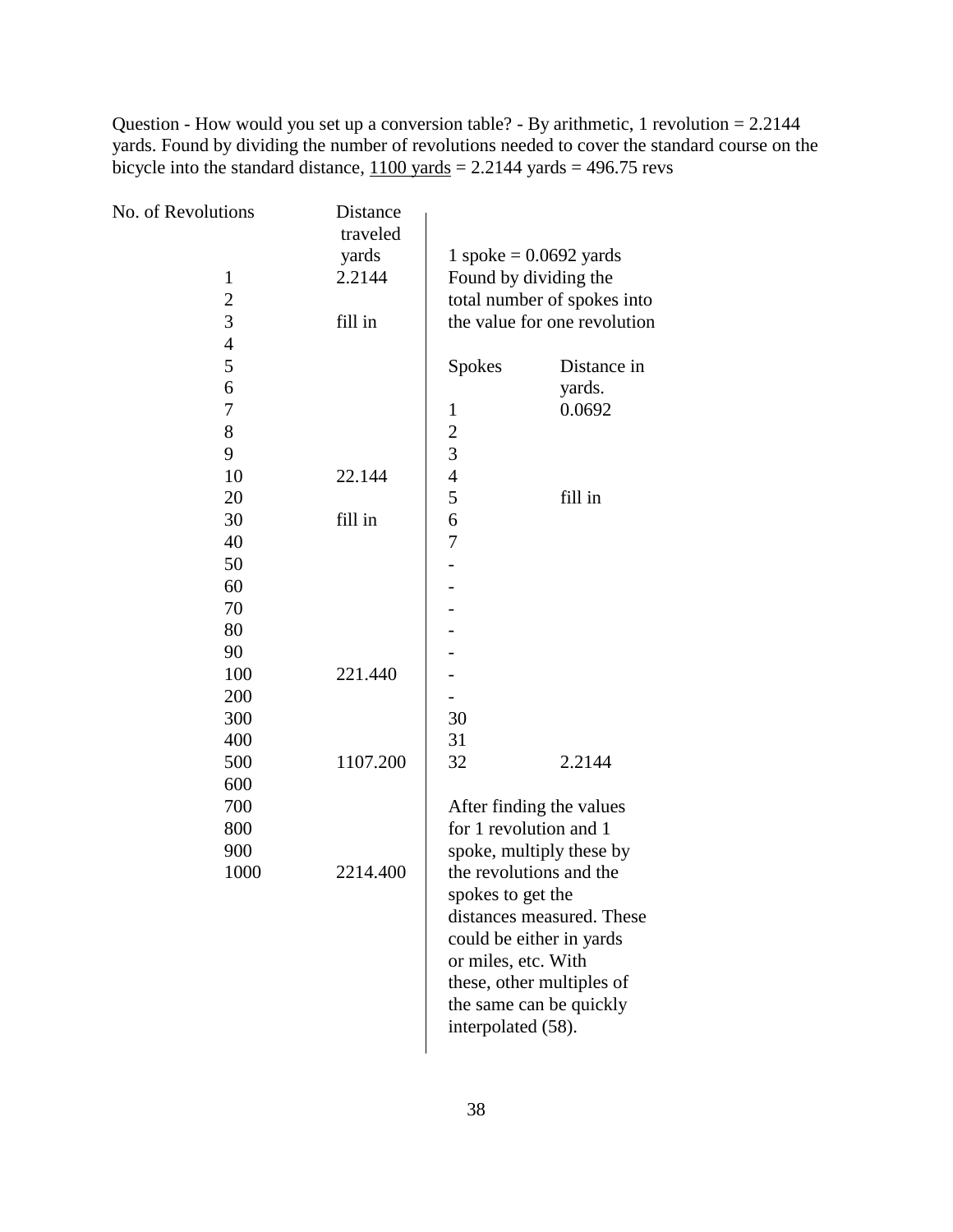## **REFERENCES**

1. BARRY, Jack, "Way to Measure Courses," Personal Communication,

Aug. 15, 1960, Santa Barbara, California.

2. BIRCHAL, Harold F., Modern Surveying for Civil Engineers.

London: Champan & Hall, Ltd., 11 Henrietta St., W. C. a 1935.

3. BRIGHT, Bill, "Measuring Road Courses," Indiana Central College, Indianapolis, Indiana, Personal Communication, Dec. 13, 1960.

4. CAMPBELL, Robert, "Measuring A Course," Personal Communication, June 20, 1960, Watertown, Mass.

5. CERUTTY, Percy W., "As to Measurements," Personal Communication, Feb 14, 1960, Portsea, Victoria, Australia

6. CIVIL ENGINEER'S HANDBOOK, edited by Archibald DeGroot, Scranton, Penn. International Textbook Co., 1956

7. CLARK, Edwin P., "Standards of Linear Measure," Reprint: School of Mines-Quarterly, 1893.

8. CLENDINNING, James, Principles and Use of Surveying Instruments. London: Blackie and Son Limited, 1959.

9. Consumer Reports, Vol. 26, #5, p.274, May 1961

10. CORNETET, Wendell H., Methods of Measurement. Bloomington, Illinois: McKnight & McKnight, 1942.

11. DAVIS, Raymond E., M. S., C. E. Elementary Plane Surveying. New York: McGraw-Hill Book Co. Inc. 3rd Edition. 1955.

12. DAVIS, Raymond E. and Francis S. Foote, Surveying: Theory and Practice. N. Y.: McGraw-Hill Book Co. , Inc. 3rd edition. 1940.

13. ENGINEER Field Manual: Professional Papers of the Corps of Engineers, U. S. Army, #29. Parts I-VII. Washington: Government Printing Office. 1917.

14. FARRELL, Neil, "Measuring Road Courses by Car," Interviewed at Hamilton, Ontario, Canada. 1960.

15. FERGUSON, Thos., Automatic Surveying Instruments and Their Practical Uses on Land and Water. London: John Bale, Sons and Danielsson, Ltd., Oxford Hours. 1904.

16. GIRLING, Jack, "Measuring Road Courses by Car." Interviewed at Hamilton, Ontario, Canada. 1960.

17. HAMILTON, Scott, "Measuring Courses in Finland," Personal Communications, Aug. 8, 1960, and Jan. 26, 1961, Helsingfors, Finland.

18. HINKS, Arthur R., Maps and Survey, 4th edition. Cambridge: University Press. 1942.

19. JASCOURT, Hugh, "Car Measurements," Personal Communications, 1963, 1964, Arlington, Va.

20. JEWELL, John, "As Regards the Measurement of Courses," Personal Communication, Jan. 15, 1960, Ealing W.5, England.

21. JEWELL, John, Notes on the Measurement of Roads for Athletic Events, RRC of England, June, 1961.

22. KISSAM, Philip, Surveying for Civil Engineers. New York: McGraw-Hill Book Co., Inc. 1956.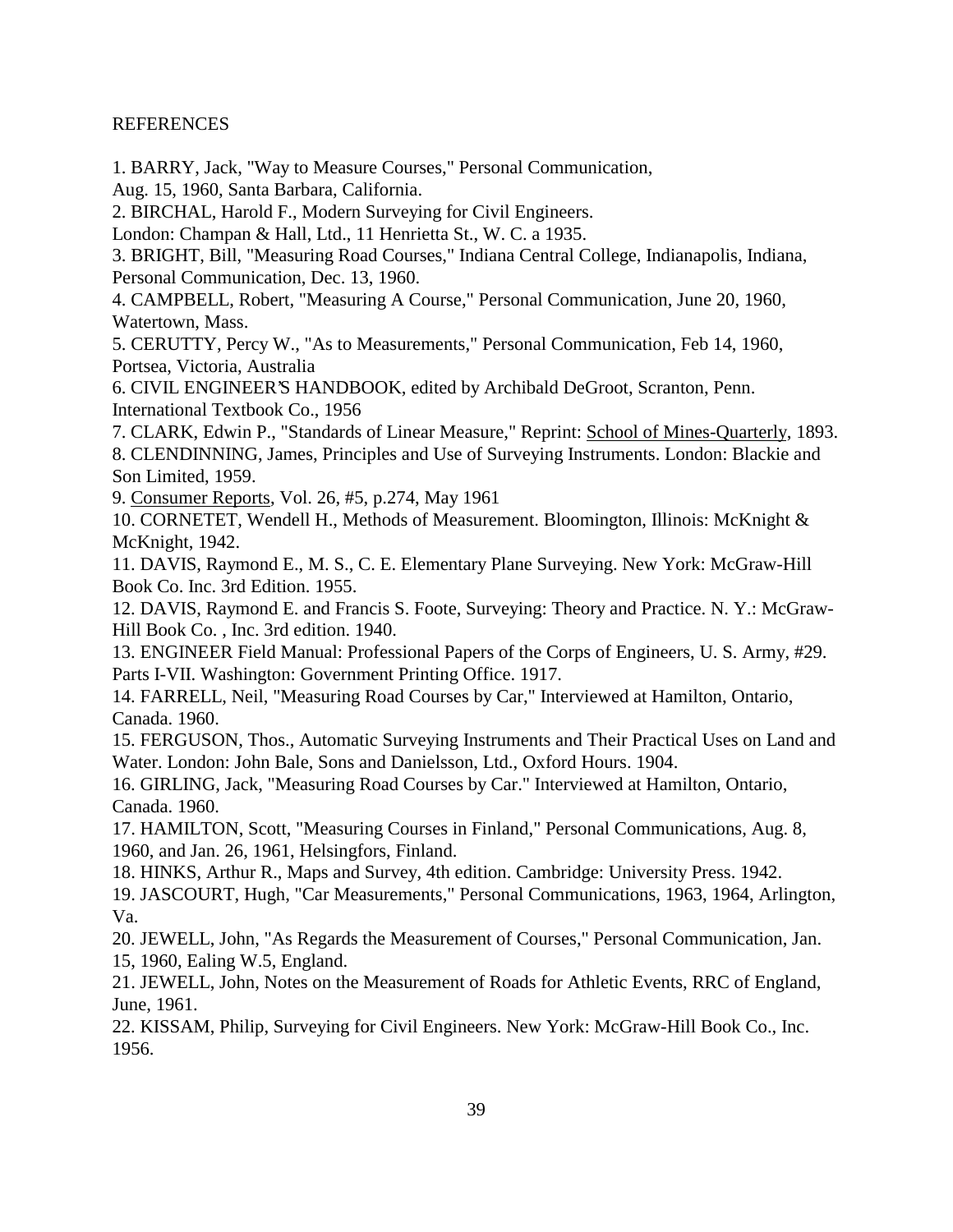23. KISSAM, Philip, C. E. Surveying: Instruments and Methods for Surveys of Limited Extent. 2nd edition. New York: McGraw-Hill Book Co., Inc. 1956.

24. LEGRAND, Rupert, The New American Machinist's Handbook. New York: McGraw-Hill Book Co., Inc., 1955.

25. Long John Nebel Radio Show (WOR), New York City, September 10, 1962, Lester DelRay, on the American automobile.

26. MACKAY, Donald R., Technical Note 195 National Bureau of Standards: "Report on Technical Investigation of Odometers." Aug. 6, 1963. Washington 25, D. C.

27. Measurement, Vol. 2, #4, Oct., 1927.

28. Measurement, Vol. 5, #3, p. 4, July, 1930.

29. Mechanic Arts Magazine, Vol. IV, #1, pp. 13-16, Feb., 1899.

30. MIDDLETON, R. E. and O. Chadwick, A Treatise on Surveying. Vol. 1, London: E. & F. N. Spon, Ltd., 1935.

31. MONTEVERDE, A. L., "Road Races Are in Measurement Most Inaccurate," Personal Communication, March 5, 1960, Los Angeles, Calif.

32. NELSON, Bert, "So They Tell Me," TRACK & FIELD NEWS, Vol. 6, #8, p. 12, Sept., 1953.

33. NEVILLE, Ernest, Hints on How to Organise and Manage an 'Open' Road Running Race. Published by Road Runners Club, England.

34. NEWTON, Arthur F. H., Races and Training. England.

35. PETERS, J. H. and J. Johnson, In the Long Run, London: Cassell & Co., Ltd. 1955.

36. PETRILLO, Paul C., "Measured Miles," Personal Communication, Jan 19, 1961, NY, NY (Automobile Club of NY Inc.)

37. PICKELS, G. W., C. E., and C. C. Wiley, C. E., Route Surveying. 3rd edition. New York: John Wiley & Sons, Inc. 1949.

38. PISANI, Stan, "A Measuring Wheel," Personal Communication. March 22, 1969. Newtown, N. S. W., Australia

39. PRENTICE, Bob, "Measuring Road Courses in Victoria, Australia," Personal Communication, June 14, 1960. Melbourne, Australia.

40. "Rapid Surveying With a Bicycle," Engineering and Mining Journal, 102:23:976, Dec. 2, 1916

41. ROBBINS, Charles A., M. D., Sample, J. D., Heinicke, Don, and W. H. Childs, "Suggestions for Improving Our Road Races." Also personal communication, Nov. 9, 1960, Middletown, Conn.

42. RUTHRAUFF, W. M., D. Sc., "Measuring Road Race Courses," Personal Communication, March 30, 1960, Philadelphia, Pa.

43. STERNER, John, "Long Distance Notes," TRACK & FIELD NEWS, Vol. 3, #4, May, 1950. 44. STERNER, John, "Surveyors," Personal Communication, Nov. 1960, Bronx, N. Y.

45. STERNER, John, "Measurement of Road Running Courses," Personal Communication, Aug. 3, 1960, Nov. 1963, and June 29, 1964. Bronx, N. Y.

46. STETSON, G. L., "Fifth Wheel," Personal Communication, Feb. 1, 1961, Wood River, Illinois (Shell Oil Co.)